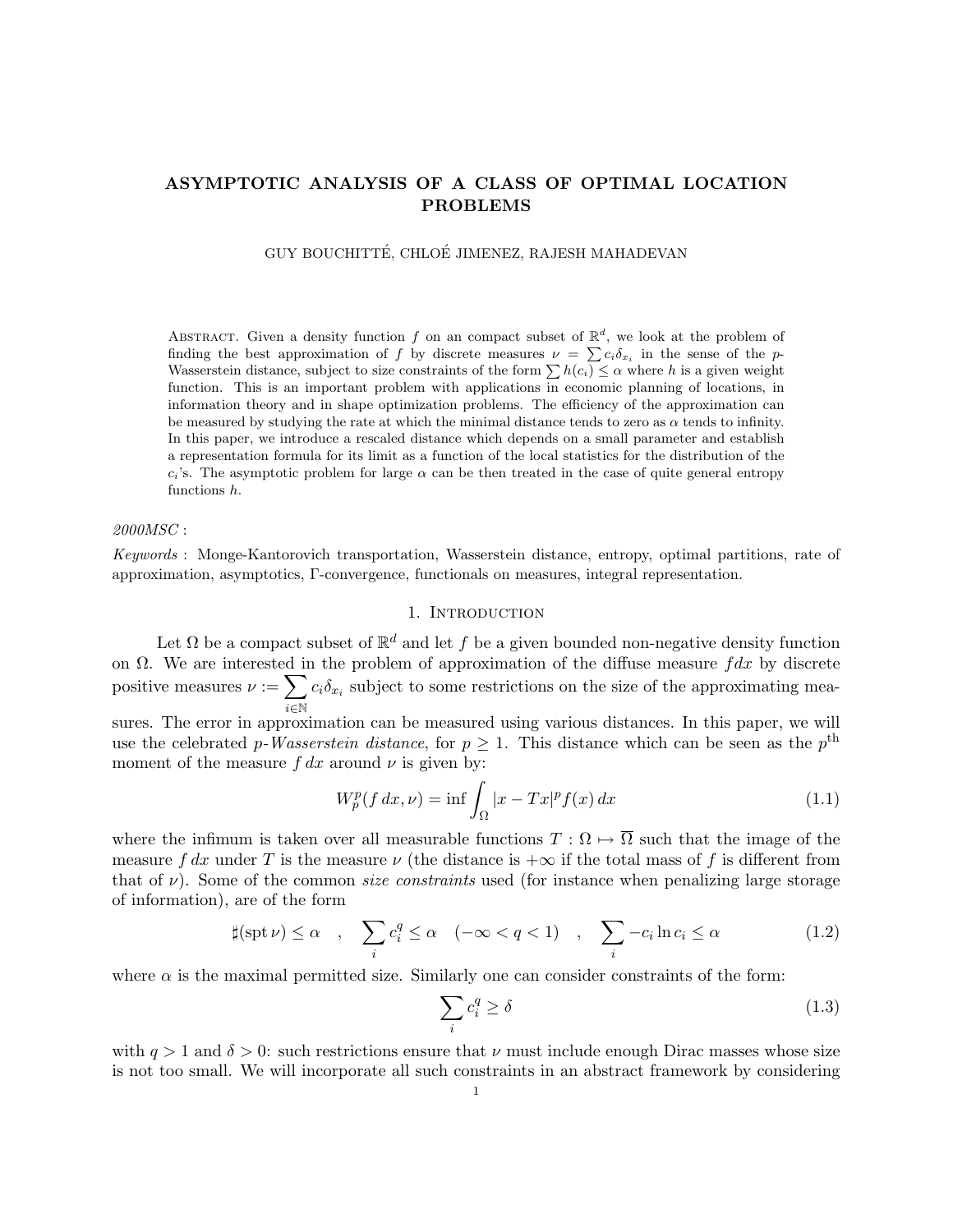an appropriate weight function  $h : \mathbb{R}^+ \to (-\infty, +\infty]$  and the associated *entropy* functional H defined by:

$$
H(\nu) := \begin{cases} \sum_{i} h(c_i) & \text{if } \nu \text{ is discrete,} \\ +\infty & \text{otherwise.} \end{cases}
$$
 (1.4)

We recover the size constraints in (1.2) by taking  $h(t) = t^q$  for  $q < 1$  or  $h(t) = -t \ln t$ , whereas for  $q > 1$  (1.3) is obtained by choosing  $h(t) = -t^q$  and  $\alpha = -\delta$ . The interesting limit case  $q \to -\infty$ leads to consider alternatively

$$
H(\nu) := \begin{cases} \sup_{i} c_i^{-1} & \text{if } \nu \text{ is discrete,} \\ +\infty & \text{otherwise.} \end{cases}
$$
 (1.5)

A common feature of all these examples is that the optimization problem reads

$$
\mathcal{E}_H^{p,d}(f,\Omega,\alpha) := \inf \{ W_p^p(f,\nu) : H(\nu) \le \alpha \},\tag{1.6}
$$

or alternatively in the Lagrange multiplier formulation as follows

$$
\inf \{ W_p^p(f,\nu) + \varepsilon H(\nu) \} \tag{1.7}
$$

where the parameter  $\varepsilon > 0$  is suitably chosen in terms of  $\alpha$ .

The existence of an optimal solution  $\nu$  for (1.6) is straightforward if H is lower semicontinuous with respect to the weak-∗ topology on measures. A systematic characterization of the lower semicontinuity property (or of the relaxation) of such functionals was obtained in [5, 6, 7]:  $H$  is lower semicontinuous if h is lower semicontinuous and subadditive and satisfies  $\lim_{t\to 0^+} \frac{h(t)}{t} = +\infty$ . This holds for constraints like in (1.2). However, in the case of  $(1.3)$  where in contrast  $\lim_{t\to 0^+} \frac{h(t)}{t} = 0$ , the function H should be substituted with its relaxation  $\overline{H}$  which by [7] reads  $\overline{H}(\nu) := H(\tilde{\nu})$  being  $\tilde{\nu}$  the atomic part of  $\nu$ . Notice that all the functionals on measures H we are dealing with are non convex and therefore the global optimization problems under consideration are quite involved.

Let us now give some motivation for studying optimization problems of the kind  $(1.6)$ . They arise in fact in various contexts of which we mention a few hereafter.

*Economic planning* : For example, in the problem of planning the location of a certain number of schools to meet the demands of the student population in a district, the variables which arise in the optimization problem  $(1.6)$  assume the following significance: f denotes the density of the student population; the measure  $\nu$  represents the location  $\{x_i\}$  and the capacity  $\{c_i\}$  of the various schools; the quantity  $W_p^p(f, \nu)$  measures the cost of transporting students to their schools. The government would like to plan the schools in such a way that the cost of transportation is minimized while respecting budget constraints for the construction of schools. The function  $H$  calculates the construction costs for the distribution  $\nu$  of the schools.

*Information theory*: From the point of view of signal processing or image compression, the function f will denote a given distribution of information which needs to be quantized. The distance  $W_p^p(f, \nu)$ will model the distortion associated to the quantization of f by the measure  $\nu$ . This needs to be minimized under admissible limits on the size of the quantization imposed by constraints on the memory space available for storing information.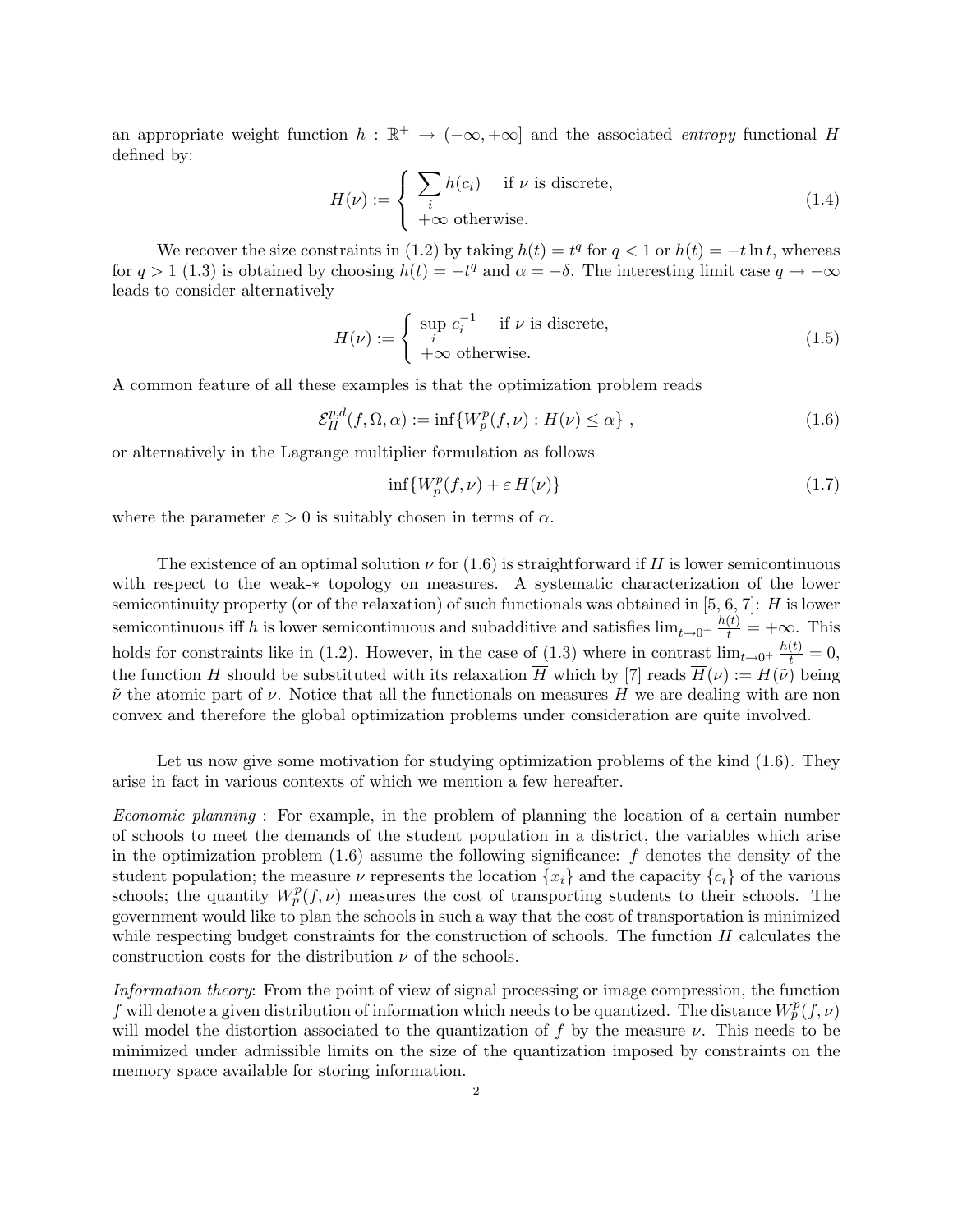*Granular media*: The minimization problem (1.6) can also be reformulated as a problem of *optimal partition*. Indeed, given  $\nu$ , the distance  $W_p^p(f, \nu)$  can be written as:

$$
W_p^p(f,\nu) = \inf \left\{ \sum_i \int_{A_i} |x - x_i|^p f(x) dx : \int_{A_i} f(x) dx = c_i \right\}
$$
 (1.8)

where the infimum is taken over all partitions  $\{A_i\}_i$  such that  $\int_{A_i} f(x) dx = c_i$  and  $x_i \in \Omega$  for all indices *i*. Let us introduce the *shape function*  $\psi_{p,f} : \mathcal{B}(\Omega) \to \mathbb{R}^+$  on the set of Borel subsets of  $\Omega$ by:

$$
\psi_{p,f}(A) := \inf_{a \in \Omega} \int_A |x - a|^p f(x) \, dx. \tag{1.9}
$$

Then, the problem (1.6) reduces to searching for a minimal partition  $\{A_i\}_i$  of  $\Omega$  with respect to the following criterium

$$
\inf \left\{ \sum_{i} \psi_{p,f}(A_i) : \sum_{i} h\left(\int_{A_i} f(x) \, dx\right) \le \alpha \right\}.
$$
\n(1.10)

When  $\alpha$  increases, we expect nice (possibly periodic) distributions of small subsets which could be used to simulate granular media.

*Optimal design*: Recently G. Buttazzo et al. [10] considered the problem of placing a Dirichlet region made up of  $n$  balls of given radius in order to minimize the compliance of the configuration with respect to a given source term. They observed that when  $n$  tends to infinity, the asymptotic distribution of the centers is directly linked to the limit of problem (1.6) as  $\alpha \to \infty$  when taking  $H(\nu) = \sharp(\text{spt}\nu)$ . In this case the optimal partition problem is equivalent the problem of finding the optimal location of points  $x_1, x_2, \ldots x_n$  minimizing  $\sum_{i=1}^n \psi_{p,f}(A_i)$ , being  $\{A_i\}$  the *Voronoï* partition induced by  $\{x_i\}$ :

$$
A_i = \{ x \in \Omega : |x - x_i| \le |x - x_j| , \ \forall j \neq i \} .
$$

An important issue in all the problems listed above is the asymptotic of the infimum value  $\mathcal{E}^{p,d}_H(f,\Omega,\alpha)$  as the parameter  $\alpha$  tends to infinity (or to some critical value). Before describing our method and main contributions, let us stress that, to the best of our knowledge, the only contributions to this asymptotic problem concern the case just mentioned before where  $H(\nu)$  =  $\sharp(\text{spt}\nu)$  (i.e.  $q=0$ ) and  $|\cdot|$  is the Euclidean norm: in 1982 Bucklew and Wise [9] proved that

$$
\mathcal{E}_H^{p,d}(f,\Omega,N) \sim N^{-\frac{p}{d}} C_{p,d} \left( \int_{\Omega} f^{\frac{d}{d+p}} \right)^{\frac{d+p}{d}} \tag{1.11}
$$

where the universal constant  $C_{p,d}$  (which depends only on p and d) represents the normalized asymptotic rate of approximation for the Lebesgue measure on a unit cell by  $n$  masses, as  $n$  goes to infinity. Such a formula motivated by applications in information theory can be useful in practice for determining the size of memory  $N(\eta)$  required in order that the error  $\mathcal{E}_{H}^{d,p}(f,\Omega,N(\eta))$  is below a reasonable upperbound  $\eta$ .

The exact value of the constant  $C_{p,d}$  is known only in the case  $d = 2$  for  $p \in \{1,2\}$ : it has been proved by D.J. Newman [19] that

$$
C_{2,2} = \int_P |x|^2 dx = \frac{5}{18\sqrt{3}},
$$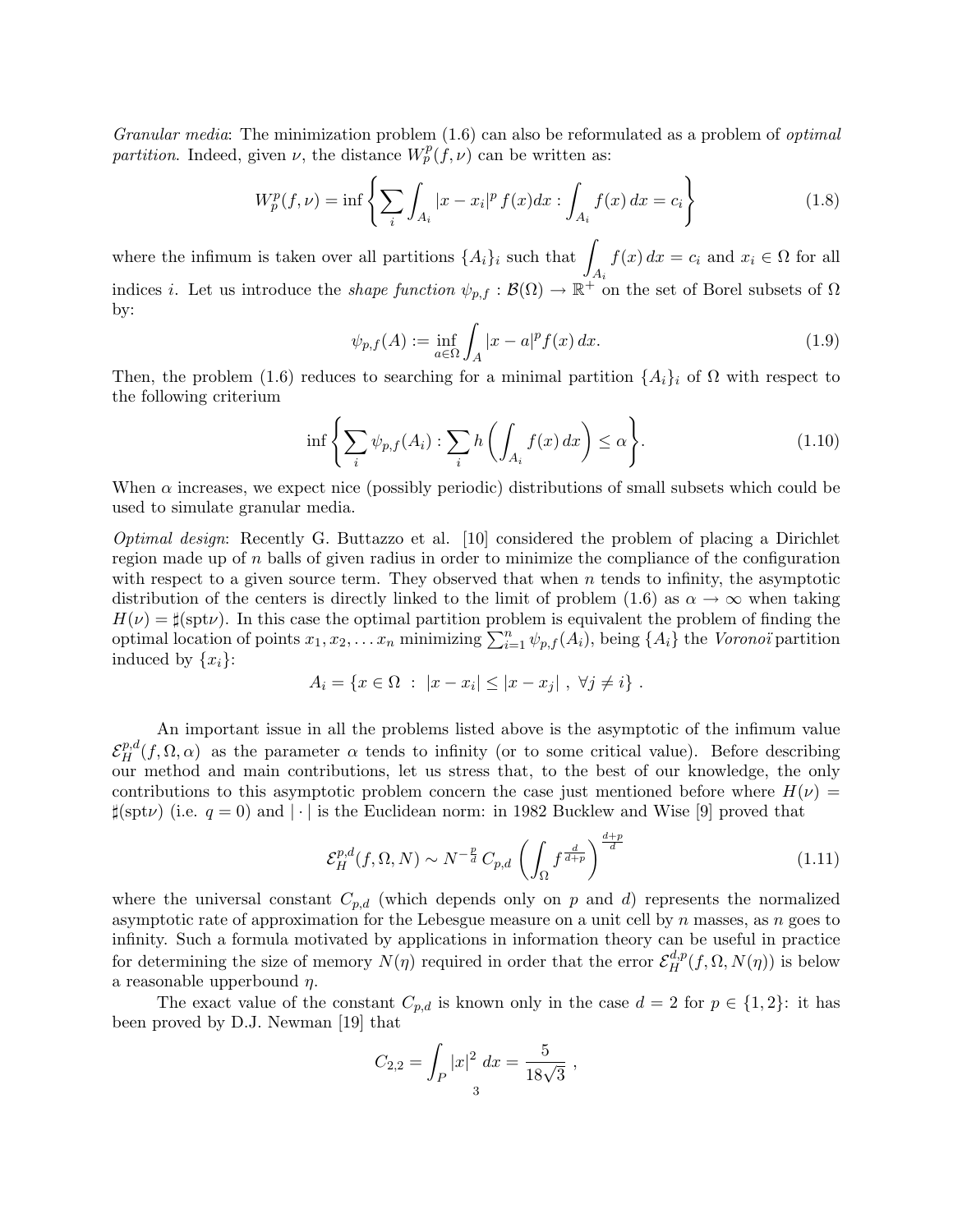where  $P$  is a centered regular hexagon of Lebesgue measure one. Later on, in 2002, R. Bolton et F. Morgan [4] motivated by applications in urban economy considered the same problem for  $p = 1$ (Monge distance) and proved a very similar result based on the hexagonal tiling of the plane. They found

$$
C_{1,2} = \int_P |x| \ dx = \frac{\text{Log}3 + \frac{4}{3}}{4(3\sqrt{\frac{3}{2}})^{1/2}} \ .
$$

In this paper we are going to develop a method which will enable us to derive asymptotic formulas of the kind  $(1.11)$  when constraints of the type  $(1.2)$  or of the type  $(1.3)$  are considered, as well as for many other choices of the weight function  $h$ . Having in mind that the size of the sets of the optimal partitions will shrink to zero in the limit process, we introduce a small scaling parameter  $\varepsilon$ which represents the side of a hypercube whose volume  $\varepsilon^d$  should be of the same order as the volume of our unknown small sets. Accordingly, we substitute the original weighted *entropy* functional H in (1.4) by the following  $\varepsilon$ -rescaled version:

$$
H_{\varepsilon}(\nu) := \sum_{i} c_{i} g(\frac{c_{i}}{\varepsilon^{d}}) \quad \text{where} \quad g(t) := \frac{h(t)}{t} \quad (t > 0) \; . \tag{1.12}
$$

We observe in particular that if  $h(t) = t^q$  for  $0 \le q < 1$ , the constraint in (1.2) can be rewritten as  $H_{\varepsilon}(\nu) \leq 1$  being  $\varepsilon = \alpha^{\frac{1}{d(q-1)}}$  and, in view of (1.11), we already know that, at least for  $q = 0$ , the value of the infimum  $\inf\{W_p(f, \nu) : H_\varepsilon(\nu) \leq 1\}$  is of order  $\varepsilon$  as  $\varepsilon$  tends to zero. Expecting that this will be true in a large class of weighted functions h, we then define the  $\varepsilon$ - *normalized error* as follows

$$
\inf \left\{ \frac{W_p(f,\nu)}{\varepsilon} \ : \ \sum_i c_i \, g(\frac{c_i}{\varepsilon^d}) \le 1 \right\}.
$$
\n(1.13)

Our goal is to characterize the limit behavior of the previous optimization problem. A first observation is that any sequence of competitors  $\nu_{\varepsilon}$  does converge weakly-star to the prescribed density  $f$  but this information is not sufficient in order to pass to the limit in  $(1.13)$ , in particular in the entropy constraint. To overcome this difficulty we look at  $H_{\varepsilon}(\nu)$  defined in (1.12) as a linear form with respect to  $g$  (this idea goes back to the theory of Young measures). More precisely, for every discrete measure  $\nu = \sum_i c_i \, \delta_{x_i}$  on  $\overline{\Omega}$ , we write

$$
H_{\varepsilon}(\nu) = \int_{\overline{\Omega}\times\mathbb{R}^+} g(t) \,\lambda_{\varepsilon}(\nu)(dxdt) \quad \text{where} \quad \lambda_{\varepsilon}(\nu) := \sum_{i} c_i \delta_{(x_i, \frac{c_i}{\varepsilon^d})}.
$$

The new measure  $\lambda_{\varepsilon}(\nu)$  supported on the product  $\overline{\Omega} \times \mathbb{R}^+$  has  $\nu$  as first marginal whereas the dependence in t accounts for the amplitudes of the Dirac masses. Clearly, if  $(\nu_{\varepsilon})$  converges to the density f while  $\lambda_{\varepsilon}(\nu_{\varepsilon})$  converges tightly to some limit  $\lambda$ , then the first marginal of  $\lambda$  coincides with f whereas, for every continuous (compactly supported) function  $g$ , we will have

$$
\lim_{\varepsilon \to 0} H_{\varepsilon}(\nu_{\varepsilon}) = \lim_{\varepsilon \to 0} \int_{\overline{\Omega} \times \mathbb{R}^+} g(t) \,\lambda_{\varepsilon}(\nu)(dxdt) = \int_{\overline{\Omega} \times \mathbb{R}^+} g(t) \,\lambda(dxdt) \,.
$$
 (1.14)

At this point the strategy becomes very clear as we are going to pass to the limit in a sequence of variational problems on the space of finite Borel measures on  $\overline{\Omega} \times \mathbb{R}^+$  endowed with the topology of the tight convergence. In view of (1.14), the expected limit problem will have the form

$$
\min\left\{E(f,\lambda)\;:\;\int_{\Omega\times\mathbb{R}^+_4}g(t)\,\lambda(dxdt)\;\le\;c\right\}\;,
$$
\n(1.15)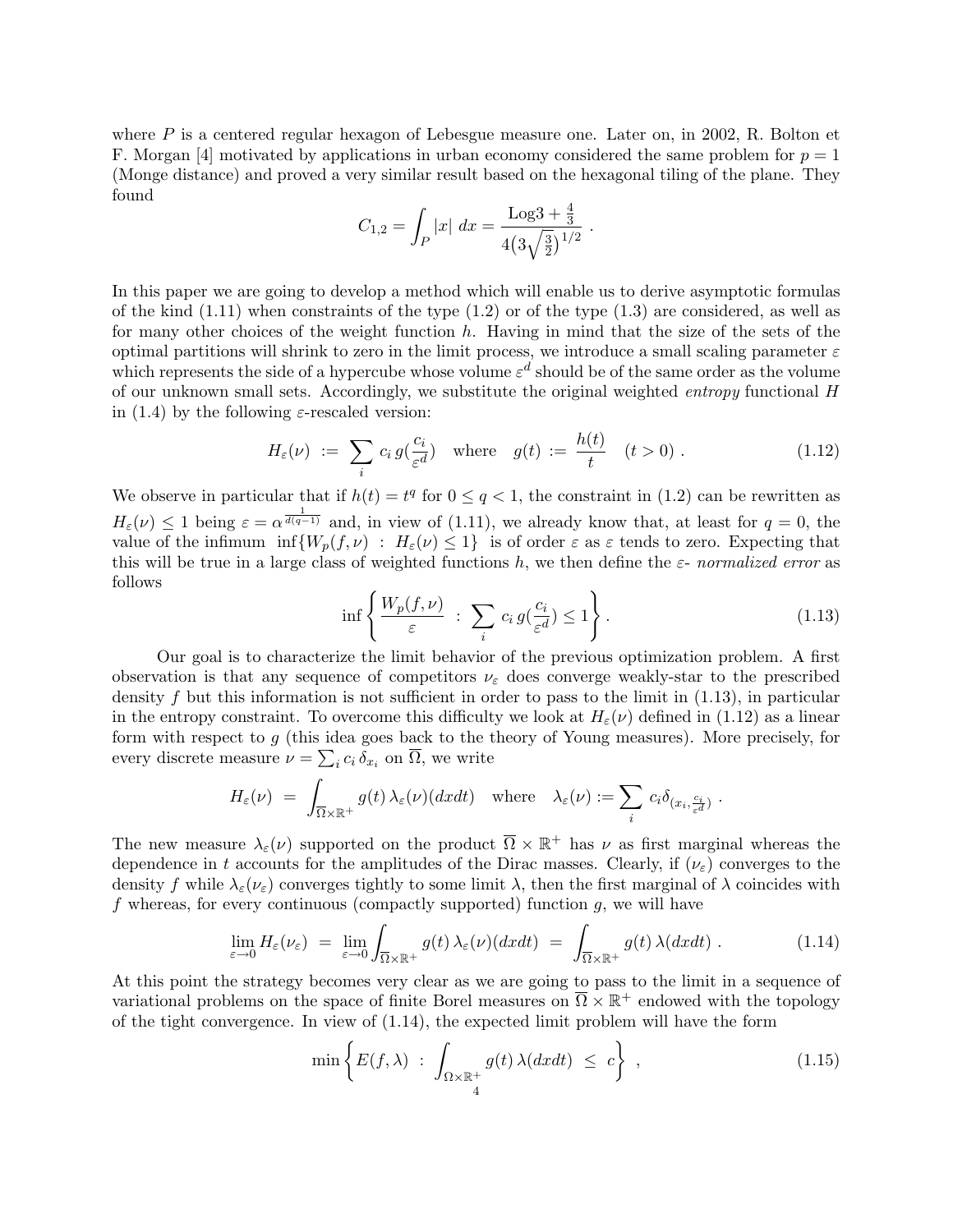

FIGURE 1. A tesselation in  $\mathbb{R}^2$  with small squares and large octagons

where the Γ-limit  $E(f, \lambda)$  satisfies

$$
E(f,\lambda) \ := \ \inf \left\{ \liminf_{\varepsilon} \frac{W^p_p(f,\nu_{\varepsilon})}{\varepsilon^p} \ , \ \lambda_{\varepsilon}(\nu_{\varepsilon}) \to \lambda \ \ \text{tightly} \right\} \ .
$$

The main part of the paper is devoted to the identification of this Γ-limit  $E_{\varepsilon}(f,\lambda)$  and to give a justification of the fact that the limit problem writes as (1.15). Among applications we discovered the remarkable fact that, for particular entropies  $h$ , minimizing sequences may generate microscopic partitions which are not simply uniform tessellations but consist of patterns with different sizes like for instance the one appearing in Figure 1.

The paper is organized as follows: In Section 2, we introduce some basic notations and definitions. In Section 3, we state the main results and their applications to a general class of optimum location problems. Some open problems and conjectures highlighting the role of constants are also given. The proof of Proposition 3.2 related to the case where  $f = 1$  and  $\Omega$  is the unit cube is given in subsequent Section 4. In Section 5, we establish the Γ-convergence of  $E_{\varepsilon}(f,\lambda)$ (Theorem 3.1). Finally in Section 6, we justify the optimality conditions for the limit problem (1.15) (Proposition 3.6) and prove the convergence of infima (Theorem 3.5).

#### 2. NOTATIONS AND BASIC DEFINITIONS

• Measure theory: The Lebesgue measure  $\mathcal{L}^d(A)$  of a set  $A \subset \mathbb{R}^d$  will be denoted shortly |A|. If  $f \in L^1(\mathbb{R}^d)$ , the measure of density f with respect to  $\mathcal{L}^d$  will still be denoted f. We will deal with non-negative measures defined on the Borel  $\sigma$ -algebra  $\beta$  of a locally compact Hausdorff space X. Accordingly we introduce the following notations:

|                  | $\mathcal{M}^+(X)$ : the class of non-negative finite Borel measures on X      |
|------------------|--------------------------------------------------------------------------------|
|                  | $\mathcal{M}_0^+(X)$ : the subclass of discrete measures in $\mathcal{M}^+(X)$ |
| $\mathcal{P}(X)$ | : the class of probability measures on $X$                                     |
| $C_0(X)$         | : the space of continuous functions vanishing at the infinity.                 |
|                  |                                                                                |

The trace of an element  $\rho \in \mathcal{M}^+(X)$  on a Borel subset A will be denoted  $\rho \subset A$ . Two measures  $\rho_1, \rho_2$  in  $\mathcal{M}^+(X)$  are said to be *orthogonal* if there exists a Borel subset A such that  $\rho_1 = \rho_1 \sqcup A$ and  $\rho_2 \perp A = 0$ . We write it  $\rho_1 \perp \rho_2$ . We will need the following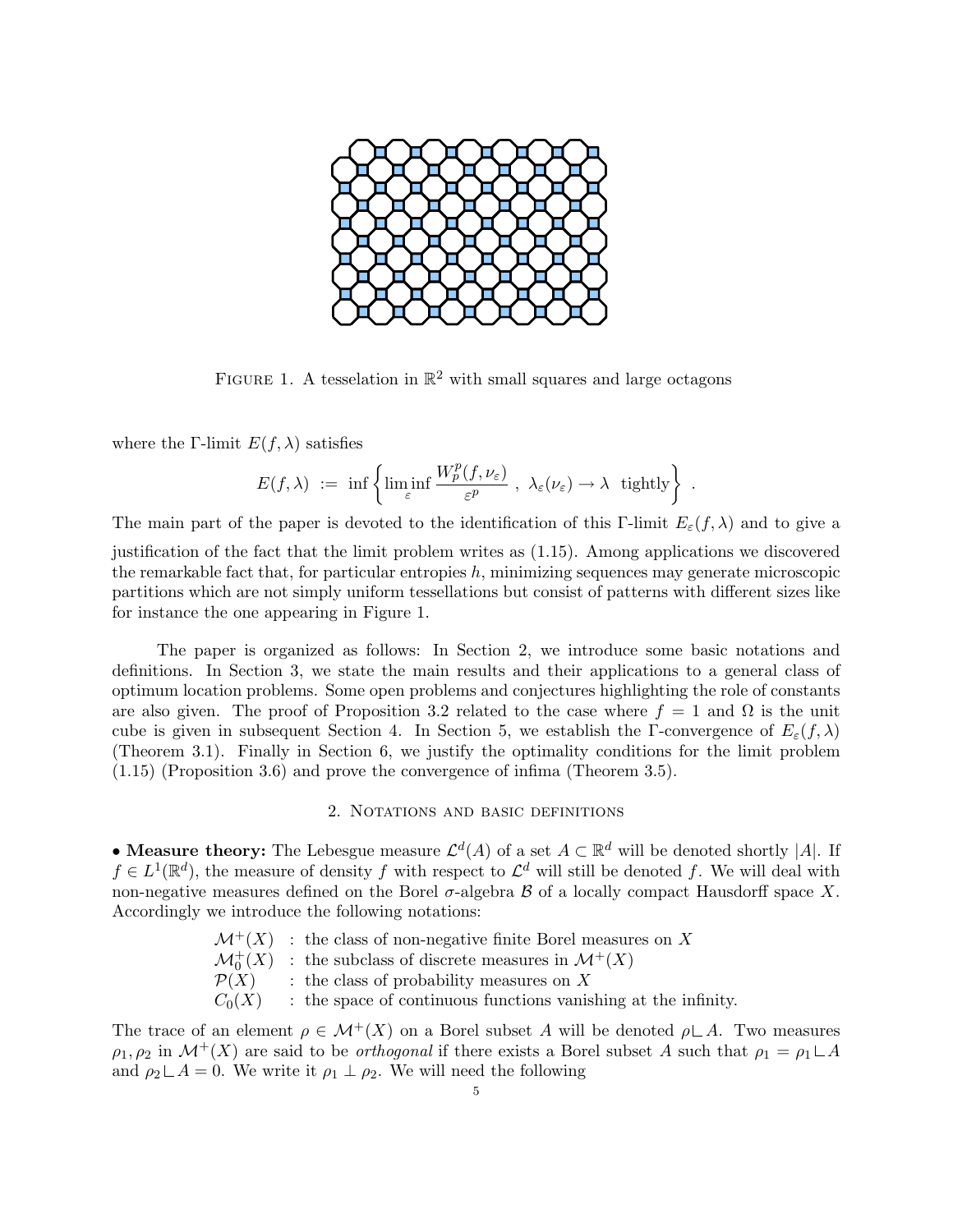**Definition 2.1.** (locality) *A functional*  $G: \mathcal{P}(X) \to [0, +\infty]$  *will be said to be local if whenever*  $\rho_1 \perp \rho_2$ *, one has*  $G(\theta \rho_1 + (1 - \theta)\rho_2) = \theta G(\rho_1) + (1 - \theta) G(\rho_2) \quad \forall \theta \in [0, 1]$  *(or equivalently for every*  $\rho$ *, the map*  $B \mapsto \rho(B)G$  $\int \rho \overset{\cdot}{\Box} B$  $\rho(B)$  $\setminus$ *is additive on disjoint sets).*

Eventually  $\mathcal{M}(X) := \mathcal{M}^+(X) - \mathcal{M}^+(X)$  denotes the space of signed measures on X. Recall that it can be identified with the dual space of  $C_0(X)$  and that the associated dual norm coincides with the notion of total variation:  $\|\mu\| = |\mu|(X)(=\mu^+(X)+\mu^-(X)).$  We will rather use the topology of weak-star (resp. tight) convergence of measures. Recall

**Definition 2.2.** *A sequence of measures*  $\mu_n \in \mathcal{M}(X)$  *weak-\* converges to a measure*  $\mu$  *(this is denoted*  $\mu_n \stackrel{*}{\rightharpoonup} \mu$  *if and only if* 

$$
\langle \mu_n, \varphi \rangle \to \langle \mu, \varphi \rangle \qquad \forall \varphi \in C_0(X). \tag{2.1}
$$

*A* sequence of measures  $\mu_n \in \mathcal{M}^+(X)$  such that  $\mu_n \stackrel{*}{\rightharpoonup} \mu$  is said to converge tightly if in addition  $\mu_n(X) \to \mu(X)$ . In this case, the convergence in (2.1) can be extended to all  $\varphi$  in  $C_b(X)$  the space *of continuous and bounded functions.*

The topology of tight convergence is metrizable and Prokhorov's citerium allows to characterize compact subsets of  $\mathcal{M}^+(X)$ . In this paper, it will be useful to choose a special distance on  $\mathcal{P}(\mathbb{R}^+)$ : denoting by Lip( $\varphi$ ) the Lipschitz constant of an element  $\varphi \in C_b(\mathbb{R}^+)$  and by  $|\varphi|_{\infty}$  its uniform norm, we set for every  $\mu \in \mathit{mathcalP}(\mathbb{R}^+)$ 

$$
N(\mu) := \sup \{ \langle \mu, \varphi \rangle, \ \|\varphi\|_{BL} \le 1 \} \quad \text{where} \quad \|\varphi\|_{BL} := |\varphi|_{\infty} + \text{Lip}(\varphi) \quad . \tag{2.2}
$$

Then  $d(\rho_1, \rho_2) := N(\rho_1 - \rho_2)$  is a distance on  $\mathcal{P}(\mathbb{R}^+)$  and it is well known that the convergence in this metric is equivalent to the tight convergence of probabilities measures on  $\mathbb{R}^+$  (see for instance [16], Theorem 11.3.3).

Given two locally compact spaces  $X_1, X_2$ , any measure  $\lambda \in \mathcal{M}^+(X_1 \times X_2)$  can be sliced as follows (see for instance [13]).

**Proposition 2.3.** *(Desintegration of measures)* Let  $\mu \in \mathcal{M}^+(X_1)$  be the first marginal of  $\lambda$ *. Then to*  $\mu$ -almost every  $x \in X_1$ , we can associate  $\rho^x \in \mathcal{P}(X_2)$  *such that:* 

i) *For all Borel set*  $B \subset X_2$ *, the application*  $x \to \rho^x(B)$  *is Borel,* 

ii) 
$$
\forall \varphi \in C_0(X_1 \times X_2)
$$
,  $\int_{X_1 \times X_2} \varphi(x_1, x_2) d\lambda(x_1, x_2) = \int_{X_1} \left( \int_{X_2} \varphi(x_1, x_2) d\rho^{x_1}(x_2) \right) d\mu(x_1)$ .

*We will use the notation*  $\lambda = \mu \otimes \rho^x$  *(where*  $\rho^x$  *is an abuse of notation for the application*  $x \mapsto \rho^x$ *) and call*  $\rho^x$  *the desintegration of*  $\lambda$  *with respect to*  $\mu$ *.* 

• Mass transport, Wasserstein distance: Recall that, given a Borel map  $T : X_1 \mapsto X_2$  and  $\mu \in \mathcal{M}^+(X_1)$ , the *push forward* of  $\mu$  under T is the measure  $T^{\sharp} \mu$  defined on  $X_2$  by setting:  $T^{\sharp} \mu(B) :=$  $\mu(T^{-1}(B))$  for all Borel subset  $B \subset X_2$ . Accordingly, if  $\pi_i$   $(i = 1, 2)$  denote the projections from a product space  $X_1 \times X_2$  on each  $X_i$ , then the marginals of an element  $\lambda \in \mathcal{M}^+(X_1 \times X_2)$  are nothing else but the  $\pi_i^{\sharp} \lambda$ .

In the following, we will consider  $X_1 = X_2 = \mathbb{R}^d$  endowed with a norm denoted by |  $\cdot$  |. Let us emphasize that, unless specified, this norm *will not be a priori the Euclidean norm.*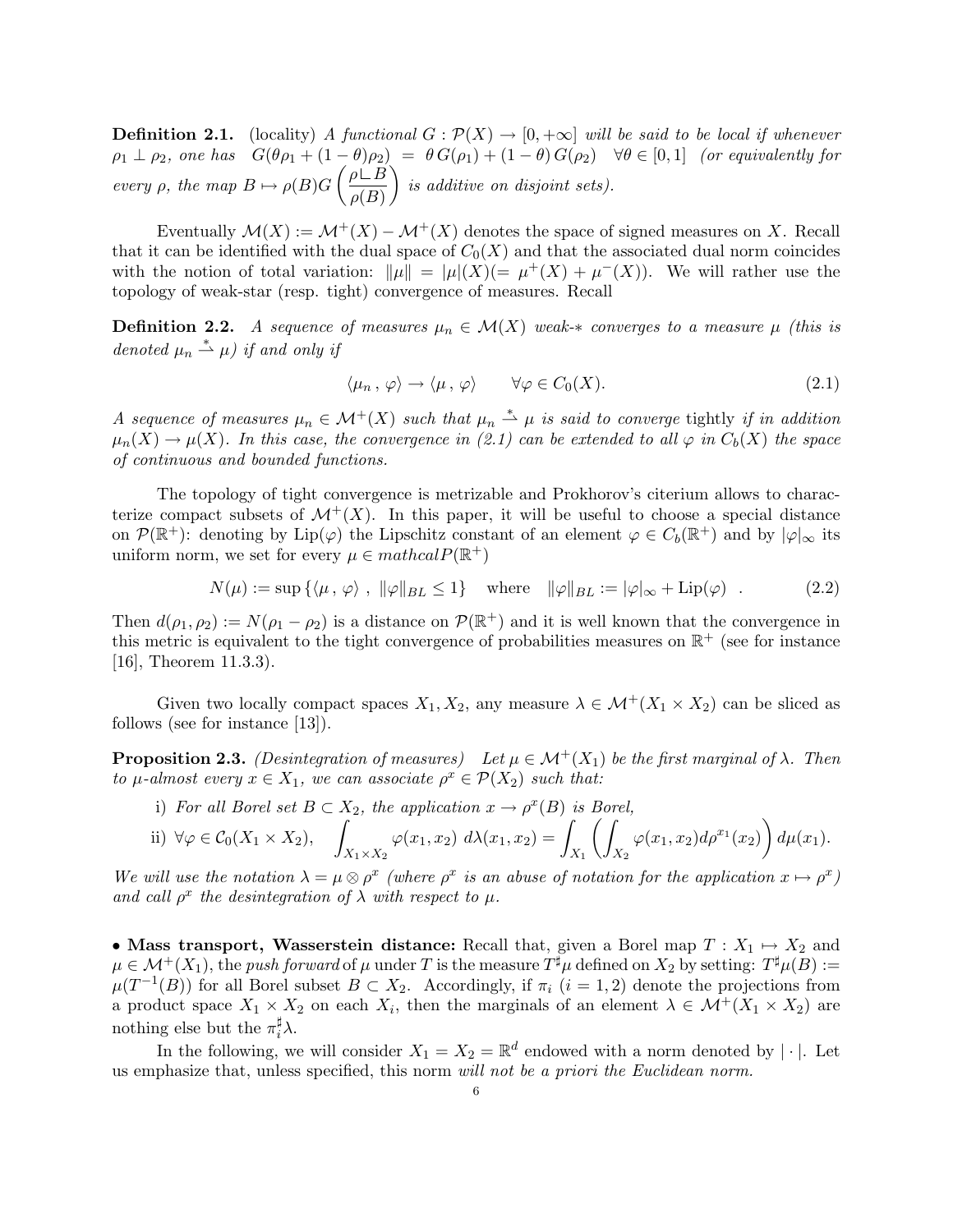**Definition 2.4.** *Given*  $p \geq 1$  *and a norm*  $|\cdot|$  *on*  $\mathbb{R}^d$ *, the p*-*Wasserstein distance between two measures*  $\nu_1$ ,  $\nu_2$  *in*  $\mathcal{M}^+(\mathbb{R}^d)$  *is given by:* 

$$
W_p(\nu_1, \nu_2) := \inf_{\gamma \in \mathcal{M}^+(\mathbb{R}^d \times \mathbb{R}^d)} \left\{ \left( \int |x - y|^p d\gamma(x, y) \right)^{1/p} : \pi_1^{\sharp} \gamma = \nu_1, \pi_2^{\sharp} \mu = \nu_2 \right\}.
$$
 (2.3)

It is well known that if K is a compact subset of  $\mathbb{R}^d$ , the topology induced by the Wasserstein distance on  $\mathcal{P}(K)$  coincides with the topology of tight convergence (see [20], Remark 7.13 (ii)). Moreover, if  $\nu_1$  is non-atomic, it turns out (see for instance Ambrosio [1]) that the above definition is equivalent to the classical Monge transport formulation:

$$
W_p(\nu_1, \nu_2) := \inf \left\{ \left( \int |x - Tx|^p d\nu_1(x) \right)^{1/p} \; : \; T^{\sharp} \nu_1 = \nu_2 \right\}.
$$
 (2.4)

Furthermore, if  $\nu_1$  is absolutely continuous with respect to the Lebesgue measure, then there always exists an optimal transport map T for  $p \geq 1$  which is is unique for  $p > 1$ . This very difficult result is known since the end of the 90' when  $|\cdot|$  is the Euclidian norm (see [20, 1] and the references therein), whereas it has been shown only very recently for a general norm (see [14], [11]). However, when  $\nu_2$  is an atomic measure, the existence of an optimal transport map can be easily proved and uniqueness holds even when  $p = 1$ .

Let us finally notice that if  $L : \mathbb{R}^d \mapsto \mathbb{R}^d$  is an isometry with respect to the given norm  $|\cdot|$  (i.e. an affine transform such that  $|L(x)| = |x|$ , then

$$
W_p(L^{\sharp}\nu_1, L^{\sharp}\nu_2) = W_p(\nu_1, \nu_2).
$$
\n(2.5)

We will often use the following subadditivity property: if  $\{A_i\}$  is a finite or countable family of disjoint Borel subsets  $\nu_1(\mathbb{R}^d \setminus \overline{\cup}_i A_i) = \nu_2(\mathbb{R}^d \setminus \overline{\cup}_i A_i) = 0$ , then

$$
W_p^p(\nu_1, \nu_2) \leq \sum_i W_p^p(\nu_1 \sqcup A_i, \nu_2 \sqcup A_i) , \qquad (2.6)
$$

with the convention that  $W_p(\nu_1 \sqcup A_i, \nu_2 \sqcup A_i) = +\infty$  if  $\nu_1(A_i) \neq \nu_2(A_i)$ . Besides, if  $L_t$  is the homothety  $x \mapsto tx$  (with  $t > 0$ ), then

$$
W_p(L_t^{\sharp} \nu_1, L_t^{\sharp} \nu_2) = t W_p(\nu_1, \nu_2).
$$
 (2.7)

In order to lighten the notations, the dilated measure  $L_t^{\sharp} \nu$  will sometimes be denoted  $\frac{1}{t^d} \nu(\frac{1}{t})$ . Eventually we will use the following classical upperbound for the Wasserstein distance between compactly supported measures (see [20], Proposition 7.10, p. 211):

$$
W_p^p(\nu_1, \nu_2) \le \frac{(\text{diam} K)^p}{2} \int |\nu_1 - \nu_2| \ , \quad \text{if } \nu_1, \nu_2 \text{ are supported in } K. \tag{2.8}
$$

• Shape function : We introduce the following shape function (counterpart of (1.9) for  $f = 1$ ):

$$
\psi_p^{\Omega}(A) = \inf_{y \in \Omega} \left\{ \int_A |x - y|^p \ dx \right\} , \quad A \subset \Omega \subset \mathbb{R}^d.
$$

The superscript  $\Omega$  will be omitted if  $\Omega = \mathbb{R}^d$ . Obviously  $\psi_p^{\Omega}(A) \leq \psi_p^{\Omega}(B)$  if  $A \subset B$ . Moreover  $\psi_p^{\Omega}(A)$  does not depend on  $\Omega$  whenever  $\Omega$  is convex, that is

$$
\psi_p^{\Omega}(A) = \psi_p^{\mathbb{R}^d}(A) := \psi_p(A). \tag{2.9}
$$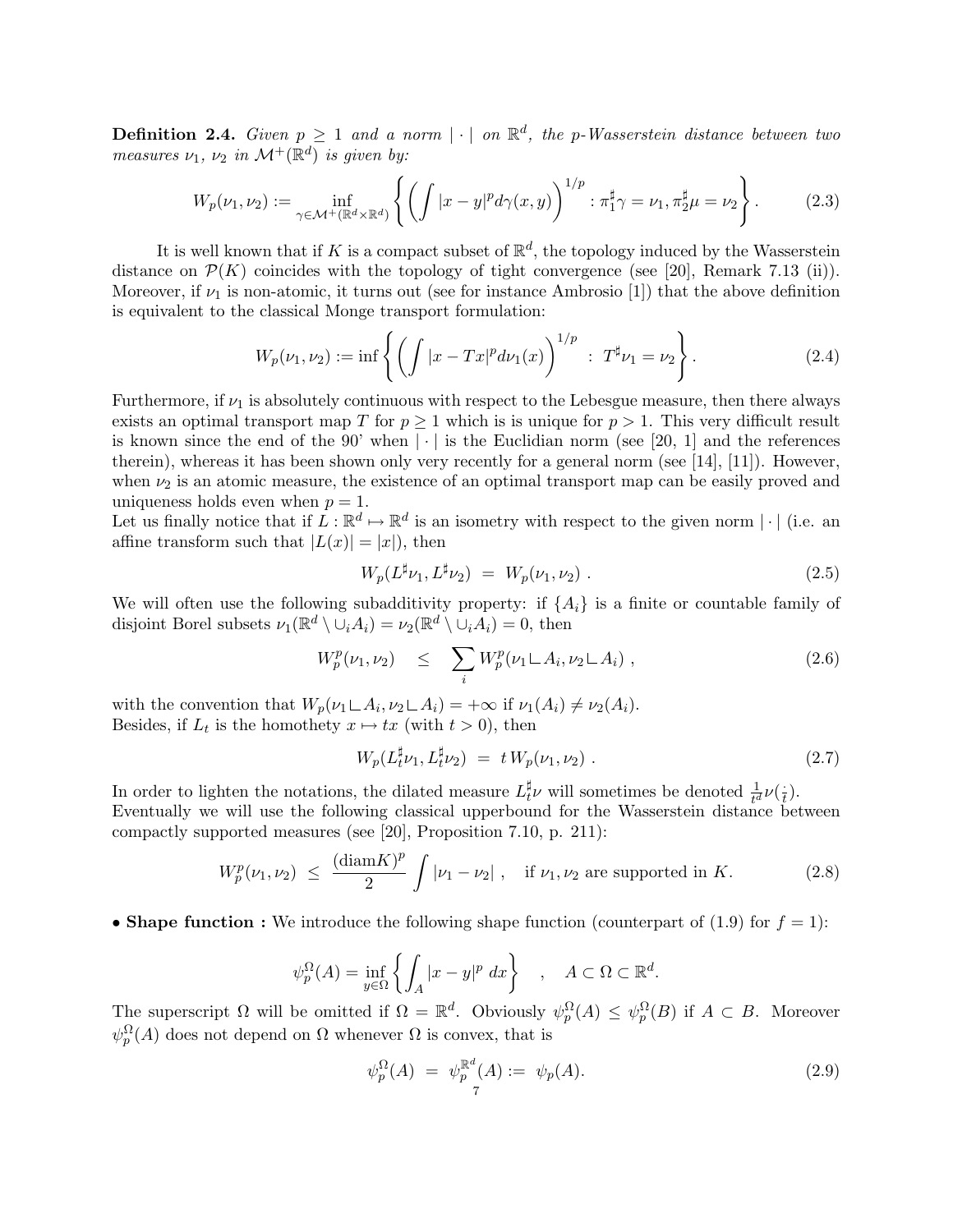The quantity  $\psi_p(A)$  represents the  $p^{th}$  moment of A with respect to its p-barycenter and it enjoys the following invariance relations, for every  $x \in \mathbb{R}^d$  and  $t > 0$ :

$$
\Psi_p(A+x) = \Psi_p(A) , \quad \Psi_p(tA) = t^{p+d} \Psi_p(A)
$$
\n(2.10)

In view of finding a lowerbound for the minimal partition problem (1.10), it is very useful to introduce the constant

$$
\gamma_{p,d} := \inf \left\{ \psi_p(A) : A \subset \mathbb{R}^d \text{ is measurable and } |A| = 1 \right\}. \tag{2.11}
$$

It is clear that the infimum is attained for a ball (with respect to the given norm). Indeed:

Lemma 2.5. *Let* B *denote the ball centered at the origin with unit Lebesgue measure. Then, for* any measurable subset  $A$  of  $\mathbb{R}^d$ , we have:

$$
\psi_p(A) \geq \gamma_{p,d} |A|^{1+\frac{p}{d}}, \quad \gamma_{p,d} = \int_B |x|^p dx.
$$
\n(2.12)

*Proof.* By (2.10), we are reduced to prove that for every measurable set A with  $|A| = 1$ , we have  $\int_A |x|^p dx \ge \int_B |x|^p dx$ . We observe that  $|A \cap B^c| = 1 - |A \cap B| = |B \cap A^c|$ . Therefore there exists a Lebesgue measure preserving map  $T : B \cap A^c \mapsto A \cap B^c$  which obviously satisfies  $|Tx| \geq 1 \geq |x|$ a.e. The thesis follows since

$$
\int_{A\cap B^c} |x|^p \ dx \ = \ \int_{B\cap A^c} |Tx|^p \ dx \ \ge \ \int_{B\cap A^c} |x|^p \ dx \ .
$$

• Tilings : Unfortunately the optimal ball  $B$  found in Lemma 1.10 is not suitable for constructing good competiting partitions for (1.9) since in general  $\mathbb{R}^d$  (or the reference domain  $\Omega$ ) cannot be tiled with isometric copies of B. More precisely, having in mind the invariance property (2.5) of the Wasserstein distance, let us associate with any compact subset P of  $\mathbb{R}^d$  its orbit  $\tilde{P}$  through the group of isometries (with respect to  $|\cdot|$ ) and set:

$$
\theta_k(P) := \sup \left\{ \frac{1}{k^d} \sum_{i=1}^{\infty} |A_i| \; : \; A_i \in \tilde{P}, A_i \subset \left[ -\frac{k}{2}, \frac{k}{2} \right]^d \; , |A_i \cap A_j| = 0 \text{ if } i \neq j \right\} \; . \tag{2.13}
$$

Then we may define an *asymptotic tiling ratio of* P as follows:

$$
\theta(P) := \sup \{ \theta_k(P) : k \in \mathbb{N} \} = \lim_{k \to \infty} \theta_k(P) , \qquad (2.14)
$$

where the existence of the limit in the right hand side can be deduced by applying Lemma 2.8 to the subadditive set function  $S(A) := \inf \{ |A \setminus \cup_i A_i| : A_i \in \tilde{P}, A_i \subset A, |A_i \cap A_j| = 0 \text{ if } i \neq j \}.$ 

Notice that  $\theta(P)$  is invariant under dilatation. We will say that *a norm on*  $\mathbb{R}^d$  *has the tiling property* if the unit ball B satisfies  $\theta(B) = 1$ . For instance, the  $l^1$  or the  $l^{\infty}$  norm on  $\mathbb{R}^d$  have the tiling property whereas the Euclidean ball satisfies  $\theta(B) = \frac{\pi}{4} < 1$  for  $d = 2$  and more generally  $\theta(B) = \frac{\omega_d}{2^d} < 1$  for  $d > 1$ . When  $\theta(B) < 1$ , another constant will be important in the upperbound estimates, namely

$$
\Gamma_{p,d}
$$
 := inf  $\{ \psi_p(P) : P \text{ compact}, \theta(P) = 1, |P| = 1 \}$ . (2.15)

It is clear that  $\gamma_{p,d} \leq \Gamma_{p,d} \leq \psi_p(]0,1[^d] < +\infty$ . On the other hand  $\gamma_{p,d} = \Gamma_{p,d}$  if the norm enjoys the tiling property. The problem of the existence of an optimal compact  $P$  in  $(2.15)$  is open. It seems reasonable to conjecture that in the general case the infimum is reached for a convex compact subset, which in the case of a finite group of isometries, should be polyhedral. In [4], it is proved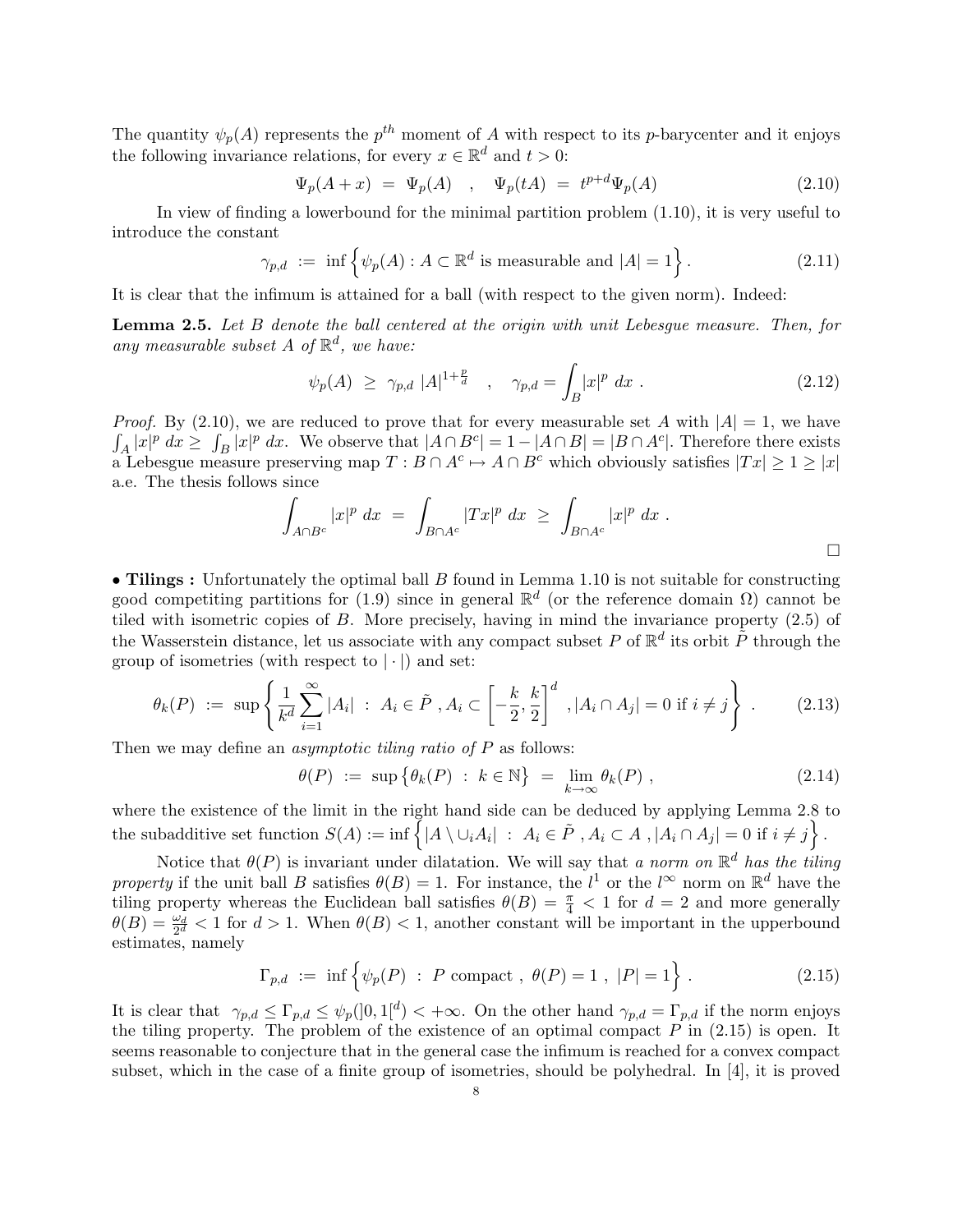that for  $p = 1$  and the Euclidean norm on  $\mathbb{R}^2$ , the infimum among convex polytopes is reached when  $P$  is a regular hexagon.

• Scaling and local statistics : Given  $\nu = \sum_i c_i \delta_{x_i}$  in  $\mathcal{M}_0^+(A)$  with total mass  $m = \sum_i c_i$ , we associate the element of  $\mathcal{M}_0^+(\mathbb{R}^+)$  defined by

$$
\rho(\nu) := \sum_{i} \frac{c_i}{m} \delta_{c_i} \tag{2.16}
$$

This probability measure  $\rho(\nu)$  represents the statistical distribution of all masses carried by  $\nu$ .

Now in view of the rescaling argument described in Section 1, for every value of the small parameter  $\varepsilon$ , we associate with  $\nu$  the measure  $\lambda_{\varepsilon}(\nu) \in \mathcal{M}_0^+(A \times \mathbb{R}^+)$  defined by

$$
\lambda_{\varepsilon}(\nu) := \sum_{i} c_{i} \, \delta_{(x_{i}, \frac{c_{i}}{\varepsilon^{d}})} \,. \tag{2.17}
$$

The second marginal of  $\lambda_{\varepsilon}(\nu)$  produces after normalization the  $\varepsilon$ -rescaled counterpart of (2.16):

$$
\rho_{\varepsilon}(\nu) := \frac{1}{\varepsilon^d} \rho(\nu) \left(\frac{\cdot}{\varepsilon^d}\right) = \sum_{i} \frac{c_i}{m} \delta_{\frac{c_i}{\varepsilon^d}} \,. \tag{2.18}
$$

• Γ- convergence : For the convenience of the reader, we recall the definition and the main property of the Γ- convergence. Further details can be found for instance in [2, 15].

**Definition 2.6.** *(sequential*  $\Gamma$ *-convergence)* A family of extended real valued functions  $F_{\varepsilon}$  defined *on a topological space* X *is said to be sequentially* Γ*-convergent to a functional* F *if the two following statements hold:*

*(i)* (lower bound) for every sequence  $\{\lambda_{\varepsilon}\}\$  converging to  $\lambda \in X$ , we have:

$$
\liminf_{\varepsilon \to 0} F_{\varepsilon}(\lambda_{\varepsilon}) \ge F(\lambda). \tag{2.19}
$$

*(ii)* (recovering sequence) for every  $\lambda \in X$  there exists a sequence  $\{\lambda_{\varepsilon}\}\)$  *converging to*  $\lambda$  *such that* 

$$
\limsup_{\varepsilon \to 0} F_{\varepsilon}(\lambda_{\varepsilon}) \le F(\lambda). \tag{2.20}
$$

*When properties i) and ii) are satisfied, we write*  $F = \Gamma - \lim_{\varepsilon \to 0} F_{\varepsilon}$ .

**Proposition 2.7.** *Let*  $F_{\varepsilon}: X \to ]-\infty, +\infty]$  *be a sequence of functionals such that:*  $(i)$   $F = \Gamma - \lim_{\varepsilon \to 0} F_{\varepsilon},$ <br> $(i)$ 

*(ii)*  $\sup_{\varepsilon} F_{\varepsilon}(\lambda_{\varepsilon}) < +\infty \Rightarrow {\lambda_{\varepsilon}}$  *is sequentially relatively compact. Then we have the convergence* inf  $F_{\varepsilon} \to \inf F$  *and every cluster point of a minimizing sequence*  $\{\lambda_{\varepsilon}\}\$ *(i.e. such that*  $F_{\varepsilon}(\lambda_{\varepsilon}) - \inf F_{\varepsilon} \to 0$ *) achieves the minimum of* F.

• Ergodicity : We will need the following result related to subadditive processes which is often used in ergodic theory (cf. [18] , [3]).

**Lemma 2.8.** *Let*  $S : \mathcal{B} \to \mathbb{R}^+$  *be a function on Borel subsets of*  $\mathbb{R}^d$  *such that: -* (subadditivity)  $S(A \cup B) \leq S(A) + S(B)$  *for all* A, B *in* B *such that*  $A \cap B = ∅$ *-* (translation invariance)  $S(x + A) = S(A)$  *for all* A *in* B *and* x *in*  $\mathbb{R}^d$ .

*Then, setting*  $Q_k := ] - \frac{k}{2}, \frac{k}{2} [d, \text{ we have}$ 

$$
\liminf_{k \to \infty} \frac{S(Q_k)}{k^d} = \limsup_{k \to \infty} \frac{S(Q_k)}{k^d} = \inf_{k > 0} \frac{S(Q_k)}{k^d}.
$$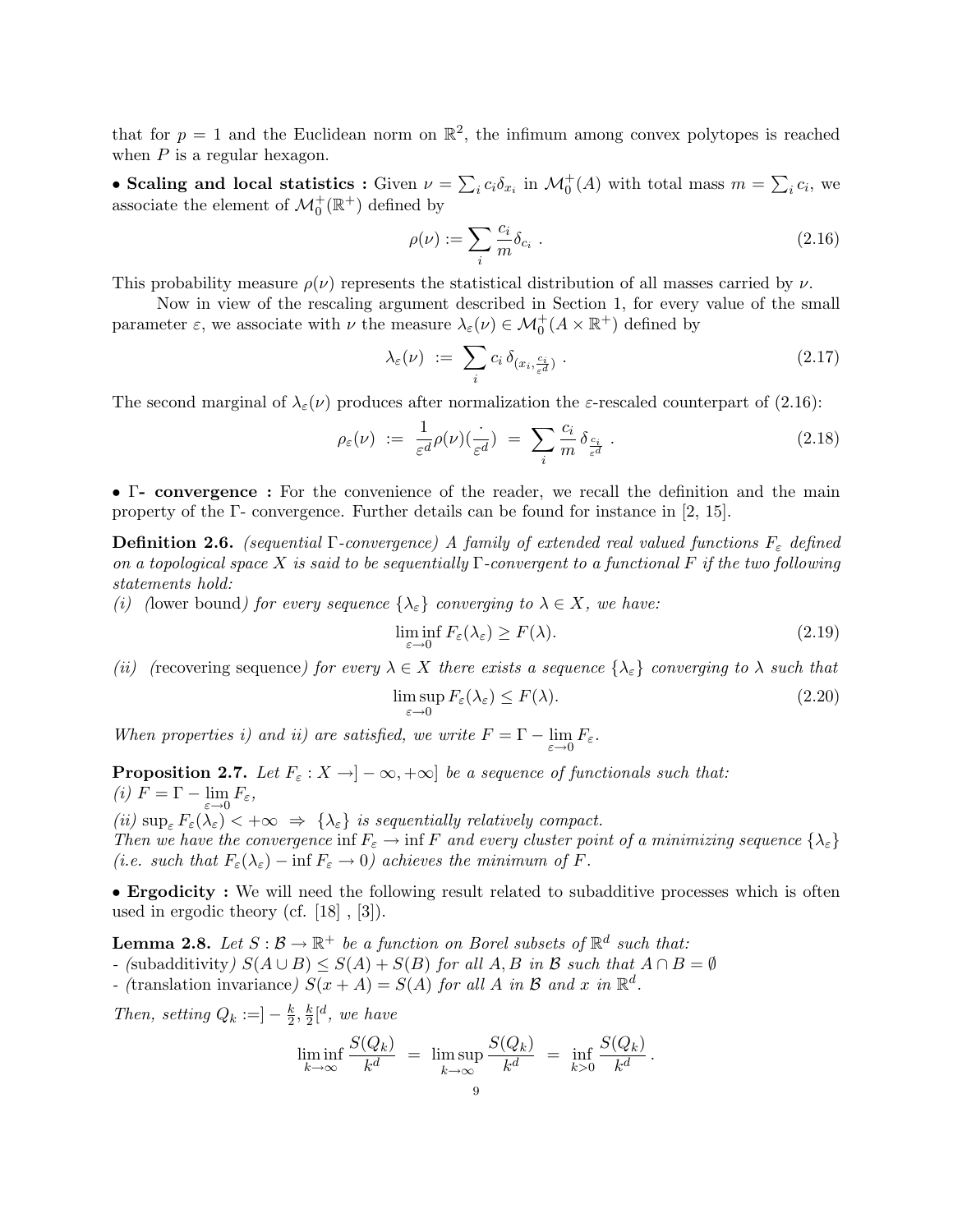#### 3. Main results and applications.

From now on we will assume for simplicity that the reference domain Ω is a *compact* subset of  $\mathbb{R}^d$ . It is endowed with a norm  $\lvert \cdot \rvert$  (which is not necessarily the Euclidian norm). We fix a positive density f in  $L^1(\Omega)$  and we assume from now on that

### f *is lower semicontinuous on*  $\Omega$  *and*  $f \ge \alpha$  *for a suitable constant*  $\alpha > 0$ . (3.1)

For every value of the parameter  $p \geq 1$ , we look at the asymptotic limit of the  $\varepsilon$ -normalized error given by the expression (1.13). To that aim we are going to construct a variational problem involving the limit in the sense of Γ−convergence of the sequence of functionals  $\{E_{\varepsilon}(f,\cdot)\}\$ on  $\mathcal{M}^+(\Omega\times\mathbb{R}^+)$  by:

$$
E_{\varepsilon}(f,\lambda) = \begin{cases} \frac{1}{\varepsilon^p} W_p^p(f,\nu) & \text{if } \lambda = \lambda_{\varepsilon}(\nu) , \ \nu \in \mathcal{M}_0^+(\Omega) \\ +\infty & \text{otherwise.} \end{cases}
$$
 (3.2)

being  $\lambda_{\varepsilon}(\nu)$  given by (2.17). It is important to notice that if  $\{\lambda_{\varepsilon}\}\$ is a sequence of  $\mathcal{M}^+(\Omega\times\mathbb{R}^+)$ such that

$$
\lambda_{\varepsilon} = \lambda_{\varepsilon}(\nu_{\varepsilon}), \quad \nu_{\varepsilon} \in \mathcal{M}_0^+(\Omega), \quad \sup_{\varepsilon} E_{\varepsilon}(f, \lambda_{\varepsilon}) < +\infty,
$$

then  $W_p^p(f, \nu_\varepsilon) \to 0$  yielding that  $\{\nu_\varepsilon\}$  converges weakly- $*$  to f as  $\varepsilon \to 0$ . Moreover, as will be shown in assertion i) of Theorem 3.1,  $\{\lambda_{\varepsilon}\}\$ is tight and so every weak-\* cluster point  $\lambda$  of  $\{\lambda_{\varepsilon}\}\$ admits f as a first marginal. Therefore such a  $\lambda$  will be of the form  $\lambda = f \otimes \rho^x$  being  $\{\rho^x\}$  the parametrized family of probabilities defined in Proposition 2.3. It turns out that this family  $\{\rho^x\}$ determines completely the Γ-limit  $E(f, \lambda)$  of  $\{E_{\varepsilon}(f, \cdot)\}\$  with respect to the tight convergence and will play the role of the unknown in our final optimization problem.

3.1. **Identification of the Γ- limit.** We begin by constructing a functional  $G : \mathcal{P}(\mathbb{R}^+) \mapsto \mathbb{R}$  which will be shown to coincide with the Γ- limit of  $E_{\varepsilon}(f,\lambda)$  in the particular case where  $\lambda = \mathbb{1}_Q \otimes \rho$  that is  $f = \mathbb{1}_Q$  with  $Q = [-1/2, 1/2]^d$  and  $\rho^x = \rho$  does not depend on x.

Given any small  $\delta > 0$ , using the notation in (2.16), we introduce the set function

$$
S_{\delta}(\rho, A) := \inf \left\{ W_p^p(\mathbb{1}_A, \nu) + \frac{|A|}{\delta^p} N(\rho - \rho(\nu)) : \nu \in \mathcal{M}_0^+(A) \right\},\tag{3.3}
$$

where A is a Borel subset of  $\mathbb{R}^d$ . Then denoting by  $Q_k$  the cube  $[-k/2, k/2]^d$ , we define a functional on  $\mathcal{P}(\mathbb{R}^+)$  by setting

$$
G_{\delta}(\rho) := \inf_{k>0} \frac{S_{\delta}(\rho, Q_k)}{|Q_k|}.
$$
\n(3.4)

After noticing that  $G_{\delta}$  is monotone with respect to  $\delta$ , we set

$$
G(\rho) := \sup_{\delta > 0} G_{\delta}(\rho) = \lim_{\delta \to 0} G_{\delta}(\rho). \tag{3.5}
$$

We are now able to state our main asymptotic result. The proof appears in Section 4.

Theorem 3.1. *Let* f *satisfy (3.1) and let us denote by* τ *the topology of the tight convergence on*  $\mathcal{M}^+(\Omega\times\mathbb{R}^+)$ *. Then:* 

*i)* Any sequence  $\{\lambda_{\varepsilon}\}\$  *such that*  $\sup_{\varepsilon} E_{\varepsilon}(f, \lambda_{\varepsilon}) < +\infty$  *is*  $\tau$ -relatively compact,

*ii)* The  $\tau$ -sequential  $\Gamma$ -limit of the sequence of functionals  $\{E_{\varepsilon}(f,\cdot)\}\)$  exists as  $\varepsilon$  tend to 0 and we *have:*

$$
\Gamma - \lim_{\varepsilon \to 0} E_{\varepsilon}(f, \lambda) = E(f, \lambda)
$$
  
10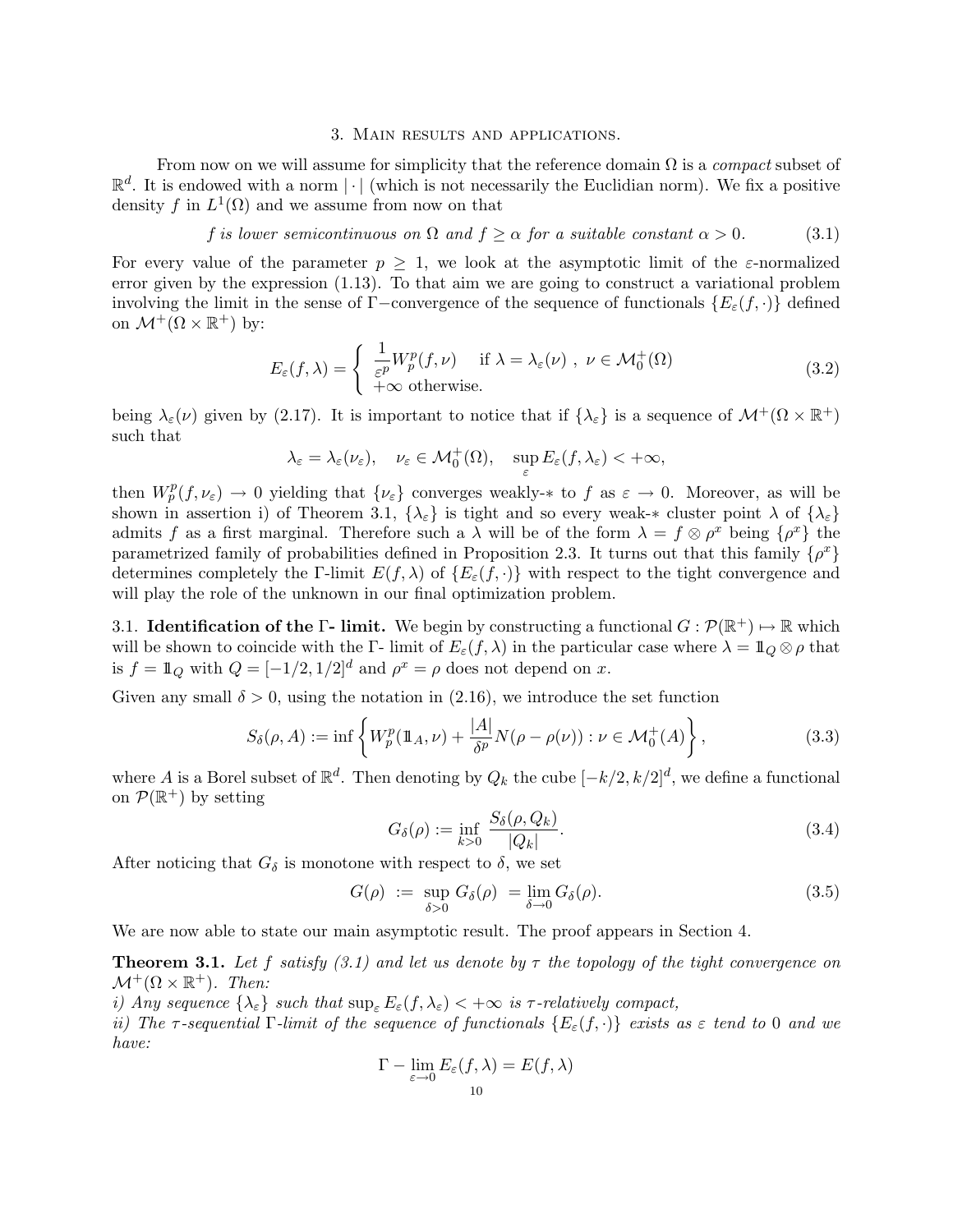*where:*

$$
E(f,\lambda) = \begin{cases} \int_{\Omega} f(x)^{1-\frac{p}{d}} G(\rho^x) dx & \text{if } (\pi_1)^{\sharp}\lambda = f dx & (\lambda = f \otimes \rho^x), \\ +\infty \text{ otherwise.} \end{cases}
$$
 (3.6)

The main properties of the functional  $G : \mathcal{P}(\mathbb{R}^+) \to [0, +\infty]$  are summarized in the following proposition whose proof is given in Section 4. The constants  $\gamma_{p,d}$  and  $\Gamma_{p,d}$  appeared respectively in  $(2.11)$  and  $(2.15)$ . The space  $\mathcal{P}(\mathbb{R}^+)$  is embedded with the topology of tight convergence and can be metrized by using the distance  $d(\rho, \rho') = N(\rho - \rho').$ 

Proposition 3.2. *i) The functional* G *is convex and lower semicontinuous.*

*ii*) (Scale invariance) For every  $a > 0$  and  $\rho \in \mathcal{P}(\mathbb{R}^+)$ , there holds:

$$
G\left(L_a^{\sharp}(\rho)\right) = a^{\frac{p}{d}} G(\rho) . \qquad (3.7)
$$

*iii)* Let P be a compact subset of  $\mathbb{R}^d$  such that  $|P| = 1$ *. Then we have* 

$$
G(\theta \delta_a + (1 - \theta)\delta_0) \le \theta \psi_p(P) a^{p/d} \quad \text{for every } 0 \le \theta \le \theta(P) . \tag{3.8}
$$

*Furthermore, if* P *is a ball, then*  $\psi_p(P) = \gamma_{p,d}$ *, we obtain the equality* 

$$
G(\theta \delta_a + (1 - \theta)\delta_0) = \gamma_{p,d} \theta a^{p/d} \quad \text{for every } 0 \le \theta \le \theta(B) \tag{3.9}
$$

*iv)* Set  $\omega_{p,d} := G(\delta_1)$ *. Then*  $\gamma_{p,d} \leq \omega_{p,d} \leq \Gamma_{p,d}$ *, and for every*  $\rho \in \mathcal{P}(\mathbb{R}^+)$ *, there holds:* 

$$
\gamma_{p,d} \int t^{p/d} \rho(dt) \leq G(\rho) \leq \omega_{p,d} \int t^{p/d} \rho(dt) . \tag{3.10}
$$

*v)* (Non locality) The locality property (Definition 2.1) holds for G if and only if  $\gamma_{p,d} = \omega_{p,d}$ . In *particular it is the case when*  $\theta(B)=1$ .

**Remark 3.3.** a) By Theorem 3.1, it turns out that  $G(\rho)$  coincides with  $E(\mathbb{1}_Q, \mathbb{1}_Q \otimes \rho)$ . Thus the definition of G given in  $(3.5)$  does not depend on the choice of the norm N which was used merely to define the  $\delta$ -regularized functional  $G_{\delta}$ .

b) Unfortunately we are not able to give an explicit representation of the non local functional G unless the norm satisfies the tiling property. This is a quite challenging issue and several related questions seem to be deep and difficult open problems. Some of them are mentioned in Section 3.6. c) It is an easy consequence of the first inequality in(3.10) that the level sets of  $G$  are compact for the tight convergence. On the other hand, by the second inequality and assertion v), we have the explicit form  $G(\rho) = \gamma_{p,d} \int t^{p/d} \rho(dt)$  whenever G is local.

3.2. Convergence of the constrained optimization problems. The main application of Theorem 3.1 consists in passing to the limit as  $\varepsilon \to 0$  in constrained problems of the kind (1.13). Following the notations introduced in Section 2, namely (2.17), these problems can be written in the following form

$$
(\mathcal{P}_{\varepsilon}^{c})\qquad \qquad \inf\left\{E_{\varepsilon}(f,\lambda):\ \int g(t)\ d\lambda(x,t)\leq c\right\}
$$

and accordingly the expected limit problem reads

$$
(\mathcal{P}^c) \qquad \qquad \inf \left\{ E(f,\lambda): \int \underset{11}{g(t)} \, d\lambda(x,t) \leq c \right\}.
$$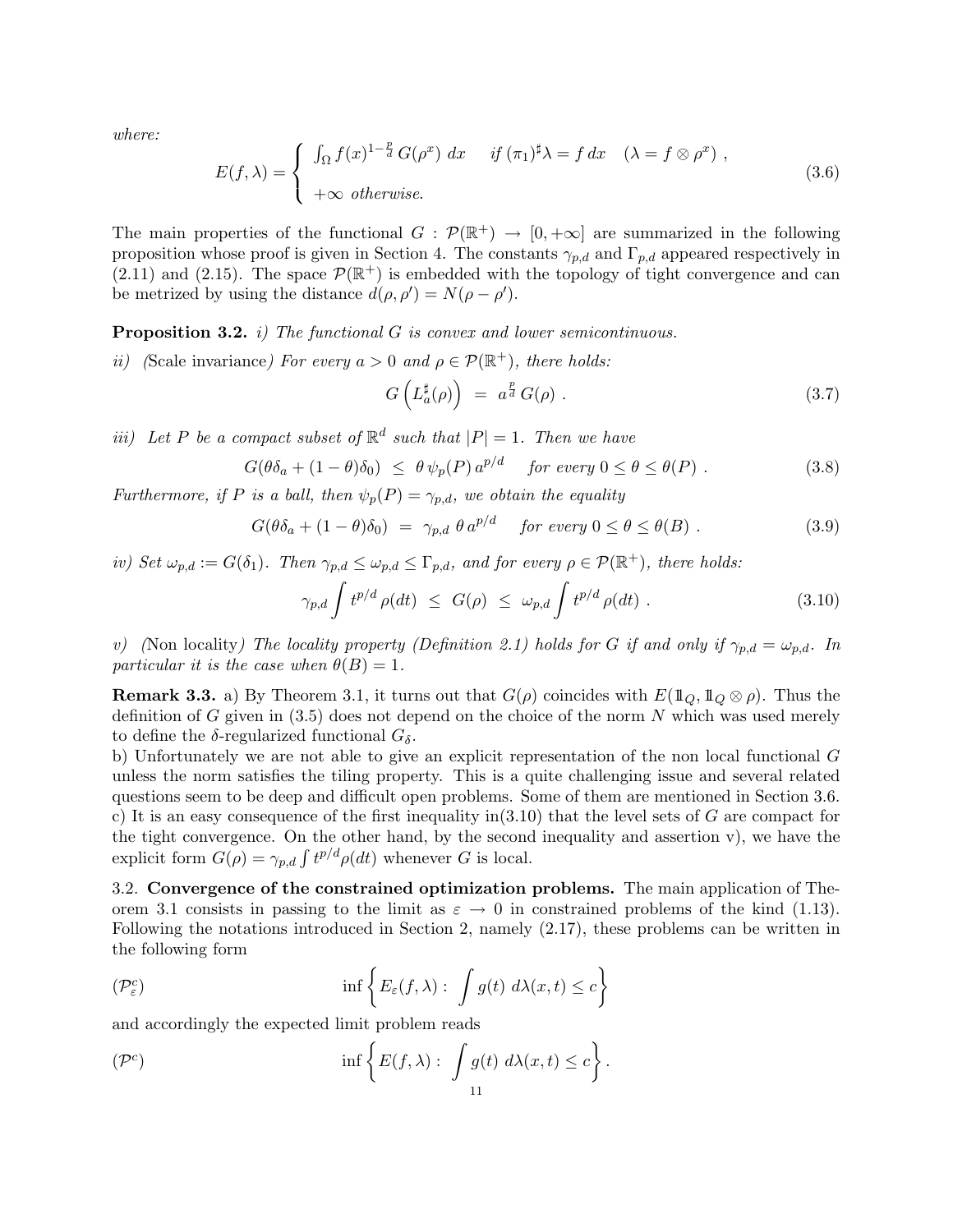In order to establish the convergence of  $(\mathcal{P}_{\varepsilon}^{c})$  to  $(\mathcal{P}_{\varepsilon}^{c})$ , we need to add some technical assumptions on the size function  $g:]0, +\infty[\rightarrow \mathbb{R}$ . However these conditions have to be compatible with the simple cases considered in the introduction (namely when q blows up at 0). We will assume that g can be decomposed as

$$
g(s) := \beta(s) + V(s) \,, \tag{3.11}
$$

where V is a possibly unbounded potential  $V : ]0, +\infty] \to [0, +\infty]$  such that

V *is lower semicontinuous, proper and non increasing* , (3.12)

and  $\beta$  is a *continuous function* on  $\mathbb{R}^+$  satisfying one of the conditions a) or b) below

a) 
$$
\lim_{t \to +\infty} \frac{|\beta(t)|}{t^{p/d}} = 0 \quad \text{if } f \in L^{\infty}(\Omega),
$$
 (3.13)

$$
b) \qquad \sup |\beta| < +\infty \quad \text{if } f \notin L^{\infty}(\Omega).
$$

We set

$$
\bar{c} := \left( \int_{\Omega} f \, dx \right) \inf_{\mathbb{R}^+} g \;, \tag{3.14}
$$

and we define the infimum value function

$$
m(c) := \inf(\mathcal{P}^c) .
$$

Under the assumptions above, we have

Lemma 3.4. *The function* m(c) *is convex and non -increasing increasing. It is finite and continuous on*  $|\bar{c}, \infty|$  *and for every*  $c > \bar{c}$  *the problem* ( $\mathcal{P}^c$ ) *admits at least one solution.* 

*Proof.* : The function  $m(c)$  is clearly non-increasing and inherits its convexity property from that of  $E(f, \cdot)$ . On the other hand, if  $c > \bar{c}$ , there exits by (3.14) a real  $s_0$  such that  $g(s_0) \int_{\Omega} f dx \leq c$ . Then  $\lambda_0 := f \otimes \delta_{s_0}$  satisfies the constraint and has finite energy  $E(f, \lambda_0) = \omega_{p,d} s_0^{p/d}$  $\int_{0}^{p/d} \int_{\Omega} f^{1-p/d} dx$ , since  $f \ge \alpha > 0$ . Therefore  $m(c)$  is finite and continuous on  $|\bar{c}| + \infty$ .

Let us show that the infimum is achieved if  $m(c)$  is finite. Let  $\{\lambda_n\}$  be a sequence such that  $E(f, \lambda_n) < m(c) + 1/n$  and  $\int g(t) d\lambda_n \leq c$ . Assume first that  $\{\lambda_n\}$  is tight so that, up to a subsequence, it converges to some  $\lambda$ . Then, by the lower semicontinuity of  $E(f, \cdot)$ , we infer that  $m(c) \geq \liminf_{n} E(f, \lambda_n) \geq E(f, \lambda)$ . In addition, thanks to the assumption (3.13) on g, we have  $\int g(t) d\lambda \leq c$  (see the complete argument in step 1 of the proof of Theorem 3.5). Therefore  $E(f, \lambda) \geq$  $m(c)$  and we have found an admissible  $\lambda$  such that  $E(f, \lambda) = m(c)$ . To show the tightness property, we use (3.10) from which we deduce that for every  $M > 0$ ,  $E(f, \lambda_n) \geq M^{-\frac{p}{d}} \gamma_{p,d} \int_{\Omega^M \times \mathbb{R}^+} t^{p/d} d\lambda_n$ being  $\Omega^M := \{x \in \Omega : f(x) \leq M\}$ . Then, for every  $k > 0$ , there holds

$$
\lambda_n(\Omega\times [k,+\infty[) \leq \frac{1}{k^{\frac{p}{d}}}\int_{\Omega^M\times \mathbb{R}^+} t^{p/d}\,d\lambda_n + \int_{\Omega\setminus \Omega^M} f\,dx \ \leq \ \frac{M^{\frac{p}{d}}}{\gamma_{p,d}\,k^{\frac{p}{d}}}\,\left(m(c)+\frac{1}{n}\right) + \int_{\Omega\setminus \Omega^M} f\,dx.
$$

Thus lim sup  $k\rightarrow+\infty$ sup  $\sup_n {\{\lambda_n(\Omega \times [k, +\infty[)\}\leq)}$ "  $\Omega\backslash\Omega^M$ f dx which vanishes as  $M \to \infty$ .  $\Box$ 

Theorem 3.5. *Let* f *satisfy (3.1) and let* g *be of the form (3.11) satisfy (3.12)(3.13). Then for every*  $c > \bar{c}$ *, there holds* 

$$
\lim_{\varepsilon \to 0} \, \inf \mathcal{P}_{\varepsilon}^c \ = \ \inf \mathcal{P}^c \ = \ \min \mathcal{P}^c.
$$

*Futhermore every minimizing sequence*  $\lambda_{\varepsilon} (= \lambda_{\varepsilon}(\nu_{\varepsilon}))$  *for*  $(\mathcal{P}_{\varepsilon}^c)$  *converges tightly, possibly after extracting a subsequence, to a limit of the form*  $\lambda = f \otimes \rho^x$  *where*  $\lambda$  *is a minimizer for*  $(\mathcal{P}^c)$ *.*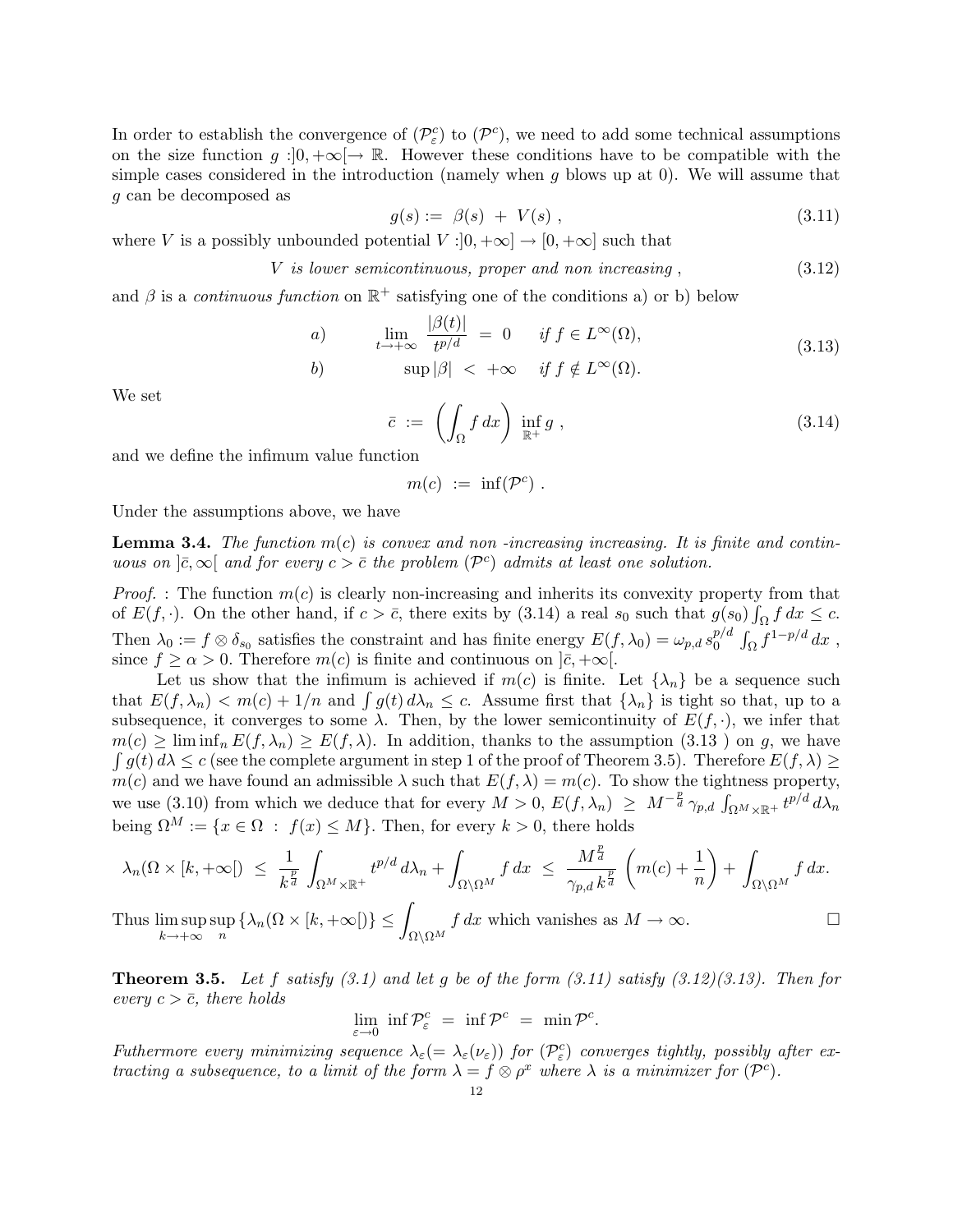Let us emphasize that this result is not a straightforward consequence of Theorem 3.1. Indeed in many cases, the size function  $q(t)$  we have in mind is *unbounded* (in particular near 0) and it is very tricky to adapt the recovering sequences  $\{\lambda_{\varepsilon}\}\$  so that they satisfy  $\int g(t) d\lambda_{\varepsilon}(x, t) \leq c$ . In fact it seems difficult to weaken the assumption (3.13). In particular in the case b), the boundedness assumption on f cannot be omitted as it is shown in the example of Remark 3.13. Let us also notice that in the statement of the theorem, we do not need the existence of a minimizer for  $(\mathcal{P}_{\varepsilon}^c)$ .

3.3. Reformulation of the limit problem and optimality conditions. Let  $\lambda = f \otimes \rho^x$  a solution of  $(\mathcal{P}^c)$ . The related optimal limit configuration is described by a local statistic  $\rho^x$  we want to characterize. To that aim we associate with  $q$  the infimum value function

$$
\Phi_g : s \in \mathbb{R} \; \mapsto \; \min\left\{ G(\rho) : \; \rho \in \mathcal{P}(\mathbb{R}^+) \; ; \; \int g(t) \; d\rho(t) \; (= \langle \rho, g \rangle) \; \leq s \right\}.
$$
 (3.15)

Noticing that the constraint in  $(\mathcal{P}^c)$  can be simply recast as

$$
\int_{\Omega} u(x) dx \leq c \quad \text{where} \quad u(x) := f(x) \langle \rho^x, g \rangle ,
$$

we are going to reduce our limit problem  $(\mathcal{P}^c)$  to the simpler one

$$
(\mathcal{Q}^c) \qquad \inf_{u \in L^1(\Omega)} \left\{ \int_{\Omega} \Phi_g \left( \frac{u(x)}{f(x)} \right) f(x)^{1-\frac{p}{d}} dx \; : \; \int_{\Omega} u \, dx \leq c \right\} \; .
$$

**Proposition 3.6.** *Under the assumptions of Theorem 3.5, the problem*  $(Q<sup>c</sup>)$  *admits solutions and for every*  $c > \overline{c}$ *, there holds*  $m(c) = \min \mathcal{Q}^c = \min \mathcal{P}^c$ *.* 

*Futhermore*  $\lambda = f \otimes \rho^x$  *is minimal with respect to* ( $\mathcal{P}^c$ ) *if and only if there exists u optimal for* ( $\mathcal{Q}^c$ ) *such that :*

$$
G(\rho^x) = \Phi_g\left(\frac{u(x)}{f(x)}\right) , \quad \langle \rho^x, g \rangle = \frac{u(x)}{f(x)} \qquad a.e. \ x \in \Omega . \tag{3.16}
$$

This result will be proved in Section 6. We will need before some properties of the integrand  $\Phi_q$  defined in (3.15) and to that aim introduce the comparison function:

$$
\varphi_g(s) := \inf \left\{ t^{p/d} : t > 0 , g(t) \le s \right\} \tag{3.17}
$$

(with the convention that  $\varphi_q(s) = +\infty$  if  $g(t) > s$  for all t). The following result is proved in Section 4.

**Lemma 3.7.** *The function*  $\Phi_q(s)$  *is convex right-continuous monotone non increasing and the infimum in (3.15) is achieved whenever it is finite (in particular for*  $s > \inf g$ ). Furthermore, for *every* s*, one has*

$$
\gamma_{p,d} \varphi_g^{**}(s) \leq \Phi_g(s) \leq \omega_{p,d} \varphi_g^{**}(s) , \qquad (3.18)
$$

*where*  $\varphi_j^{**}$  denotes the convex envelope of  $\varphi_g$ . In particular, there holds  $\lim_{s\to\infty} \Phi_g(s) = 0$  if g is finite *on*  $]0, +\infty[$ *.* 

**Remark 3.8.** The computation of the minimum value  $m(c)$  is very easy once the convex integrand  $\Phi_q$  has been computed and this will be illustrated in Subsection 3.5. Since  $\Phi_q$  is non-increasing it is clear that the minimum is reached for u such that  $\int_{\Omega} u dx = c$ . On the other hand, if one wishes to treat this integral constraint by means of a Lagrange multiplier, the following explicit formula can be derived by a straightforward computation (Fenchel conjugate of integral functionals in  $L^1(\Omega)$ ).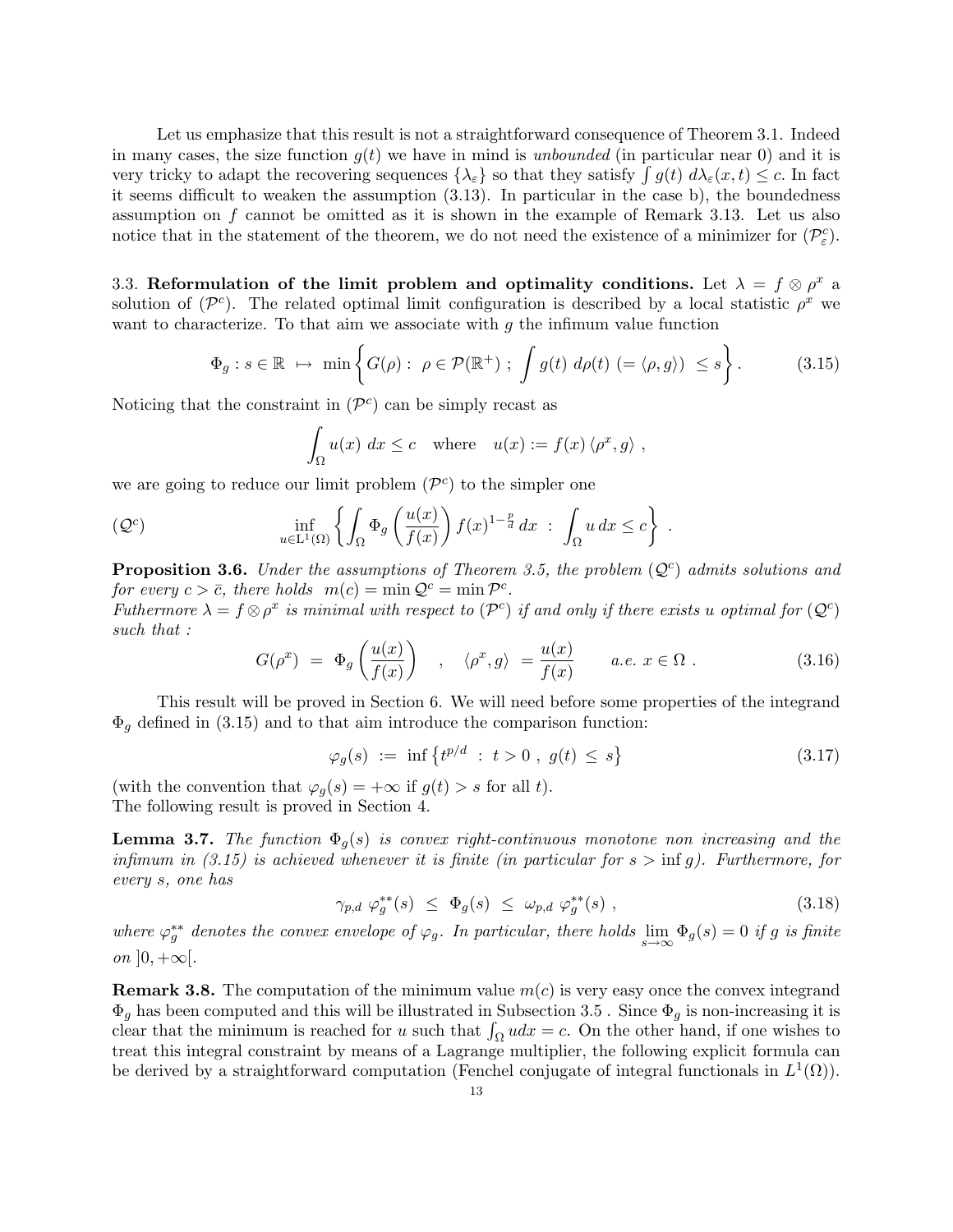Denote by  $\Phi_g^* : \mathbb{R} \to ]-\infty, +\infty]$  the Fenchel conjugate of  $\Phi_g$ . Then, the Fenchel conjugate of  $m(c)$ is finite only on  $\mathbb{R}^-$  and is given at  $-\eta$  for every  $\eta > 0$  by the following formula:

$$
m^*(-\eta) = -\inf_{u \in \mathcal{L}^1(\Omega)} \left\{ \int_{\Omega} \Phi_g \left( \frac{u}{f} \right) f^{1-\frac{p}{d}} + \eta \int_{\Omega} u \, dx \right\} = \int_{\Omega} \Phi_g^* \left( \frac{-\eta}{f^{-\frac{p}{d}}} \right) f^{1-\frac{p}{d}} dx \,. \tag{3.19}
$$

3.4. Optimal partitions may exhibit patterns with different sizes. In view of Proposition 3.6, the function  $\Phi_q$  introduced in (3.15) plays a central role in the characterization of the optimal asymptotic statistics represented by  $\{\rho^x\}$ . Finding for instance  $\rho^x$  to be a Dirac mass a.e. on a subset  $A \subset \Omega$  means that locally on A the minimizing partitions exhibit patterns with only a single size. This will be typically the case when the disposition of the small subsets of the partition becomes almost periodic (or quasiperiodic). From Lemma 3.7 it is easy to deduce the following criterium

**Lemma 3.9.** Let  $s > \inf g$ . Then the minimal value  $\Phi_q(s)$  in (3.15) is achieved for a single Dirac *mass if and only if*  $\Phi_g(s) = \omega_{p,d} \varphi_g(s)$ . *In this case, there holds*  $\varphi_g^{**}(s) = \varphi_g(s)$ .

*Proof.* It is clear that if the infimum is reached for a Dirac mass, then  $\Phi_g(s) = \omega_{p,d} \varphi_g(s)$  and the second inequality in (3.18) leads to  $\varphi_g(s) = \varphi_g^{**}(s)$ . Conversely if  $\Phi_g(s) = \omega_{p,d} \varphi_g(s)$ , it is optimal to use the Dirac mass at  $\bar{t} = \min\{t \geq 0 : g(t) \leq s\}.$  $\bar{t} = \min\{t \ge 0 : g(t) \le s\}.$ 

A direct consequence of Lemma 3.9 is that in general the optimal  $\rho^x$  is not a Dirac mass. Indeed assume that  $p \geq d$  and consider the non-increasing function g defined by

$$
g(t) = 2
$$
 if  $t < 1$ ,  $g(t) = 1$  if  $1 \le t < 2$ ,  $g(t) = 0$  if  $t \ge 2$ .

It satisfies (3.11) and (3.12) with  $\beta = 0, V = g$ . Then  $\varphi_q$  and its convexification (extended by the value  $+\infty$  for  $t < 0$  are given by

$$
\varphi_g(s) = \begin{cases}\n2^{p/d} & \text{if } 0 \le s < 1 \\
1 & \text{if } 1 \le s < 2 \\
0 & \text{if } s \ge 2\n\end{cases}, \quad \varphi_g^{**}(s) = \begin{cases}\n2^{p/d}(1-s) + s & \text{if } 0 \le s \le 1 \\
2-s & \text{if } 1 \le s < 2 \\
0 & \text{if } s > 2\n\end{cases}
$$

Assume for simplicity that  $f = 1$  on  $\Omega$ . Then the constant function  $u(x) = s_0$  where  $s_0 = \frac{c}{|\Omega|}$  solves problem  $(Q<sup>c</sup>)$ . Clearly if c is given so that  $s_0$  ranges in  $]0,1[$  where  $\varphi_g^{**} < \varphi_g$ , the minimal value  $\Phi_q(s_0) = G(\rho^x)$  can never be reached for  $\rho^x$  a Dirac mass. We can be even more precise in the case where  $\omega_{p,d}$  agrees with  $\gamma_{p,d}$  (for instance if the norm has the tiling property): in this case by (3.18) and since  $s_0 \in ]0,1[$ ,  $\Phi_g(s_0) = \gamma_{p,d}(2^{p/d}(1-s_0) + s_0)$  and the optimal  $\rho^x$  is unique and given by  $\rho^x = s_0\delta_1 + (1-s_0)\delta_2$ . This serves as evidence to conclude that, asymptotically as  $\varepsilon$  becomes small, the optimal partitions associated with problem  $(\mathcal{P}_{\varepsilon}^c)$  should exhibit patterns made of two kind of sets like in Figure 1.

3.5. Applications to some particular entropies. We may now apply Theorem 3.5 in order to find the asymptotic behaviour as  $n \to \infty$  of the expression

$$
\mathcal{E}_H^{p,d}(f,\Omega,n) = \inf \{ W_p^p(f,\nu) : H(\nu) \le n \}
$$

defined in the introduction, for the classical entropies  $H(\sum_i c_i \delta_{x_i}) = \sum_i h(c_i)$  associated with the size constraints (1.2) or (1.3). The associated functions g are given by  $g(t) = t^{q-1}$  for  $q < 1$ ,  $g(t) = -\ln t$  for  $q = 1$  and  $g(t) = -t^{q-1}$  for  $q > 1$ . Accordingly we introduce, the following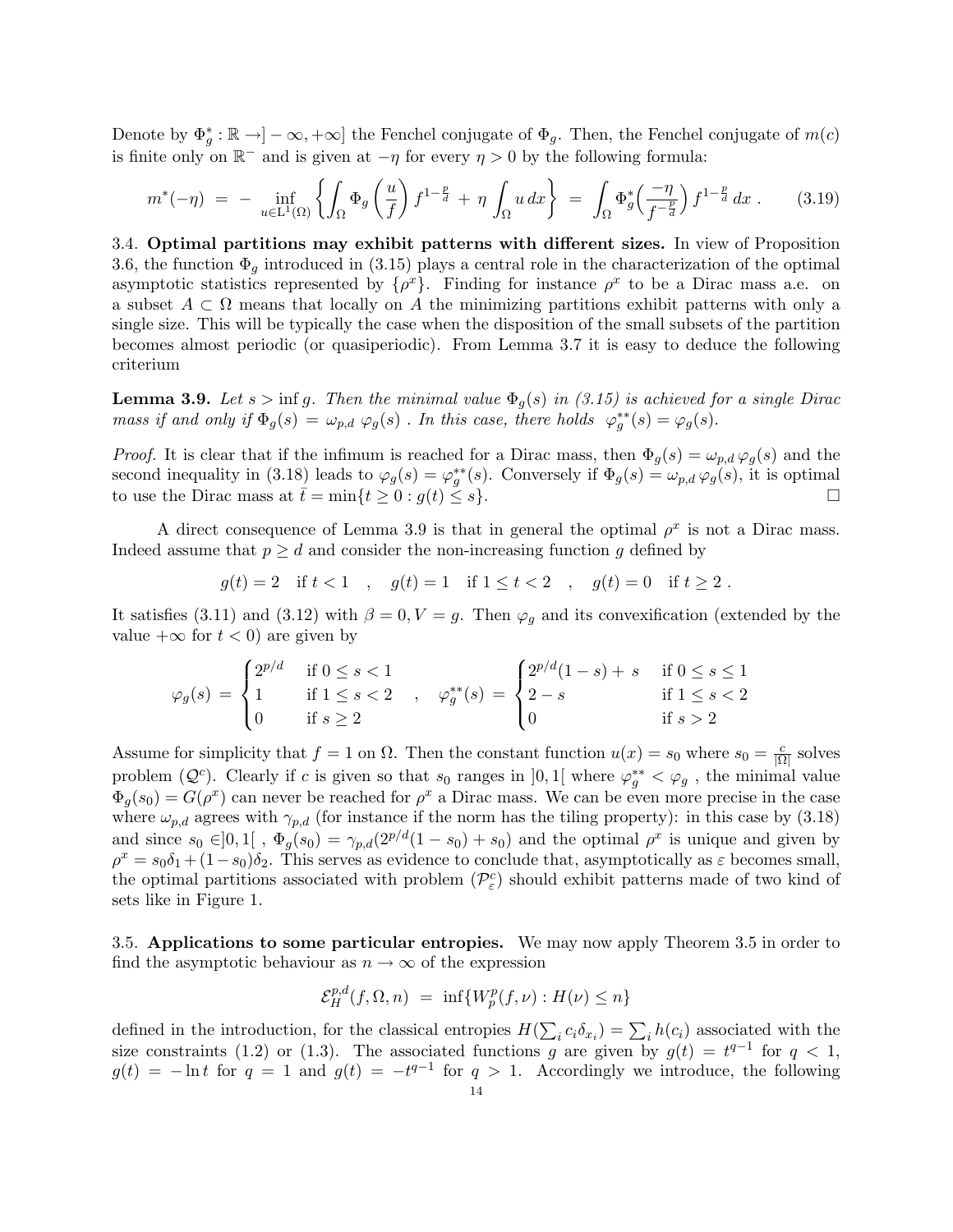universal constants (recall that d is the dimension of the ambient space and  $p \geq 1$ ):

$$
C_{p,d}(q) := \begin{cases} \inf \left\{ G(\rho) : \ \rho \in \mathcal{P}(\mathbb{R}^+) \ , \ \int_{\mathbb{R}^+} t^{q-1} d\rho \le 1 \right\} & \text{if } q < 1, \\ \inf \left\{ G(\rho) : \ \rho \in \mathcal{P}(\mathbb{R}^+) \ , \ \int_{\mathbb{R}^+} t^{q-1} d\rho \ge 1 \right\} & \text{if } q > 1. \end{cases} \tag{3.20}
$$

Rewriting the constraint (3.20) in the condensed form  $($  $\mathbb{R}^+$  $t^{q-1}$  d $\rho$  $\Big\}^{\frac{1}{q-1}}$  ≥ 1, we find a monotone dependence with respect to q and by passing to the limit as  $q \to 1$  or as  $q \to -\infty$  (for fixed  $\rho$ ), we are led to extend the definition to the case  $q = 1$  and  $q = -\infty$  as follows

$$
C_{p,d}(1) := \inf \left\{ G(\rho) : \int_{\mathbb{R}^+} \ln t \, d\rho \ge 0 \right\} \quad , \quad C_{p,d}(-\infty) := \inf \left\{ G(\rho) : \operatorname{spt}\rho \subset [1,\infty) \right\}.
$$
 (3.21)

**Lemma 3.10.** *The extended function*  $q \in [-\infty, +\infty] \mapsto C_{p,d}(q)$  *is monotone non-increasing, continuous on*  $[-\infty, 1 + \frac{p}{d}]$ . The infima is attained in (3.21) and in (3.20) for every  $q \leq 1 + p/d$ . *Furthermore there holds*

$$
C_{p,d}(-\infty) \le \omega_{p,d}
$$
,  $C_{p,d}(1+\frac{p}{d}) = \gamma_{p,d}$ ,  $C_{p,d}(q) = 0$  whenever  $q > 1 + \frac{p}{d}$ . (3.22)

**Proposition 3.11.** Let for every  $q \neq 1$ ,  $r = r(p, d, q) := \frac{p}{d(1-q)}$ . Then

(i) For 
$$
H(\nu) := \sum_{x} (\nu({x})^q
$$
 and  $-\infty < q < 1$ , we have  

$$
\lim_{n \to \infty} n^{\frac{p}{d(1-q)}} \mathcal{E}_H^{p,d}(f,\Omega,n) = C_{p,d}(q) \left( \int_{\Omega} f^{\frac{1+qr}{1+r}} dx \right)^{1+r}
$$
(3.23)

*(ii)* For  $H(\nu) := \sup_x \{ (\nu(\{x\})^{-1}) \}$ , we have

$$
\lim_{n \to \infty} n^{p/d} \mathcal{E}_H^{p,d}(f, \Omega, n) = C_{p,d}(-\infty) \int_{\Omega} f^{1-\frac{p}{d}} dx \tag{3.24}
$$

*(iii)*  $For H(\nu) := -\sum$ x  $(\nu({x})^q$  with  $q \in (1, 1 + p/d)$  and assuming that  $f \in L^{\infty}(\Omega)$ , we have

$$
\lim_{n \to \infty} n^{\frac{p}{d(q-1)}} \mathcal{E}_H^{p,d}(f,\Omega,-\frac{1}{n}) = C_{p,d}(q) \left( \int_{\Omega} f^{\frac{1+qr}{1+r}} dx \right)^{1+r}
$$
(3.25)

$$
(iv) For H(\nu) := \sum_{x} (-\nu({x}) \ln(\nu({x}))) , f \in L^{\infty}(\Omega) and setting I(f) := \int_{\Omega} f(x) dx, we have
$$

$$
\lim_{n \to \infty} exp\left(\frac{p n}{d I(f)}\right) \mathcal{E}_{H}^{p,d}(f, \Omega, n) = C_{p,d}(1) I(f) exp\left(-\frac{p \int_{\Omega} (f \ln f) dx}{I(f)}\right)
$$
(3.26)

**Remark 3.12.** By using (1.10) and the shape function (2.9), we can give for  $f = 1\!\!1_Q$  an equivalent statement covering both cases  $q > 1$  and  $q < 1$ :

$$
C_{p,d}(q) = \lim_{\delta \to 0} \delta^{-\frac{p}{d}} \min_{\mathcal{P}} \left\{ \sum_i \psi_p(A_i) : \left( \sum_i |A_i|^q \right)^{\frac{1}{q-1}} \ge \delta \right\}, \quad \text{for } q \ne 1
$$
 (3.27)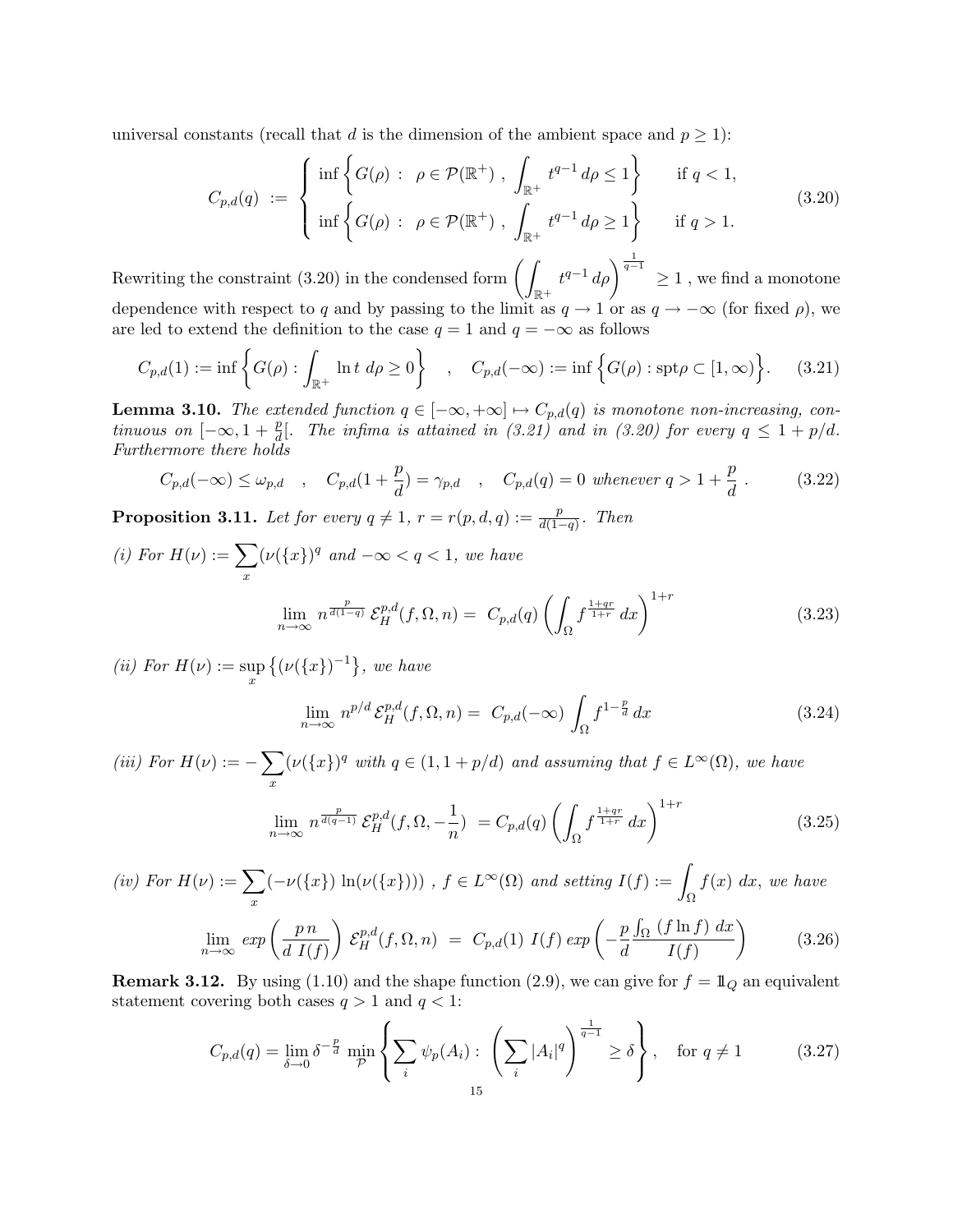For  $q = 1$  and  $q = -\infty$ , we obtain similarly

$$
C_{p,d}(1) := \lim_{\delta \to 0} \delta^{-\frac{p}{d}} \min_{\mathcal{P}} \left\{ \sum_i \psi_p(A_i) : -\sum_i |A_i| \log(|A_i|) \ge \log \delta \right\}
$$
  

$$
C_{p,d}(-\infty) := \lim_{\delta \to 0} \delta^{-\frac{p}{d}} \min_{\mathcal{P}} \left\{ \sum_i \psi_p(A_i) : \inf_i |A_i| \ge \delta \right\}.
$$

In previous formulae, the minima are taken over all partitions  $\mathcal{P} = (A_i)_i$  of the unit cube Q and the infinitesimal  $\delta$  is given respectively by  $\delta = n^{-\frac{1}{|q-1|}}$  for  $q \neq 1$ ,  $\delta = \exp(-n)$  for  $q = 1$  and  $\delta = n^{-1}$ for  $q = -\infty$ .

Remark 3.13. i) The location problem where a prescribed number of points is imposed can be deduced by taking  $q = 0$ . We then recover the asymptotic behavior obtained in [4] in the case  $p = 1$ and in [8, 9] in the case  $p \geq 1$ .

ii) The explicit computation of he constant  $C_{p,d}(q)$  is a very difficult task except in the case where the norm considered in  $\mathbb{R}^d$  has the tiling property (then  $C_{p,d}(q) = \gamma_{p,d} = \Gamma_{p,d}$  for all  $q \leq 1 + p/d$ ). However, in the case of the Euclidean norm, it is known that if  $p = 1, 2$  then  $C_{p,2}(0) = \psi_p(H_6)$ where  $H_6$  is a regular hexagon of unit Lebesgue measure (cf. Bolton and Morgan [4] and Newman [19]). As a consequence, by noticing that  $\omega_{p,2} \leq \Gamma_{p,2} \leq \psi_p(H_6)$  (see the assertion iv) of Proposition 3.2) and exploiting (3.22), we find that the non-increasing function  $q \to C_{p,2}(q)$  is in fact constant on  $]-\infty,0]$ ; more precisely, for all  $q \leq 0$ , there holds :  $C_{p,2}(q) = \omega_{p,2} = \Gamma_{p,2} = \psi_p(H_6)$ .

iii) By adapting the proof of (3.22), it is possible to show that for every  $f \in L^1(\Omega)$  the limit of the left hand member of (3.25) vanishes as  $n \to \infty$  whenever  $q > 1 + p/d$  (which is is consistent with the fact that  $C_{p,d}(q) = 0$  in (3.22)). On the other hand, for  $1 < q < 1 + p/d$ , it may happen that the equality in  $(3.25)$  becomes a strict inequality if one removes the boundedness assumption on f. This can be seen in the example below, where the limit in the left hand member of (3.25) vanishes.

*Example:* Take  $d = 1$ ,  $\Omega = (0, 1)$  and  $f = (1 - \alpha)x^{-\alpha}$  where  $0 \leq \alpha < 1$ . As in the assertion iii) of Proposition 3.11, we consider the entropy H associated with  $h(t) = t^q$  where  $q \in ]1, 1 + p/d[$ . For a given  $\delta > 0$  and  $q > 1$ , we set  $\theta_{\delta} = \delta^{1/q}$  and  $l_{\delta} = \theta_{\delta}^{1/(1-\alpha)}$  so that  $\int_0^{l_{\delta}} f dx = \theta_{\delta}$ . Noticing that  $\nu_{\delta} = \theta_{\delta} \delta_0 + \tilde{\nu}$  satisfies the size constraint  $H(\nu_{\delta}) \leq -\delta (\tilde{h}(t)) = -t^q$ , for any measure  $\tilde{\nu}$  on  $(l_{\delta}, 1)$  with total mass  $1 - \theta_{\delta}$  and optimizing with respect to such a  $\tilde{\nu}$ , it is easy to check that  $\mathcal{E}_{H}^{1,p}(f, \Omega, -\delta) \leq$  $\theta_{\delta} l_{\delta}^{p}$ . Then  $\lim_{\delta \to 0} \delta^{-p/(q-1)} \mathcal{E}_{H}^{1,p}(f, \Omega, -\delta) = 0$  whenever  $q > q_{\alpha}$  where  $q_{\alpha} := \frac{p+1-\alpha}{p\alpha+1-\alpha}$  (observe that  $1 < q_\alpha < 1 + p$  for  $\alpha \in (0, 1)$ . Thus applying (3.25) would lead to  $C_{p,1}(q) = 0$  which is clearly false for  $q \leq 1+p$  where  $C_{p,1}(q) = \gamma_{p,1} = \frac{1}{(p+1)2^p}$ . Therefore the boundedness assumption for f in Proposition 3.11 iii) is crucial.

3.6. Open problems and conjectures. i) *About the constants*  $\omega_{p,d}$  and  $\Gamma_{p,d}$ . Recall that the constant  $\omega_{p,d}$  introduced in Proposition 3.2 satisfies  $\omega_{p,d} \leq \Gamma_{p,d}$  (being  $\Gamma_{p,d}$  defined in (2.15)). It seems reasonable to conjecture that this inequality is actually an equality. In this case, the condition  $\omega_{p,d} = \gamma_{p,d}$  characterizing the locality property of G would be equivalent to  $\theta(B) = 1$  (that is the norm on  $\mathbb{R}^d$  enjoys the tiling property).

A first step in the direction of the conjecture could be to prove the existence of an optimal compact set with respect to the infimum in (2.15). Notice that, for  $d = 2$ ,  $p = 1, 2$  and if  $|\cdot|$  is the Euclidean norm (thus  $\theta(B) < 1$ ), we know from [4, 19] that  $\omega_{p,2} = \Gamma_{p,2} = \Psi_p(P)$  where P is a regular hexagon.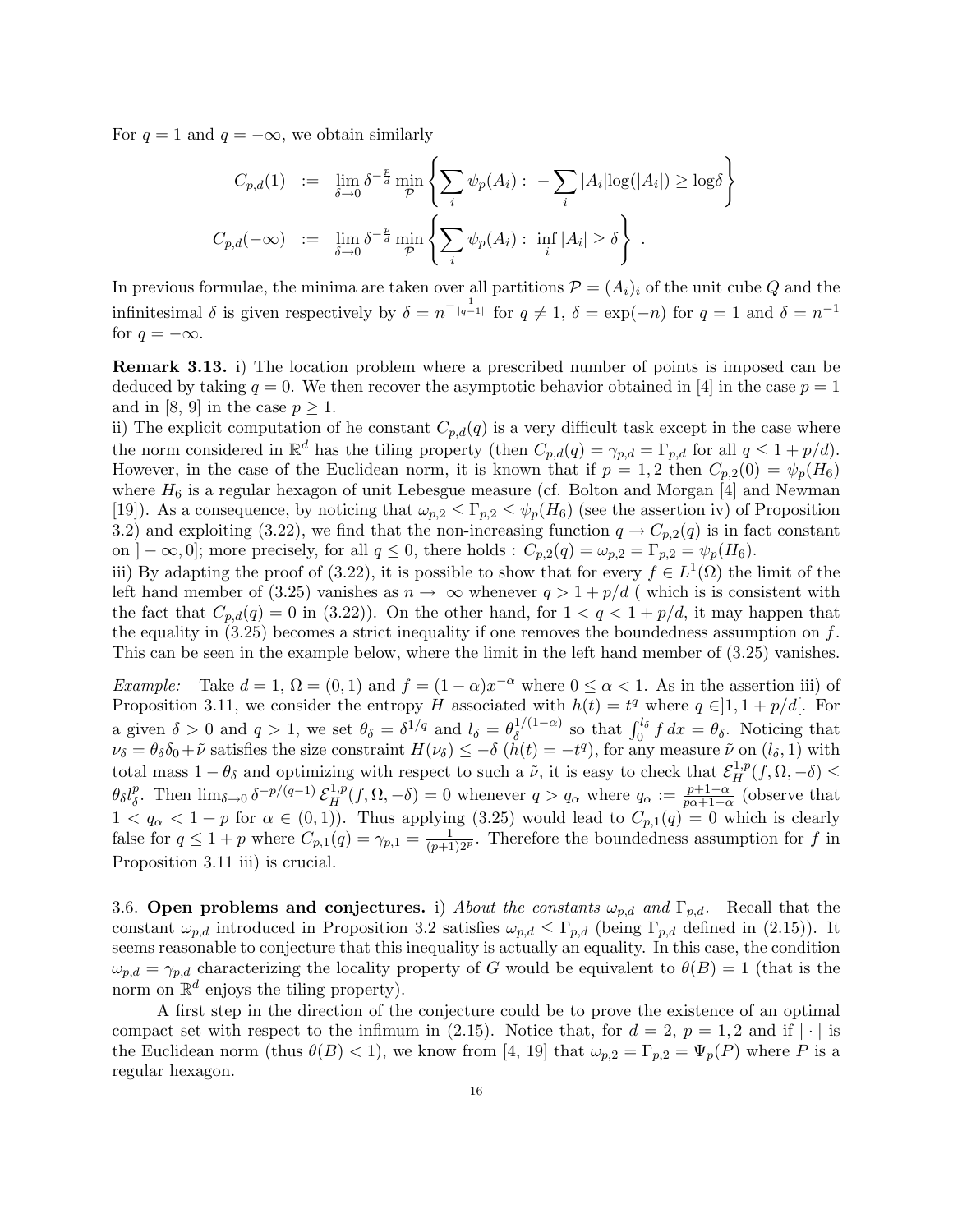ii) *About the constants*  $C_{p,d}(q)$ . We observed that the value of  $C_{p,d}(q)$  is monotone non-increasing with respect to q and that the maximum value  $C_{p,d}(-\infty)$  is below  $\omega_{p,d}$ . On the other hand  $C_{p,d}(0)$ is nothing else but the constant appearing in the optimal location problem. In the case  $d = 2, p = 1$ and  $|\cdot|$  the Euclidean norm, owing to the results in [4], we have that  $C_{1,2}(0) = \omega_{1,2} = \Gamma_{1,2}$ . Thus the function  $C_{1,1}(q)$  is constant on  $(-\infty,0]$ . We conjecture that this constancy is also true for  $C_{p,d}(q)$ in the general case and even that, for  $q \in ]-\infty,1[$ , there holds  $C_{p,d}(q) = \omega_{p,d}$ . This conjecture could be proved by showing that the infimum appearing in the definition (3.20) of  $C_{p,d}(q)$  is reached for  $\rho$  being the Dirac mass  $\delta_1$ .

#### 4. THE FUNCTIONAL  $G(\rho)$ : PROPERTIES AND CONSTRAINED MINIMIZATION.

This section concerns the approximation of the uniform density on the unit cube. The related functional G has been introduced in  $(3.5)$ . We will establish some fundamental properties of this functional stated in Proposition 3.2 and then we will study the minimization of  $G$  under entropy constraints (as stated in Lemma 3.7 ).

First, we observe that, for every  $\delta > 0$ ,  $S_{\delta}$  given in (3.3) is both subadditive and translation invariant and by applying Lemma 2.8 we may write

$$
G_{\delta}(\rho) = \lim_{k \to \infty} \frac{S_{\delta}(\rho, Q_k)}{|Q_k|}.
$$
\n(4.1)

On the other hand from the definition of  $S_{\delta}$ , one deduces easily the following Lipschitz estimate

$$
|S_{\delta}(\rho_1, A) - S_{\delta}(\rho_2, A)| \le \frac{|A|}{\delta^p} N(\rho_1 - \rho_2) \quad \forall \rho_1, \rho_2 \in \mathcal{P}(\mathbb{R}^+), \tag{4.2}
$$

for every measurable set  $A$ , so that by  $(4.1)$  and  $(4.2)$  we also have

$$
|G_{\delta}(\rho_1) - G_{\delta}(\rho_2)| \le \frac{1}{\delta^p} N(\rho_1 - \rho_2). \tag{4.3}
$$

4.1. Some preliminary results. We shall write  $G_{\delta}(\rho)$  in a form useful for future calculations. For this we first note the change of variables formulae for arbitrary  $\varepsilon > 0$  and  $\nu \in \mathcal{M}_0^+(A)$ :

$$
W_p^p\left(\mathbb{1}_{\varepsilon A}, \varepsilon^d L_{\varepsilon}^\sharp(\nu)\right) \ = \ \varepsilon^{p+d} \, W_p^p(\mathbb{1}_A, \nu) \quad , \quad \rho_\varepsilon\left(\varepsilon^d L_{\varepsilon}^\sharp(\nu)\right) = \rho\left(L_{\varepsilon}^\sharp(\nu)\right) = \rho(\nu) \ . \tag{4.4}
$$

**Lemma 4.1.** *For every*  $r > 0$  *and*  $\rho \in \mathcal{P}(\mathbb{R}^+)$ *, there holds* 

$$
\lim_{\varepsilon \to 0} \left\{ \inf \left\{ \frac{1}{\varepsilon^p r^d} W_p^p(\mathbb{1}_{Q_r}, \nu) + \frac{1}{\delta^p} N(\rho - \rho_\varepsilon(\nu)) : \nu \in \mathcal{M}_0^+(Q_r) \right\} \right\} = G_\delta(\rho) \ . \tag{4.5}
$$

*Proof.* We start with (3.4) taking  $k = \frac{r}{\varepsilon}$  and apply (4.4) with  $A = Q_{\frac{r}{\varepsilon}}$ :

$$
G_{\delta}(\rho) = \lim_{\varepsilon \to 0} \frac{S_{\delta}(\rho, Q_{\frac{r}{\varepsilon}})}{\left(\frac{r}{\varepsilon}\right)^{d}} = \lim_{\varepsilon \to 0} \left(\frac{\varepsilon}{r}\right)^{d} \inf \left\{ W_{p}^{p}(\mathbb{1}_{Q_{\frac{r}{\varepsilon}}}, \nu) + \frac{|Q_{\frac{r}{\varepsilon}}|}{\delta^{p}} N(\rho - \rho(\nu)) : \ \nu \in \mathcal{M}_{0}^{+}(Q_{\frac{r}{\varepsilon}}) \right\} = \lim_{\varepsilon \to 0} \left\{ \inf \left\{ \frac{1}{\varepsilon^{p} r^{d}} W_{p}^{p} \left( \mathbb{1}_{Q_{r}}, \nu(\frac{.}{\varepsilon}) \right) + \frac{1}{\delta^{p}} N\left(\rho - \rho_{\varepsilon}(\nu(\frac{.}{\varepsilon}))\right) : \nu \in \mathcal{M}_{0}^{+}(Q_{\frac{r}{\varepsilon}}) \right\} \right\}.
$$

The last infimum can be taken equivalently with respect to  $\tilde{\nu} = \nu(\frac{1}{\varepsilon})$  running over  $\mathcal{M}_0^+(Q_r)$ .  $\Box$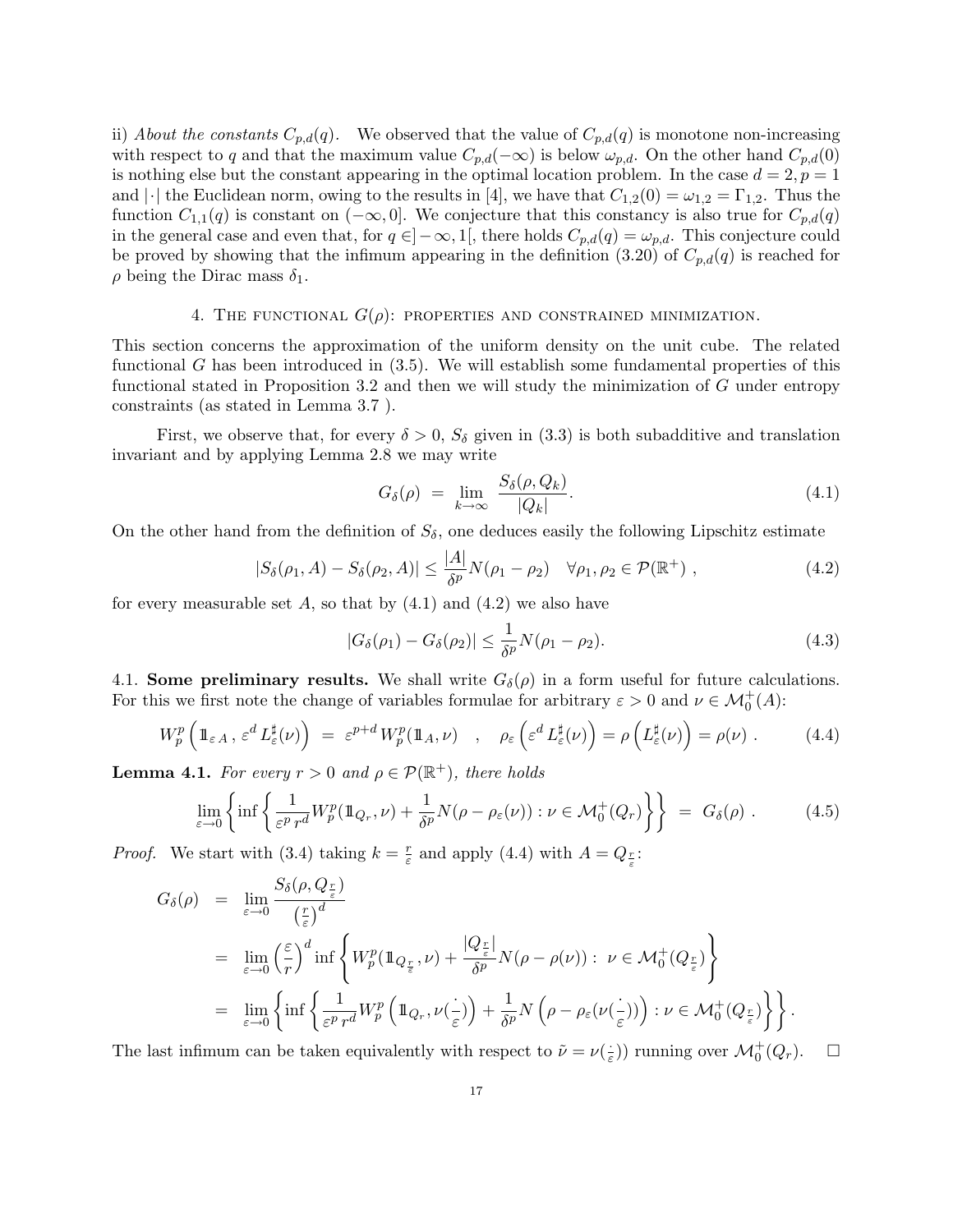**Lemma 4.2.** Let  $r > 0$  and  $a > 0$ . Then, for every sequence  $\{\nu_{\varepsilon}\}\$ in  $\mathcal{M}_0^+(Q_r)$ , we have

$$
N(\rho_{\varepsilon}(\nu_{\varepsilon}) - \rho) \to 0 \quad \Rightarrow \quad \liminf_{\varepsilon \to 0} \; \frac{W_p^p(a \, 1\!\!1_{Q_r}, \nu_{\varepsilon})}{\varepsilon^p \, r^d} \; \geq \; a^{1 - \frac{p}{d}} \, G(\rho) \; . \tag{4.6}
$$

*Futhermore, for every*  $\rho \in \mathcal{P}(\mathbb{R}^+)$  *such that*  $G(\rho) < +\infty$ *, there exists a sequence*  $\{\nu_{\varepsilon}\}\$ in  $\mathcal{M}_0^+(Q_r)$ *such that*

$$
N(\rho_{\varepsilon}(\nu_{\varepsilon}) - \rho) \to 0 \quad , \quad \lim_{\varepsilon \to 0} \frac{W_p^p(a \, \mathbb{1}_{Q_r}, \nu_{\varepsilon})}{\varepsilon^p r^d} \; = \; a^{1 - \frac{p}{d}} \, G(\rho) \; . \tag{4.7}
$$

*Proof.* Recalling that  $G_{\delta}$  converges increasingly to G and using a classical diagonalization argument (see [2]), it is easy to check that  $(4.5)$  implies the statements  $(4.6)$  and  $(4.7)$  when  $a = 1$ . The extension to the general case is a consequence of the following observation: given any sequence  $\{\nu_{\varepsilon}\}\$ in  $\mathcal{M}_0^+(Q_r)$  such that  $\nu_{\varepsilon} \to a \mathbb{1}_{Q_r}$  and  $\rho_{\varepsilon}(\nu_{\varepsilon}) \to \rho$ , the new sequence  $\{\nu_{\varepsilon}'\}$  obtained by setting  $\nu'_{\varepsilon} := L_{a^{\frac{1}{d}}}^{\sharp}(\nu_{\varepsilon})$  satisfies for  $r' = r a^{\frac{1}{d}}$ :

$$
\nu'_{\varepsilon} \to 1\!\!1_{Q_{r'}} \quad , \quad \rho_{\varepsilon}(\nu'_{\varepsilon}) \to \rho \quad , \quad W_p^p(1\!\!1_{Q_{r'}},\nu'_{\varepsilon}) = a^{\frac{p}{d}} W_p^p(a\,1\!\!1_{Q_r},\nu_{\varepsilon}) \; .
$$

(here we used the fact that  $\rho_{\varepsilon}(\nu_{\varepsilon}') = \rho_{\varepsilon}(\nu_{\varepsilon})$  and, in order to derive the last equality, that  $L^{\sharp}_{a}$  and  $L^{\sharp}_{a}$  and  $L^{\sharp}_{a}$  and  $L^{\sharp}_{a}$  and  $L^{\sharp}_{a}$  and  $L^{\sharp}_{a}$  and  $L^{\sharp}_{a}$  and  $L^{\sharp}_{a}$  a  $\mathbb{1}_{Q_{r'}}$  combined with relation (2.7)).

**Lemma 4.3.** Let f be a measurable function such that  $\alpha \leq f \leq M$  where  $\alpha, M$  are positive *constants. Then for every*  $\nu \in \mathcal{M}_0^+(\Omega)$  *we have:* 

$$
\frac{W_p^p(f,\nu)}{\varepsilon^p} \ge \frac{\alpha}{M^{1+p/d}} \gamma_{p,d} \int_{\Omega \times \mathbb{R}^+} t^{p/d} \lambda_{\varepsilon}(\nu)(dxdt) . \tag{4.8}
$$

*Proof.* Let  $\nu = \sum_i c_i \delta_{x_i}$  in  $\mathcal{M}_0^+(\Omega)$  be such that  $W_p^p(f, \nu) < +\infty$  and let  $\{A_i\}_{i=1}^\infty$  be a partition of  $\Omega$  satisfying

$$
\int_{A_i} f(x) dx = c_i \text{ and } W_p^p(f, \nu) = \sum_i \int_{A_i} |x - x_i|^p f(x) dx.
$$

Then, by using  $(2.12)$  and  $\alpha \leq f \leq M$ , we have

$$
\int_{A_i} |x - x_i|^p f(x) \ dx \ \ge \ \alpha \gamma_{p,d} |A_i|^{1 + p/d} \ \ge \ \frac{\alpha \gamma_{p,d}}{M^{1 + p/d}} \, c_i^{1 + p/d} \ ,
$$

yielding that

$$
\frac{W_p^p(f,\nu)}{\varepsilon^p} = \frac{1}{\varepsilon^p} \sum_i \int_{A_i} |x - x_i|^p f(x) dx \ge \frac{1}{\varepsilon^p} \frac{\alpha \gamma_{p,d}}{M^{1+p/d}} \sum_i c_i^{1+p/d} = \frac{\alpha \gamma_{p,d}}{M^{1+p/d}} \int_{\Omega \times \mathbb{R}^+} t^{p/d} \lambda_{\varepsilon}(\nu) (dxdt).
$$

**Lemma 4.4.** *For every*  $\delta > 0$  *the function*  $G_{\delta}$  *is convex.* 

*Proof.*  $G_{\delta}$  being a continuous function for very  $\delta > 0$ , it is enough to show that

$$
G_{\delta}\left(\frac{\rho^1+\rho^2}{2}\right) \ \leq \ \frac{1}{2}G_{\delta}(\rho^1)+\frac{1}{2}G_{\delta}(\rho^2) \qquad \forall \rho^1, \rho^2 \in \mathcal{P}(\mathbb{R}^+).
$$

According to the property (4.5), we can choose two sequences of measures  $\{\nu_{\varepsilon}^{s}\}\,$ ,  $s \in \{1,2\}$  supported in Q and so that:

$$
G_{\delta}(\rho^s) = \lim_{\varepsilon \to 0} \left( \frac{W_p^p(\mathbb{1}_Q, \nu_{\varepsilon}^s)}{\varepsilon^p} + \frac{1}{\delta^p} N(\rho^s - \rho_{\varepsilon}(\nu_{\varepsilon}^s)) \right). \tag{4.9}
$$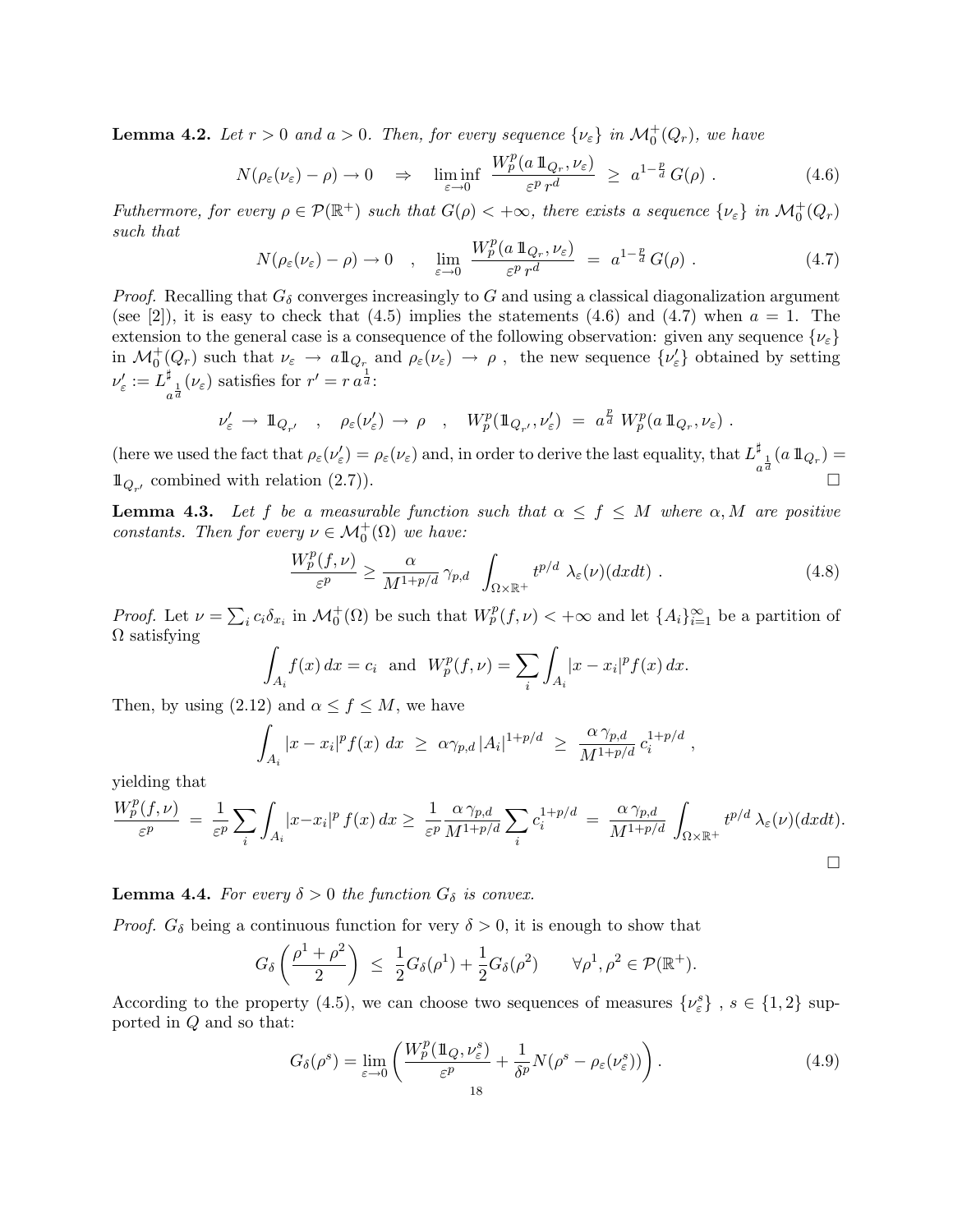We split the  $2^d$  vertices  $\{a_j\}$  of the cube Q into two subfamilies  $\{a_j; j \in J_s\}$ ,  $s \in \{1,2\}$  each of them having  $2^{d-1}$  elements. Setting  $A_j := a_j + Q$ , we obtain a covering of  $Q_2 = ]-1,1[^d$  (a.e.) by considering  $\{A_j, j \in J_1 \cup J_2\}$ . For each  $j \in J_1 \cup J_2$ , the push forward by the  $a_j$ -translation of  $\nu_{\varepsilon}^s$ provides a measure  $\nu_{\varepsilon}^{s}(x-a_j)$  on  $A_j$  and we obtain a measure on  $Q_2$  of total mass  $2^{d}$  by setting:

$$
\nu_{\varepsilon} = \sum_{j \in J_1} \nu_{\varepsilon}^1(x - a_j) + \sum_{j \in J_2} \nu_{\varepsilon}^2(x - a_j).
$$

By the sub-additivity property  $(2.6)$  and  $(2.7)$ , one has

$$
W_p^p(\mathbb{1}_{Q_2}, \nu_{\varepsilon}) \le 2^{d-1} \left( W_p^p(\mathbb{1}_{Q}, \nu_{\varepsilon}^1) + W_p^p(\mathbb{1}_{Q}, \nu_{\varepsilon}^2) \right), \tag{4.10}
$$

whereas it is easy to verify that  $\rho_{\varepsilon}(\nu_{\varepsilon}) = \frac{1}{2}\rho_{\varepsilon}(\nu_{\varepsilon}^1) + \frac{1}{2}\rho_{\varepsilon}(\nu_{\varepsilon}^2)$  so that

$$
N\left(\frac{1}{2}\rho^1 + \frac{1}{2}\rho^2 - \rho_{\varepsilon}(\nu_{\varepsilon})\right) \leq \frac{1}{2}N(\rho_{\varepsilon}(\nu_{\varepsilon}^1) - \rho^1) + \frac{1}{2}N(\rho_{\varepsilon}(\nu_{\varepsilon}^2) - \rho^2) \tag{4.11}
$$

By applying (4.5) with  $\rho = \frac{1}{2}(\rho^1 + \rho^2)$  and  $r = 2$  and exploiting (4.9)(4.10)(4.11), we are led to

$$
G_{\delta}\left(\frac{\rho^{1}+\rho^{2}}{2}\right) \leq \liminf_{\varepsilon \to 0} \left(\frac{W_{p}^{p}(\mathbb{1}_{Q_{2}},\nu_{\varepsilon,\delta})}{\varepsilon^{p} 2^{d}} + \frac{1}{\delta^{p}} N\left(\frac{1}{2}\rho^{1} + \frac{1}{2}\rho_{2} - \rho_{\varepsilon}(\nu_{\varepsilon})\right)\right)
$$
  

$$
\leq \limsup_{\varepsilon \to 0} \frac{1}{2} \left(\frac{W_{p}^{p}(\mathbb{1}_{Q},\nu_{\varepsilon}^{1})}{\varepsilon^{p}} + \frac{N(\rho^{1} - \rho_{\varepsilon}(\nu_{\varepsilon}^{1}))}{\delta^{p}}\right) + \frac{1}{2} \left(\frac{W_{p}^{p}(\mathbb{1}_{Q},\nu_{\varepsilon}^{2})}{\varepsilon^{p}} + \frac{N(\rho^{2} - \rho_{\varepsilon}(\nu_{\varepsilon}^{2}))}{\delta^{p}}\right)
$$
  

$$
\leq \frac{1}{2} G_{\delta}(\rho^{1}) + \frac{1}{2} G_{\delta}(\rho^{2}).
$$

We finish this subsection with a technical result related to the N-metric on  $\mathcal{P}(\mathbb{R}^+)$ .

**Lemma 4.5.** *Let*  $\beta \geq 1$ *. Then for every*  $\rho$ ,  $\rho'$  *in*  $\mathcal{P}(\mathbb{R}^+)$  *and all*  $r, s \in [0, \beta]$ 

$$
N(L_s^{\sharp}(\rho) - L_s^{\sharp}(\rho')) \leq \beta N(\rho - \rho')
$$
\n(4.12)

$$
N(L_r^{\sharp}(\rho) - L_s^{\sharp}(\rho')) \leq \beta |r - s| + 2 \rho([\beta, +\infty[) + \beta N(\rho - \rho'). \qquad (4.13)
$$

*Proof.* Let  $\varphi : \mathbb{R}^+ \mapsto \mathbb{R}$  such that  $\|\varphi\|_{BL} \leq 1$ . Then, as  $s \leq \beta$ , there holds  $\|\varphi(s \cdot)\|_{BL} \leq \beta \operatorname{Lip}(\varphi) + \beta \operatorname{Lip}(\varphi)$  $|\varphi|_{\infty} \leq \beta ||\varphi||_{BL}$  so that relation (4.12) holds. On the other hand, we have  $|\varphi(rt) - \varphi(st)| \leq \beta |r-s|$ if  $t \leq \beta$  whereas  $|\varphi(rt) - \varphi(st)| \leq 2$  is always true. Thus

$$
N(L_r^{\sharp}(\rho) - L_s^{\sharp}(\rho)) = \sup_{\|\varphi\|_{\text{BL}} \leq 1} |\langle L_r^{\sharp}(\rho) - L_s^{\sharp}(\rho), \varphi \rangle| \leq \beta |r - s| + 2\rho([\beta, +\infty]) .
$$

The relation (4.13) follows by (4.12) and by using triangle inequality.

 $\Box$ 

4.2. Proof of Proposition 3.2: *Proof of i).* It is a consequence of the fact that G is the supremum of the family of functions  ${G_\delta}$  which are convex by Lemma 4.4 and continuous by (4.3).

*Proof of ii).* Applying (4.7) for  $r = 1$  at  $L^{\sharp}_{a}(\rho)$ , we can choose a sequence a sequence  $\{\nu_{\varepsilon}\}\$ in  $\mathcal{M}_{0}^{+}(Q)$ such that

$$
\rho_{\varepsilon}(\nu_{\varepsilon}) \to L_a^{\sharp}(\rho) \quad , \quad \lim_{{\varepsilon} \to 0} \; \frac{W_p^p(\mbox{1\hspace{-0.1em}1}_{Q},\nu_{\varepsilon})}{\varepsilon^p} \; = \; G(L_a^{\sharp}(\rho)) \; .
$$

Consider the new sequence defined by  $\nu_{\varepsilon}' := \frac{1}{a} \nu_{\varepsilon}$ . Then as  $\rho_{\varepsilon}(\nu_{\varepsilon}') = L_{a^{-1}}^{\sharp}(\rho_{\varepsilon}(\nu_{\varepsilon}))$ , we obtain that  $\rho_{\varepsilon}(\nu_{\varepsilon}') \to \rho$ . Therefore, applying (4.6), it follows that

$$
G(L_a^{\sharp}(\rho)) = \lim_{\varepsilon \to 0} \frac{W_p^p(\mathbb{1}_Q, \nu_{\varepsilon})}{\varepsilon^p} = \lim_{\varepsilon \to 0} a \frac{W_p^p(a^{-1}\mathbb{1}_Q, \nu_{\varepsilon}')}{\varepsilon^p} \geq a (a^{-1})^{1-\frac{p}{d}} G(\rho) = a^{\frac{p}{d}} G(\rho).
$$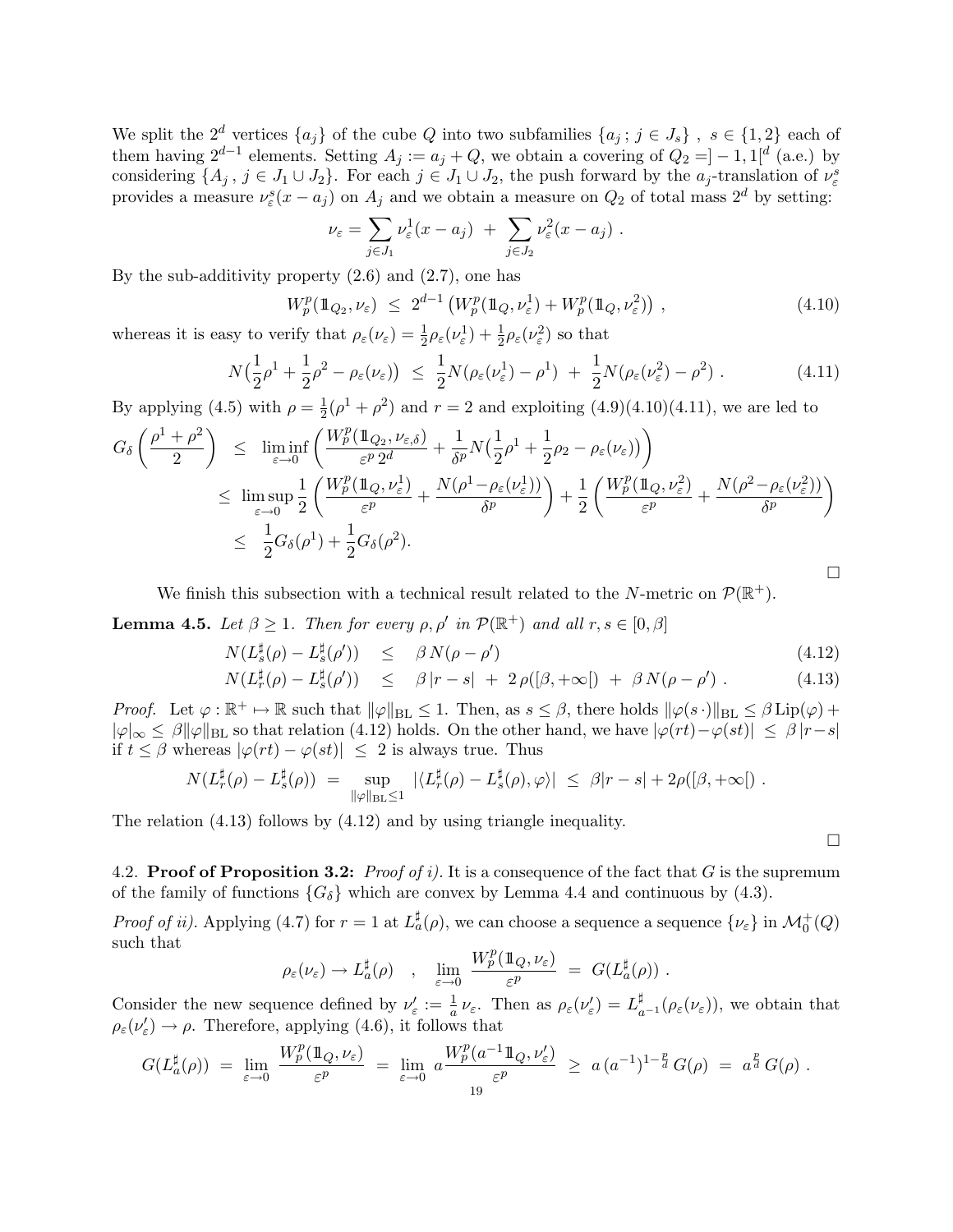The converse inequality comes out by switching a to  $a^{-1}$  while replacing  $\rho$  by  $L^{\sharp}_{a}\rho$ .

*Proof of iii).* By the scale invariance (3.7), it is enough to consider the case  $a = 1$ . Given  $\theta \in ]0, \theta(P)$ , there exists in Q a family of small disjoint subsets  $P_{i,\varepsilon} = x_i^{\varepsilon} + \varepsilon P$  with  $i \in I_{\varepsilon}$  such that the total measure of  $A_{\varepsilon} = \bigcup_{i \in I_{\varepsilon}} P_{i,\varepsilon}$  converges to  $\theta$  as  $\varepsilon \to 0$ . All subsets  $P_{i,\varepsilon}$  share the same measure  $\varepsilon^d$ so that  $\varepsilon^d \sharp (I_\varepsilon) \to \theta$ . We may cover the complement  $B_\varepsilon = Q \setminus A_\varepsilon$  with disjoint hypercubes of smaller size  $Q_{j,\varepsilon} = y_{j,\varepsilon} + r_{j,\varepsilon}Q$  where  $j \in J_{\varepsilon}$  and  $r_{j,\varepsilon} \leq \varepsilon^2$  (but  $r_{j,\varepsilon}$  may depend on j) so that  $\sum_{j\in J_{\varepsilon}} r_{j,\varepsilon}^d \to 1 - \theta$ . Then we set

$$
\nu_\varepsilon = \sum_{i\in I_\varepsilon} \varepsilon^d \delta_{x_{i,\varepsilon}} + \sum_{j\in J_\varepsilon} r_{j,\varepsilon}^d \delta_{y_{j,\varepsilon}}.
$$

Then we can majorize the optimal transport of  $\nu_{\varepsilon}$  to  $\mathbb{1}_Q dx$  as follows

$$
\limsup_{\varepsilon\to 0}\frac{W_p^p(\nu_\varepsilon,1\!\!1_Q)}{\varepsilon^p}\;\leq\;\;\limsup_{\varepsilon\to 0}\left(\sharp(I_\varepsilon)\,\varepsilon^d\,\Psi_p(P)+\sum_{j\in J_\varepsilon}\frac{r_{j,\varepsilon}^{p+d}}{\varepsilon^p}\,\Psi_p(Q)\right)\;\leq\;\theta\Psi_p(P).
$$

On the other hand, it is easy to check that  $N(\rho_{\varepsilon}(\nu_{\varepsilon}) - (\theta \delta_1 + (1 - \theta) \delta_0)) \to 0$ . The inequality (3.8) follows by applying (4.6) in Lemma 4.2 (with  $r = a = 1$ ). If P is the unit ball, then  $\Psi_p(P) = \gamma_{p,d}$ and  $G(\theta\delta_1 + (1-\theta)\delta_0) \leq \gamma_{p,d}\theta$  for every  $\theta \in [0, \theta(B)]$ . By (3.10) (whose proof is given below), the converse equality holds also.

*Proof of iv)*. First we check that  $\omega_{p,d} \leq \Gamma_{p,d} < +\infty$ . Clearly  $P = [0,1]^d$  satisfies  $\theta(P) = 1$  and therefore  $\Gamma_{p,d} \leq \Psi_p([0,1]^d) < +\infty$ . Now if P is another compact subset such that  $|P| = 1$  and  $\theta(P) = 1$ , by applying (3.8) with  $\theta = a = 1$ , we obtain  $\omega_{p,d} := G(\delta_1) \leq \Psi_p(P)$  thus  $\omega_{p,d} \leq \Gamma_{p,d}$  by minimizing over such P.

Let us prove the first inequality in (3.10). We assume without loss of generality that  $G(\rho) < +\infty$ . Then by applying (4.7) with  $a = r = 1$  and the estimate (4.8) taking  $f = 1\!\!1_Q$ , we obtain the desired inequality after passing to the limit  $\varepsilon \to 0$ . We prove now the upper bound for G in (3.10).

From the scaling property and as  $\omega_{p,d} = G(\delta_1)$ , we deduce that, for every  $a \in \mathbb{R}^+$ , there holds  $G(\delta_a) = \omega_{p,d} a^{p/d}$ . Now by the the convexity of G already established, it follows immediately that

$$
G(\rho) \leq \omega_{p,d} \int t^{p/d} \rho(dt) \qquad , \quad \forall \rho \in \mathcal{M}_0^+(\mathbb{R}^+) .
$$

Thanks to the lower semicontinuity of G, this inequality can be extended to probality measures  $\rho$ with compact support by using a sequence of discrete probability measures supported in a fixed compact set and converging weakly to  $\rho$  (so that the right hand side converges). Eventually, if  $\rho \in \mathcal{P}(\mathbb{R}^+)$  is a general measure such that  $\int t^{p/d} d\rho < +\infty$ , we reduce to the previous case by considering  $\rho_n := \frac{1}{\rho([0,n])} \rho \sqcup [0,n]$  and sending  $n \to \infty$ :

$$
G(\rho) \ \leq \ \liminf_n G(\rho_n) \ \leq \ \liminf_n \frac{\omega_{p,d}}{\rho([0,n])} \int_{[0,n]} t^{\frac{p}{d}} \rho(dt) \ = \ \omega_{p,d} \int_{\mathbb{R}^+} t^{\frac{p}{d}} \rho(dt) \ .
$$

*Proof of v).* It is clear that if  $\omega_{p,d} = \gamma_{p,d}$ , the inequality (3.10) implies that  $G(\rho) = \gamma_{p,d} \int t^{p/d} \rho(dt)$ so that  $G$  has a very simple explicit form and is local. Converserly, if  $G$  is local (in the sense of Definition 2.1), for every  $\theta \in [0, 1]$  one has

$$
G(\theta \,\delta_1 + (1-\theta) \,\delta_0) = \theta \, G(\delta_1) + (1-\theta) \, G(\delta_0) = \theta \, \omega_{p,d}.
$$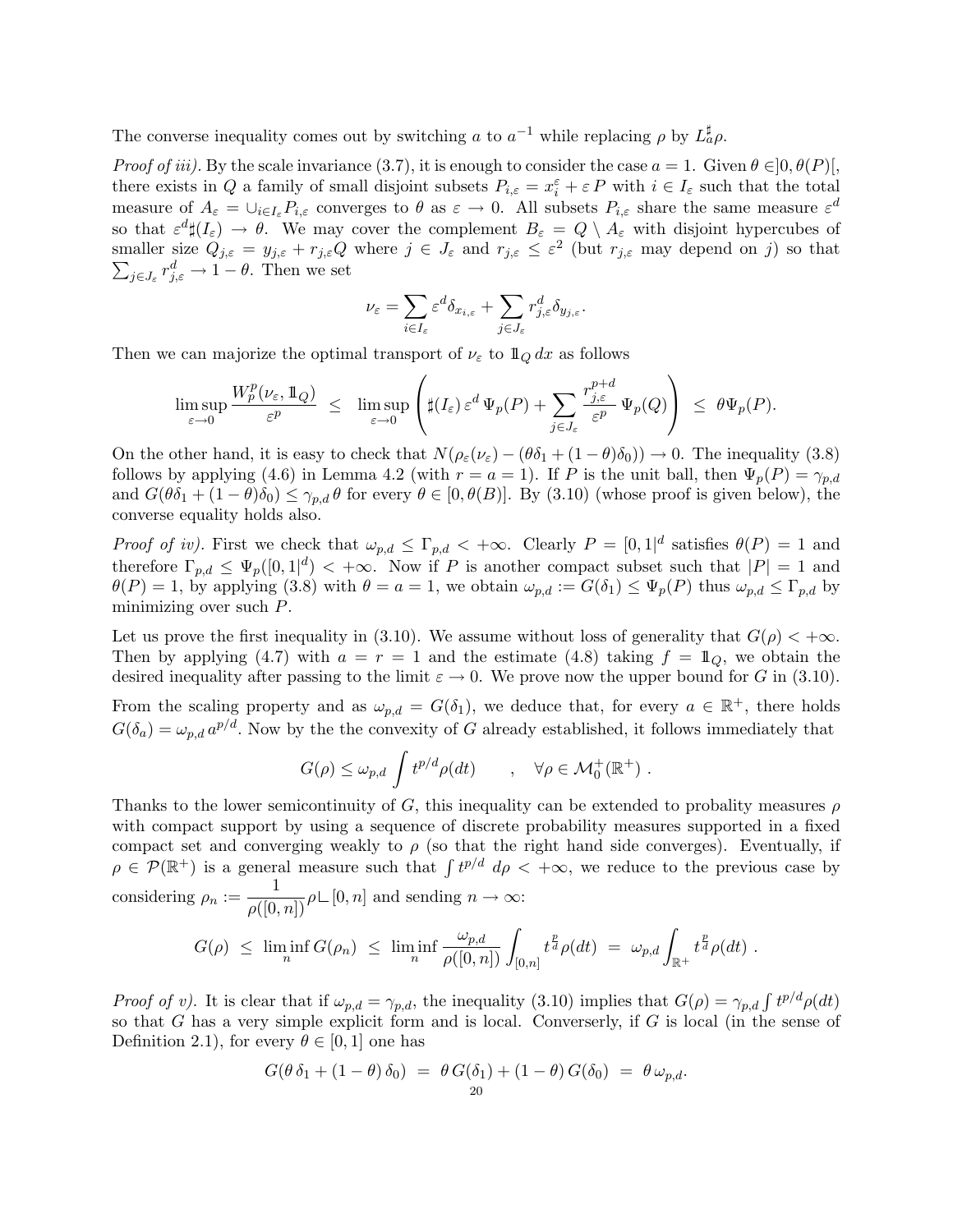Then applying (3.9) yields the equality  $\theta \omega_{p,d} = \theta \gamma_{p,d}$  for every  $\theta \in [0, \theta(B)]$ , hence  $\omega_{p,d} = \gamma_{p,d}$ . This concludes the proof of the proposition.

4.3. Proof of Lemma 3.7. The first statement can be derived in the same way as in the proof of Lemma 3.4. Let us prove  $(3.18)$ . From the second inequality in  $(3.10)$  we immediately obtain the majorization  $\Phi_g(s) \leq \omega_{p,d} \varphi_g(s)$  and therefore, the convexity of  $\Phi_g$  leads directly to the second inequality in (3.18). In order to show the first inequality in (3.18), we introduce

$$
\beta(s) := \inf \left\{ \int t^{p/d} \rho(dt) : \int g(t) \rho(dt) \le s \right\} . \tag{4.14}
$$

It can be seen, similarly as for the function  $\Phi_g$ , that  $\beta$  is convex, non-increasing and lower semicontinuous. Also, from the first inequality in (3.10), we have  $\gamma_{p,d} \beta(s) \leq \Phi_g(s)$ . Thus we are reduced to check that  $\beta(s) = \varphi_g^{**}(s)$ . The Fenchel conjugate  $\beta^*$  is finite only if  $s^* < 0$  and is given by:

$$
\beta^*(s^*) := \sup_{s,\rho} \{ s^*s - \int t^{p/d} \rho(dt) : \int g(t)\rho(dt) \le s \}
$$
  
= 
$$
\sup_{\rho} \{ s^* \int g(t)\rho(dt) - \int t^{p/d} \rho(dt) \} = \sup_t \{ s^*g(t) - t^{p/d} \} = \varphi_g^*(s^*) .
$$

Passing again to the Fenchel conjugate, we infer that  $\beta(s) = \beta^{**}(s) = \varphi_g^{**}(s)$ .  $\Box$ 

4.4. Weak-strong lower semicontinuity of  $E(f, \lambda)$ . We are going to prove that the functional  $E(f, \lambda)$ , defined in (3.6), is lower semicontinuous with respect to strong convergence in the first variable  $f \in L^1(\Omega)$  and the tight convergence of the second variable  $\lambda \in \mathcal{M}(\Omega \times \mathbb{R}^+)$ .

Lemma 4.6. Let  $\{f_n, \lambda_n\}_n$  be a sequence in  $L^1(\Omega; [\alpha, +\infty)) \times \mathcal{M}(\Omega \times \mathbb{R}^+)$  such that  $\int_{\Omega} |f_n - f| dx \rightarrow$ 0 and  $\lambda_n \stackrel{*}{\rightharpoonup} \lambda$  *tightly as*  $n \to \infty$ . Then there holds:  $\liminf_{n \to \infty} E(f_n, \lambda_n) \geq E(f, \lambda)$ .

*Proof.* Writing  $\lambda_n = f_n \otimes \rho_n^x$  and  $\lambda = f \otimes \rho^x$  for suitable families of probability  $\rho_n^x, \rho^x$ . It is enough to prove that for every  $\delta > 0$ 

$$
\liminf_{n \to \infty} \int_{\Omega} f_n(x)^{1 - \frac{p}{d}} G_{\delta}(\rho_n^x) dx \ge \int_{\Omega} f(x)^{1 - \frac{p}{d}} G_{\delta}(\rho^x) dx.
$$
 (4.15)

Indeed  $G_{\delta}$  goes increasing to G as  $\delta \to 0$  and we can pass to the limit in the right hand side by Beppo Levi's theorem. Now we exploit the Lipschitz continuity of  $G_{\delta}$  with respect to the norm  $N(\cdot)$  which entails that the sequence  $\{G_{\delta}(\rho_n^x), n \in \mathbb{N}\}\)$  is bounded in  $L^{\infty}(\Omega)$  and then, possibly after extracting a subsequence, does converge weakly-star to some function  $m(x) \in L^{\infty}(\Omega)$ . On the other hand, as  $f_n \geq \alpha$ , we have that  $f_n^{1-\frac{p}{d}} \leq \alpha^{-\frac{p}{d}} f_n$  and thus by dominated convergence  $f_{n_p}^{1-\frac{p}{d}} \to f^{1-\frac{p}{d}}$ strongly in  $L^1(\Omega)$ . It follows that the left hand side of (4.15) converges to  $\int_{\Omega} m(x) f^{1-\frac{p}{d}} dx$  and we are reduced to show that

$$
m(x) \ge G_{\delta}(\rho^x) \quad \text{a.e. } x \in \Omega \; . \tag{4.16}
$$

Next we claim that

$$
\langle \rho_n^x, \varphi \rangle^* \langle \rho^x, \varphi \rangle \quad \text{weakly-star in } L^\infty(\Omega) \quad \forall \varphi \in C_0(\mathbb{R}^+). \tag{4.17}
$$

Indeed  $\{\rho_n^x, n \in \mathbb{N}\}\$ is a bounded sequence in  $L^{\infty}(\Omega, \mathcal{M}^+(\mathbb{R}^+))$  and so we may assume, without loss of generality, that there exists a function  $\tilde{\rho}^x \in L^{\infty}(\Omega, \mathcal{M}^+(\mathbb{R}^+))$  such that

$$
\int_{\Omega} \langle \rho_n^x, \varphi \rangle \psi(x) dx \to \int_{\Omega} \langle \tilde{\rho}^x, \varphi \rangle \psi(x) dx \quad \forall \psi \in L^1(\Omega), \ \forall \varphi \in C_0(\mathbb{R}^+).
$$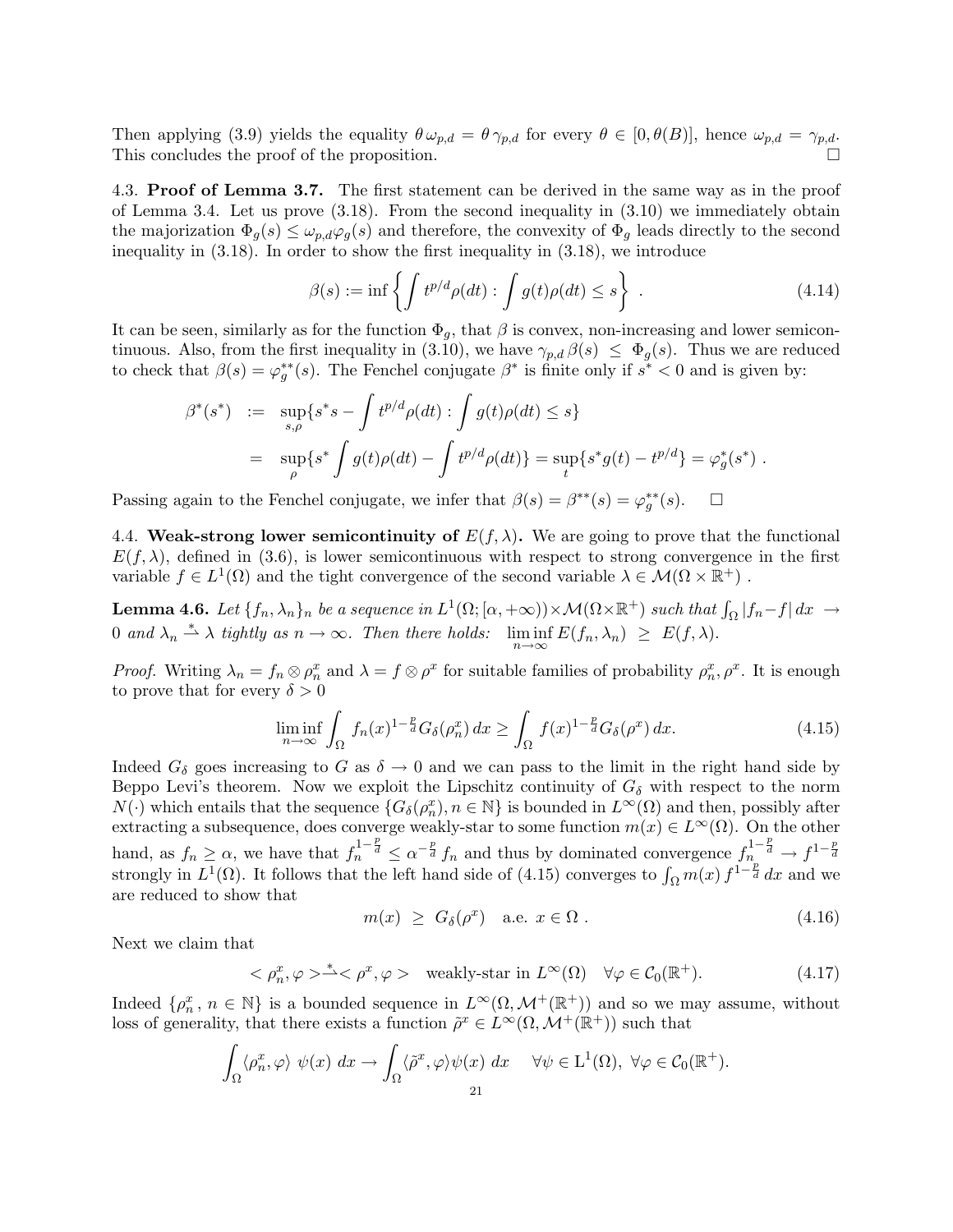Then, by the convergence  $\lambda_n \stackrel{*}{\rightharpoonup} \lambda$ , one checks easily that  $\tilde{\rho}^x$  agrees with  $\rho^x$  (thus the claim (4.17)):

$$
\int_{\Omega} \langle \tilde{\rho}^x, \varphi \rangle f(x) \psi(x) dx = \lim_{n \to \infty} \int_{\Omega} \langle \rho_n^x, \varphi \rangle f_n(x) \psi(x) dx
$$
  

$$
= \lim_{n \to \infty} \langle \lambda_n, \psi(x) \varphi(t) \rangle = \langle \lambda, \psi(x) \varphi(t) \rangle = \int_{\Omega} \langle \rho^x, \varphi \rangle f(x) \psi(x) dx.
$$

Given a Borel subset  $A \subset \Omega$ , by the convexity of  $G_{\delta}$  and Jensen's inequality, one has for every n

$$
G_\delta\left(\frac{1}{|A|}\int_A\rho_n^x\,dx\right)\ \le\ \frac{1}{|A|}\int_A G_\delta(\rho_n^x)\,dx\ .
$$

By (4.17), we can pass to the limit in the left hand side using the continuity of  $G_{\delta}$  and in the right hand by exploiting the weak star convergence  $G_{\delta}(\rho_n^x) \stackrel{*}{\rightharpoonup} m(x)$ :

$$
G_{\delta}\left(\frac{1}{|A|}\int_A\rho^x\,dx\right) \ \leq \ \frac{1}{|A|}\int_A m(x)\,dx \ .
$$

By taking  $A = x_0 + \varepsilon B$  where  $\varepsilon \to 0$ , we conclude that (4.16) holds at every Lebesgue point  $x_0$  of the functions  $m(x)$  and  $\rho^x$ . As  $x \mapsto \rho^x$  ranges in the dual of a separable metric space, the inequality in (4.16) holds for a.e.  $x_0 \in \Omega$ . The proof of Lemma 4.6 is complete in (4.16) holds for a.e.  $x_0 \in \Omega$ . The proof of Lemma 4.6 is complete.

#### 5. Proof of the Γ-convergence Theorem

We begin by some premilinary lemmas

**Lemma 5.1.** Let be given  $\{\lambda_{\varepsilon}\}_{{\varepsilon}>0}$  a sequence of measures such that  $\sup_{\varepsilon} E_{\varepsilon}(f, \lambda_{\varepsilon}) < \infty$ . Then

*i)* For every constant  $k > 0$ , we can find a modified sequence  $\lambda_{\varepsilon}^{k}$  such that

$$
\mathrm{supp}(\lambda_{\varepsilon}^k) \subset \Omega \times [0,k] \quad , \quad E_{\varepsilon}(f,\lambda_{\varepsilon}) \ge E_{\varepsilon}(f,\lambda_{\varepsilon}^k) \quad , \quad \int |\lambda_{\varepsilon}^k - \lambda_{\varepsilon}| \le 2 \lambda_{\varepsilon} (\Omega \times [k,+\infty[).
$$

*ii)* For any measurable  $\tilde{f}$  such that  $0 \leq \tilde{f} \leq f$  a.e., we can find a new sequence  $\tilde{\lambda}_{\varepsilon}$  such that

$$
E_{\varepsilon}(f,\lambda_{\varepsilon}) \ge E_{\varepsilon}(\tilde{f},\tilde{\lambda}_{\varepsilon}) \quad , \quad \int |\tilde{\lambda}_{\varepsilon}-\lambda_{\varepsilon}| \ = \ \int_{\Omega} |f-\tilde{f}| \, dx \ .
$$

*Proof.* The finiteness of  $E_{\varepsilon}(f, \lambda_{\varepsilon})$  implies that, for each  $\varepsilon > 0$ , there exists a discrete measure  $\nu_{\varepsilon} = \sum_i c_{i,\varepsilon} \delta_{x_{i,\varepsilon}}$  such that  $\lambda_{\varepsilon} = \lambda_{\varepsilon}(\nu_{\varepsilon})$  and  $E_{\varepsilon}(f, \lambda_{\varepsilon}) = \varepsilon^{-p} W_p^p(f, \nu_{\varepsilon})$ . Let  $\{A_{i,\varepsilon} : i \in I_{\varepsilon}\}\)$  be a partition of  $\Omega$  such that

$$
\int_{A_{i,\varepsilon}} f(x) dx = c_{i,\varepsilon} \quad \text{and} \quad W_p^p(f, \nu_{\varepsilon}) = \sum_i \int_{A_{i,\varepsilon}} |x - x_{i,\varepsilon}|^p f(x) dx. \tag{5.1}
$$

For the assertion i), we set  $I_{\varepsilon}^k = \{i \in I_{\varepsilon} : c_{i,\varepsilon} > k \varepsilon^d\}$  and, for every  $i \in I_{\varepsilon}^k$ , we partition again  $A_{i,\varepsilon}$ into a family  $\{A_{i,\varepsilon}^j\}_j$  such that:

$$
\int_{A_{i,\varepsilon}^j} f(x) \, dx \le k \, \varepsilon^d. \tag{5.2}
$$

We choose a family of points  $\{y_{i,\varepsilon}^j\}_j$  in  $\Omega$ , all distinct, such that

$$
\int_{A_{i,\varepsilon}^j} |x - y_{i,\varepsilon}^j|^p f(x) \, dx \le \int_{A_{i,\varepsilon}^j} |x - x_{i,\varepsilon}|^p f(x) \, dx \tag{5.3}
$$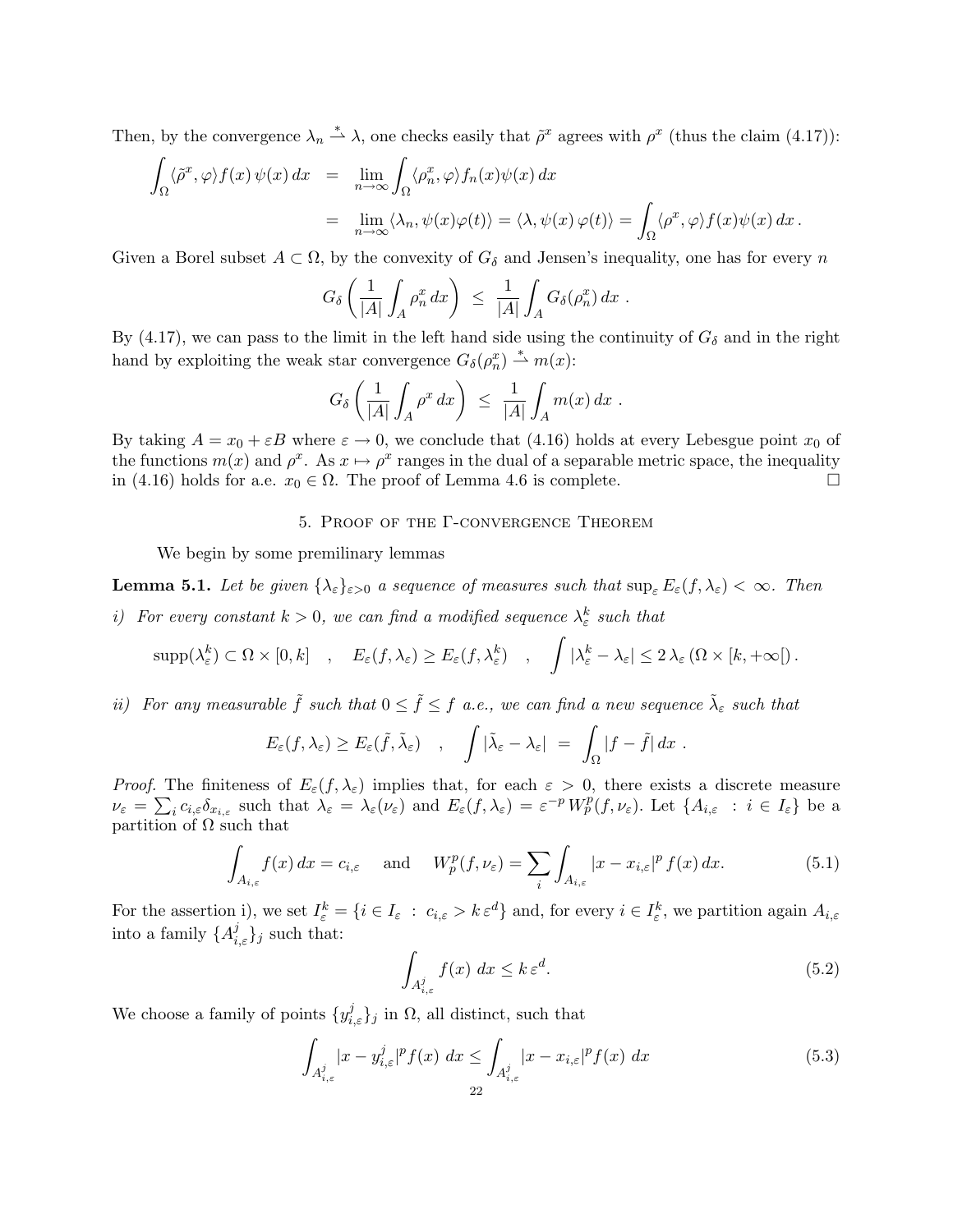and define the new measure

$$
\nu_{\varepsilon}^{k} := \sum_{i \notin I_{\varepsilon}^{k}} c_{i,\varepsilon} \delta_{x_{i,\varepsilon}} + \sum_{i \in I_{\varepsilon}^{k}} \sum_{j} c_{i,\varepsilon}^{j} \delta_{y_{i,\varepsilon}^{j}} , \quad c_{i,\varepsilon}^{j} = \int_{A_{i,\varepsilon}^{j}} f(x) dx . \tag{5.4}
$$

Subsequently, we define  $\lambda_{\varepsilon}^{k} := \lambda_{\varepsilon}(\nu_{\varepsilon}^{k})$  which by construction is supported in  $\Omega \times [0, k]$ . We have

$$
\int_{\Omega\times\mathbb{R}^+} |\lambda_{\varepsilon} - \lambda_{\varepsilon}^k| = \int_{\Omega} |\nu_{\varepsilon} - \nu_{\varepsilon}^k| \leq 2 \sum_{i \in I_{\varepsilon}^k} c_{i,\varepsilon} = 2 \int_{\Omega\times\{t > k\}} d\lambda_{\varepsilon}(x,t)
$$

and the inequality  $E_{\varepsilon}(f, \lambda_{\varepsilon}) \ge E_{\varepsilon}(f, \lambda_{\varepsilon}^{k})$  follows from (5.1) (5.3) since

$$
W_p^p(f,\nu_{\varepsilon}) \ \geq \ \sum_{i \notin I_{i,\varepsilon}} \int_{A_{i,\varepsilon}} |x - x_{i,\varepsilon}|^p f(x) \, dx + \sum_{i \in I_{i,\varepsilon}} \sum_j \int_{A_{i,\varepsilon}^j} |x - y_{i,\varepsilon}^j|^p f(x) \, dx \ \geq \ W_p^p(f,\nu_{\varepsilon}^k) \ .
$$

 $\text{In order to prove ii), it is enough to consider } \tilde{\nu}_{\varepsilon} \,:=\, \sum_i \tilde{c}_{i,\varepsilon}\ \delta_{x_{i,\varepsilon}}, \,\text{with }\; \tilde{c}_{i,\varepsilon} := \int_{A_{i,\varepsilon}}$  $\tilde{f} dx$  . Let  $T_\varepsilon$  be an optimal transport map for  $W_p(f, \nu_\varepsilon)$ . Then clearly  $\tilde{\nu}_\varepsilon = T_\varepsilon^\sharp(\tilde{f})$  and therefore  $E_\varepsilon(\tilde{f}, \tilde{\lambda}_\varepsilon) \leq E_\varepsilon(f, \lambda_\varepsilon)$ . -<br>Moreover *|*  $\Omega\times\mathbb{R}^+$  $|\tilde{\lambda}_{\varepsilon} - \lambda_{\varepsilon}| = \sum$ i  $|\tilde{c}_{i,\varepsilon} - c_{i,\varepsilon}| =$ "  $\int_{\Omega} |f - \tilde{f}| dx$ .  $\Box$ 

**Lemma 5.2.** Let  $\rho_{\varepsilon}^x, \rho^x : \Omega \mapsto \mathcal{P}(\mathbb{R}^+)$  be Lebesgue measurable functions and let  $f \in L^1(\Omega, \mathbb{R}^+)$ . *Then the following assertion are equivalent:*

*i*) 
$$
\forall \varphi \in BL(\mathbb{R}^+)
$$
,  $\lim_{\varepsilon \to 0} \int_{\Omega} |\langle \rho_{\varepsilon}^x - \rho^x, \varphi \rangle| f(x) dx = 0$   
*ii*)  $\lim_{\varepsilon \to 0} \int_{\Omega} N(\rho_{\varepsilon}^x - \rho^x) f(x) dx = 0$ .

*Proof.* The only non trivial part is i)  $\Rightarrow$  ii). Let  $\{\varphi_n\} \subset BL(\mathbb{R}^+)$  a dense subset in the unit ball of  $C_0(\mathbb{R}^+)$ . Then  $d(\rho, \rho') := \sum_{n=0}^{\infty} 2^{-n} |\langle \rho - \rho', \varphi_n \rangle|$  is a distance on  $\mathcal{P}(\mathbb{R}^+)$  which (like  $N(\rho - \rho')$ ) induces the topology of tight convergence. From i), it is easy to check that  $\lim_{\varepsilon \to 0} \int_{\Omega} d(\rho_{\varepsilon}^x, \rho^x) f(x) dx = 0.$  Then we chose a subsequence  $\varepsilon'$  of  $\varepsilon$  such that:  $\rho_{\varepsilon'}^x \to \rho^x$  tightly a.e. on  $\{f > 0\}$  and  $\lim_{\varepsilon \to 0} \int_{\Omega} N(\rho_{\varepsilon}^x - \rho^x) f(x) dx = \limsup_{\varepsilon \to 0} \int_{\Omega} N(\rho_{\varepsilon}^x - \rho^x) f(x) dx$ . The conclusion follows thanks to dominated convergence Theorem.

$$
\Box
$$

5.1. **Compactness.** We prove the part i) of Theorem 3.1. Let  $\{\lambda_{\varepsilon}\}\)$  any sequence such that  $C := \sup_{\varepsilon} E_{\varepsilon}(f, \lambda_{\varepsilon}) < +\infty$ . Thanks to Prokhorov's Theorem (see [16], chapter 11), the following condition is sufficient to get the  $\tau$ -relative compacity of  $\{\lambda_{\varepsilon}\}\$ :

$$
\lim_{k \to +\infty} \limsup_{\varepsilon \to 0} \lambda_{\varepsilon} (\Omega \times [k, +\infty]) = 0.
$$
\n(5.5)

We estimate  $\lambda_{\varepsilon}(\Omega \times [k, +\infty])$  for any fixed  $k > 0$  and  $\varepsilon > 0$  as follows. Let  $\nu_{\varepsilon} = \sum_{i \in I_{\varepsilon}} c_{i,\varepsilon} \delta_{x_{i,\varepsilon}}$  be associated with  $\lambda_{\varepsilon}$  and a partition  $\{A_{i,\varepsilon}, i \in I_{\varepsilon}\}\)$  such that

$$
W_p^p(f, \pi_1^{\sharp} \lambda_{\varepsilon}) = \sum_{i \in I_{\varepsilon}} \int_{A_{i,\varepsilon}} |x - x_{i,\varepsilon}|^p f(x) dx ,
$$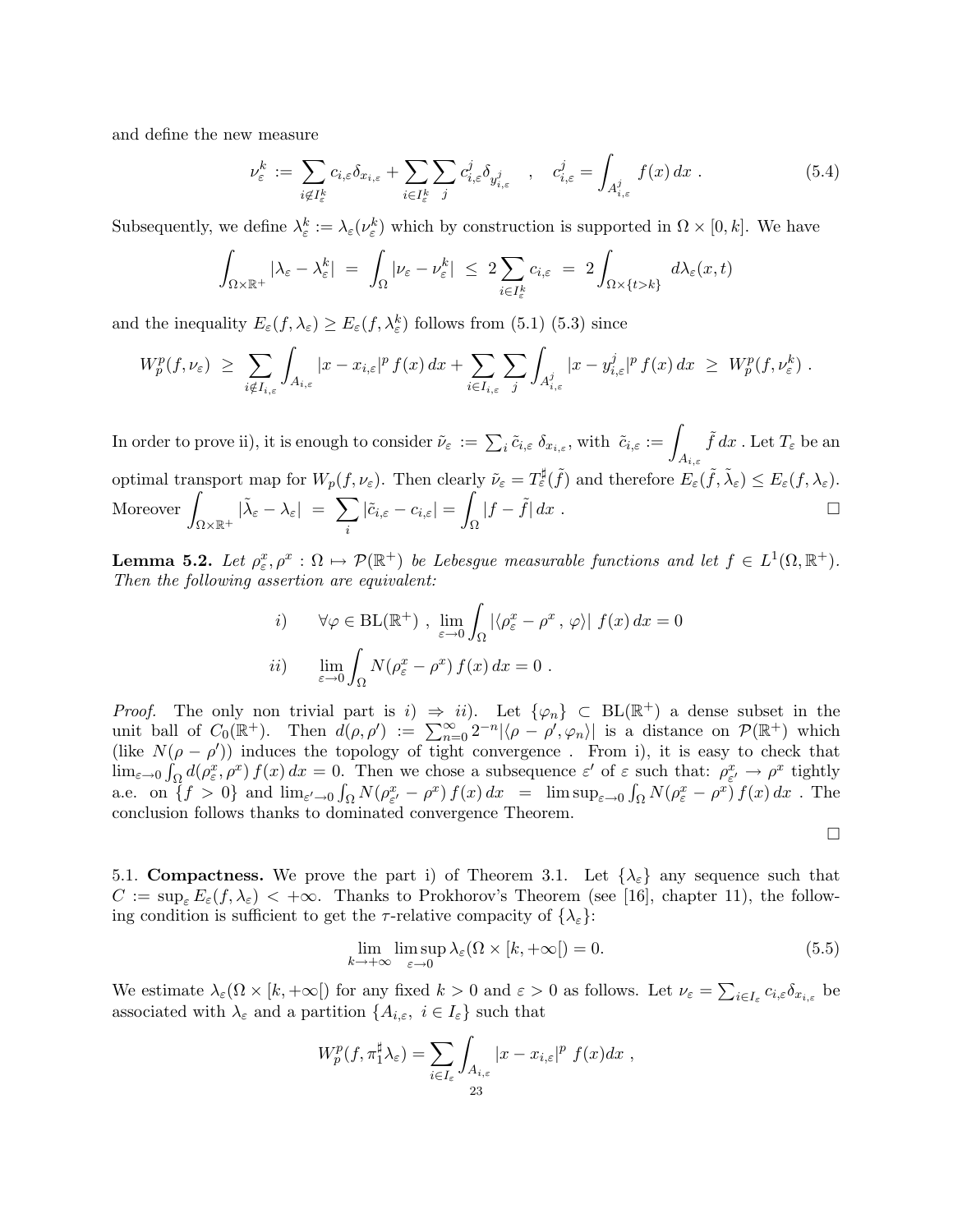For any fixed  $M > 0$ , we set:

$$
I_\varepsilon^M:=\left\{i\in I_\varepsilon:\ \int_{A_{i,\varepsilon}}f(x)\ dx\leq M\right\}\ ,\ \lambda_\varepsilon^M:=\sum_{i\in I_\varepsilon^M}c_{i,\varepsilon}\,\delta_{\big(x_{i,\varepsilon},\frac{c_{i,\varepsilon}}{\varepsilon^d}\big)}\ ,\ \Omega_\varepsilon^M:=\bigcup_{i\in I_\varepsilon^M}A_{i,\varepsilon}\ .
$$

We notice that:

$$
|\Omega \backslash \Omega_{\varepsilon}^{M}| < \frac{1}{M} \int_{\Omega} f(x) \, dx \quad , \quad c_{i,\varepsilon} \le M |A_{i,\varepsilon}| \quad \forall i \in I_{\varepsilon}^{M}.
$$
\n(5.6)

The following inequalities hold:

$$
\lambda_{\varepsilon}(\Omega \times [k, +\infty[) \leq \lambda_{\varepsilon}^{M}(\Omega \times [k, +\infty[) + \lambda_{\varepsilon}(\Omega \setminus \Omega_{\varepsilon}^{M} \times \mathbb{R}^{+})
$$
\n
$$
= \int_{\Omega \times [k, +\infty[} d\lambda_{\varepsilon}^{M}(x, t) + \int_{\Omega \setminus \Omega_{\varepsilon}^{M}} f(x) dx
$$
\n
$$
\leq \frac{1}{k^{p/d}} \int_{\Omega \times \mathbb{R}^{+}} t^{p/d} d\lambda_{\varepsilon}^{M}(x, t) + \eta(M) , \qquad (5.7)
$$

where  $\eta(M)$  vanishes as  $M \to +\infty$  since, by (5.6), the measure of  $\Omega \setminus \Omega_{\varepsilon}^M$  goes uniformly to 0. In order to majorize the integral in the right hand member of (5.7), we use (2.12) and (5.6). Recalling that  $f \ge \alpha$  and exploiting (5.6), we have for every  $i \in I_{\varepsilon}^M$ :

$$
\int_{A_{i,\varepsilon}}\frac{|x-x_{i,\varepsilon}|^p}{\varepsilon^p} f(x)dx \geq \alpha \gamma_{p,d} \frac{|A_{i,\varepsilon}|^{1+\frac{p}{d}}}{\varepsilon^p} \geq \frac{\alpha \gamma_{p,d}}{M^{1+\frac{p}{d}}}\frac{c_{i,\varepsilon}^{1+\frac{p}{d}}}{\varepsilon^p},
$$

so that, summing with respect to  $i \in I_{\varepsilon}^M$ :

$$
E_{\varepsilon}(f,\lambda_{\varepsilon}) \geq \sum_{i \in I_{\varepsilon}^{M}} \int_{A_{i,\varepsilon}} \frac{|x - x_{i,\varepsilon}|^{p}}{\varepsilon^{p}} f(x) dx \geq \frac{\alpha \gamma_{p,d}}{M^{1 + \frac{p}{d}}} \sum_{i \in I_{\varepsilon}^{M}} \left(\frac{c_{i,\varepsilon}}{\varepsilon^{d}}\right)^{p/d}
$$

$$
\geq \frac{\alpha \gamma_{p,d}}{M^{1 + \frac{p}{d}}} \int_{\Omega \times \mathbb{R}^{+}} t^{p/d} d\lambda_{\varepsilon}^{M}(x,t) . \tag{5.8}
$$

Recording  $C := \sup_{\varepsilon} E_{\varepsilon}(f, \lambda_{\varepsilon}),$  by (5.7) and (5.8), we get  $\limsup_{\varepsilon \to 0} \lambda_{\varepsilon}(\Omega \times [k, +\infty]) \leq \frac{C'}{k^{\frac{p}{d}}}$  $\frac{\infty}{k^{\frac{p}{d}}}+\eta(M)$ with  $C' = \frac{C}{C}$  $\alpha \, \gamma_{p,d}$  $M^{1+\frac{p}{d}}$ . The claim (5.5) follows by sending k and M to infinity.

5.2. Lower bound inequality. We will now prove the Γ*-liminf inequality*, namely, for every sequence  $\lambda_{\varepsilon} \in \mathcal{M}(\Omega \times \mathbb{R}^+)$  converging tightly to a measure  $\lambda$  in  $\mathcal{M}(\Omega \times \mathbb{R}^+)$  we will show that

$$
\liminf_{\varepsilon \to 0} E_{\varepsilon}(f, \lambda_{\varepsilon}) \ge E(f, \lambda). \tag{5.9}
$$

 $\cdot$  p

Without loss of generality we will always assume that

$$
\sup_{\varepsilon>0} E_{\varepsilon}(f,\lambda_{\varepsilon}) \le C < \infty.
$$
\n(5.10)

The proof will be accomplished in two steps.

**Step 1:** We will prove  $(5.9)$  under the assumption that f has a continuous representative and that

$$
\exists M > 0 \quad : \quad \text{supp}(\lambda_{\varepsilon}) \subset \Omega \times [0, M] \quad \forall \varepsilon > 0. \tag{5.11}
$$

From (5.10), it follows that  $\lambda_{\varepsilon} = \lambda_{\varepsilon}(\nu_{\varepsilon})$  for some  $\nu_{\varepsilon} := \sum_i c_{i,\varepsilon} \delta_{x_{i,\varepsilon}}$  with support in  $\Omega$  and that  $W_p^p(f dx, \nu_\varepsilon) \leq C \varepsilon^p$ . In particular,  $\nu_\varepsilon \stackrel{*}{\rightharpoonup} fdx$  and the first marginal of  $\lambda$  coincides with f.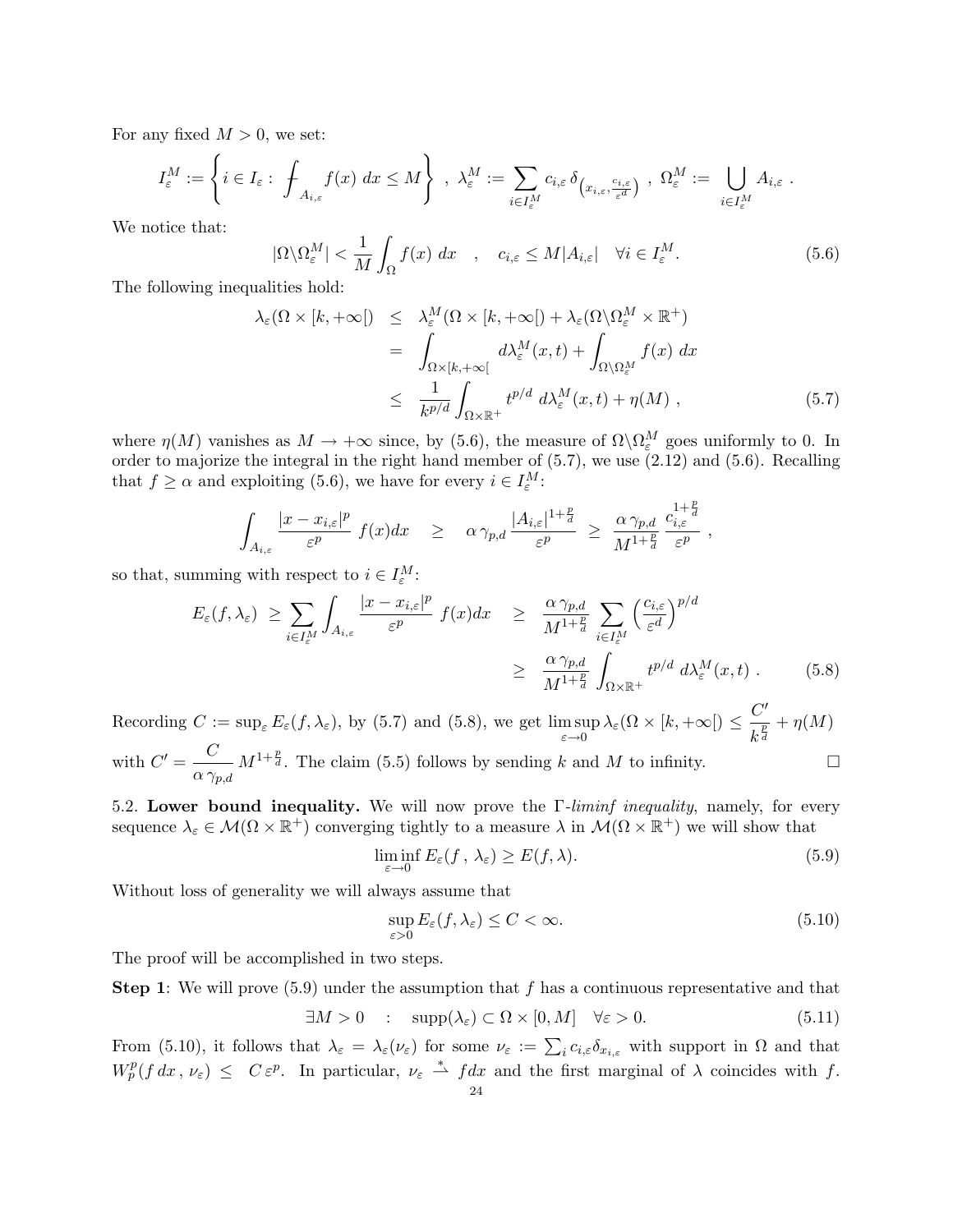Therefore we may write  $\lambda$  as  $\lambda = f \otimes \rho^x$  for a suitable family  $\{\rho^x\}$  of probability measures in  $\mathcal{P}(\mathbb{R}^+)$  (see Proposition 2.3). Let  $T_{\varepsilon} = \sum_i x_{i,\varepsilon} \mathbb{1}_{A_{i,\varepsilon}}$  an optimal transport so that

$$
W_p^p(f dx, \nu_{\varepsilon}) = \sum_i \int_{A_{i,\varepsilon}} |x - x_{i,\varepsilon}|^p f(x) dx \text{ and } \int_{A_{i,\varepsilon}} f(x) dx = c_{i,\varepsilon}.
$$

We introduce the following sequence of measures:

$$
m_{\varepsilon} := \frac{|T_{\varepsilon}x - x|^p}{\varepsilon^p} f(x) dx.
$$
\n(5.12)

In view of (5.10) it follows that  $m_{\varepsilon}$  is a bounded sequence of measures on  $\Omega$  and, without loss of generality, we may assume that  $m<sub>\varepsilon</sub>$  weakly- $*$  converges to a measure  $m := m<sub>a</sub> dx + m<sub>s</sub>$ . Here, we have denoted by  $m_a$  the density of the absolutely continuous part of m with respect to the Lebesgue measure and by  $m_s$  its singular part. So,

$$
\liminf_{\varepsilon \to 0} E_{\varepsilon}(f, \lambda_{\varepsilon}) \ge \int_{\Omega} m_a(x) dx.
$$

We are reduced to show that

$$
m_a(x) \ge f(x)^{1-p/d} G(\rho^x) \quad \text{a.e. } x \in \Omega.
$$
 (5.13)

Let  $x_0 \in \Omega$ . Here and in the following  $Q_r(x_0) = x_0 + rQ_1$  is the cube of size r centered at  $x_0$ . Sometimes we will omit the subscript  $x_0$ . Fix  $x_0$  to be a Lebesgue point of the density  $m_a$ , i.e.  $m_a(x_0) = \lim_{r \to 0} \frac{m(Q_r(x_0))}{r^d}$ . Let  $r > 0$  be such that  $m_\varepsilon(Q_r(x_0)) \to m(Q_r(x_0))$  as  $\varepsilon \to 0$  (this is true for all but countably many  $r > 0$ ). By the continuity of f there exists a sequence  $\gamma_r \in ]0,1[$  such that  $\gamma_r \nearrow 1$  as  $r \to 0$  and

$$
\gamma_r k_0 \le f(x) \le \frac{1}{\gamma_r} k_0 \quad \forall x \in Q_r(x_0) \quad \text{where} \quad k_0 := f(x_0) \ . \tag{5.14}
$$

By  $(5.12)$  and  $(5.14)$ , we have

$$
\frac{m_{\varepsilon}(Q_r(x_0))}{r^d} \geq \frac{\gamma_r}{r^d \varepsilon^p} \left( \sum_i \int_{Q_r(x_0) \cap A_{i,\varepsilon}} |x - x_{i,\varepsilon}|^p \ k_0 \ dx \right). \tag{5.15}
$$

We may now rewrite the right hand side of  $(5.15)$  in terms of the cost of transporting the density  $k_0 \mathbb{1}_{Q_r}$  onto a new measure  $\nu_\varepsilon^r(x_0)$  (we will often omit  $x_0$ ). Denoting  $x_{i,\varepsilon}^r$  the projection of  $x_{i,\varepsilon}$  on  $Q_r(x_0)$ , we set

$$
\nu_{\varepsilon}^r(x_0) := \sum_i \nu_{i,\varepsilon}^r \delta_{x_{i,\varepsilon}^r} \quad \text{where} \quad \nu_{i,\varepsilon}^r := k_0 \left| A_{i,\varepsilon} \cap Q_r \right| \,. \tag{5.16}
$$

Thus, we get

$$
\frac{m_{\varepsilon}(Q_r(x_0))}{r^d} \ge \frac{\gamma_r}{r^d \varepsilon^p} W_p^p(k_0 1\!\!1_{Q_r}, \nu_{\varepsilon}^r). \tag{5.17}
$$

As by  $(5.10)$  the left hand side of  $(5.17)$  remains bounded, we find that, for every r, the sequence  $\{\lambda_{\varepsilon}(\nu_{\varepsilon}^r)\}_{\varepsilon}$  is tight as well as its second marginal  $\{\rho_{\varepsilon}(\nu_{\varepsilon}^r)\}_{\varepsilon}$ . Let  $\bar{\rho}^r$  be a tight limit point of the latter sequence. By passing to the limit in  $(5.17)$  with the help of estimate  $(4.6)$ , it follows that that

$$
\frac{m(Q_r(x_0))}{r^d} \ge \liminf_{\varepsilon \to 0} \gamma_r \frac{1}{r^d \varepsilon^p} W_p^p(k_0 1\!\!1_{Q_r}, \nu_{\varepsilon}^r) \ge k_0^{1-\frac{p}{d}} G(\bar{\rho}^r) \ . \tag{5.18}
$$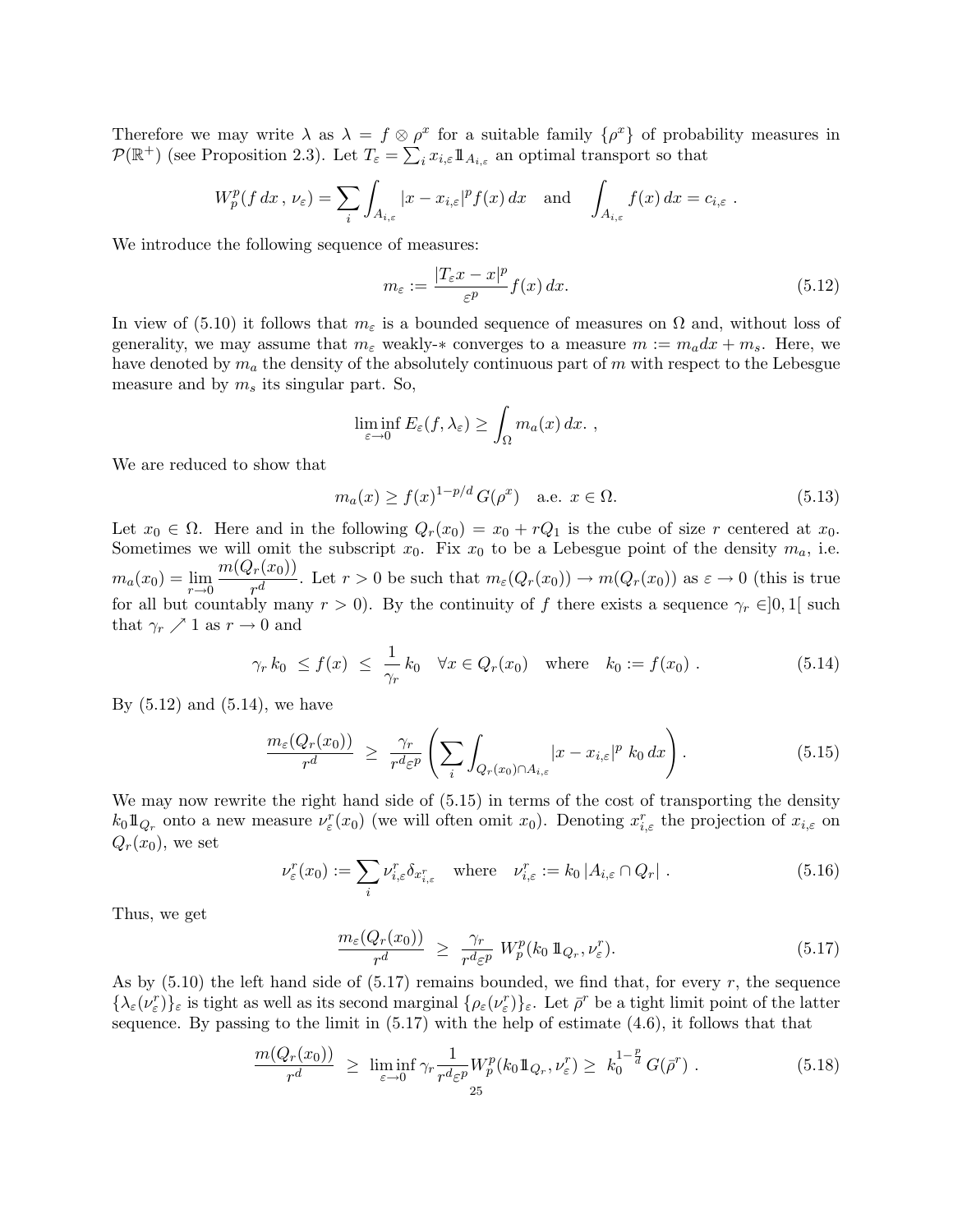As the left hand side of (5.18) converges as  $r \to 0$  to a finite limit  $m_a(x_0)$ , we infer from the lower bound in (3.10) that the sequence  $\{\bar{\rho}^r\}$  is tight and converges tightly to some  $\bar{\rho}$ . Thus by the lower semicontinuity of  $G$  and  $(5.18)$ 

$$
m_a(x_0) = \lim_{r \to 0} \frac{m(Q_r(x_0))}{r^d} \ge k_0^{1-\frac{p}{d}} G(\bar{\rho}). \tag{5.19}
$$

The claim (5.13) follows from (5.19) once we can prove that the unique limit point is  $\bar{\rho} = \rho^{x_0}$ . This is the goal of the following lemma which achieves our first step.

**Lemma 5.3.** Assume that  $x_0$  is a Lebesgue point for f and for the map  $x \mapsto f(x)\rho^x$ . Then the  $sequence \{\rho_{\varepsilon}(\nu_{\varepsilon}^r)(x_0)\}$  *satisfies* 

$$
\lim_{r \to 0} \left( \lim_{\varepsilon \to 0} N \Big( \rho_{\varepsilon} (\nu_{\varepsilon}^r)(x_0) - \rho^{x_0} \Big) \right) = 0.
$$

*Proof.* : Let us introduce the local statistic of  $\nu_{\varepsilon}$  on  $Q_r$ 

$$
\rho_{\varepsilon}^r(x_0) := \frac{1}{\nu_{\varepsilon}(Q_r(x_0))} \sum_{x_{i,\varepsilon} \in Q_r(x_0)} c_{i,\varepsilon} \delta_{\frac{c_{i,\varepsilon}}{\varepsilon^d}}.
$$
\n(5.20)

Notice that by (5.11),  $\rho_{\varepsilon}^r(x_0)$  remains with compact support in [0, M]. As  $\lambda_{\varepsilon}(\nu_{\varepsilon})$  converges tightly to  $\lambda = f \otimes \rho^x$  which has no mass on  $\partial Q_r(x_0) \times \mathbb{R}^+$ , we infer that for every  $r > 0$ ,  $\rho^r_\varepsilon(x_0)$  does converge tightly to the the averaged  $\rho^{r}(x_0)$  given by

$$
<\rho^r(x_0), \varphi> \; = \; \frac{\int_{Q_r(x_0)} <\rho^x, \varphi> f(x) dx}{\int_{Q_r(x_0)} f(x) dx} \; .
$$

By hypotheses  $x_0$  is a Lebesgue point for  $\rho^x f(x)$  and f, so  $\rho^r(x_0)$  converges itself to  $\rho^{x_0}$  as  $r \to 0$ .

Let us focus now on the sequence  $\{\rho_{\varepsilon}(\nu_{\varepsilon}^r)\}\)$ . As noticed before it is tight and without loss of generality we may suppose that  $\rho_{\varepsilon}(\nu_{\varepsilon}^r)$  converges tightly to some probability  $\bar{\rho}^r$  as  $\varepsilon \to 0$ , and then that  $\bar{\rho}^r$  converges to  $\bar{\rho}$  as  $r \to 0$ . In order to prove the lemma, we need only to check that the probability measures  $\bar{\rho}$  and  $\rho^{x_0}$  coincide and for that it is enough to check that

$$
\rho^{x_0}(|a, b|) \le \bar{\rho}([a, b]) \qquad \text{whenever } 0 \le a < b. \tag{5.21}
$$

Given a, b as above, we consider arbitrary  $a' < a$  and  $0 < r' < r$ . For every such  $a', r', r$  we will establish the inequality:

$$
\rho^{r'}(|a,b|) \leq \frac{1}{\gamma_r^2} \left(\frac{r}{r'}\right)^d \quad \bar{\rho}^r([a'\gamma_r, \frac{b}{\gamma_r}]). \tag{5.22}
$$

The inequality (5.21) will follow by letting  $a' \to a$ ,  $r' \to r$  and  $r \to 0$  successively. Let us define (for simplicity of notation, we skip the dependence with respect to  $a, a', b, r, r'$ ):

$$
I_{\varepsilon} = \{i : x_{i,\varepsilon} \in Q_{r'} : a < \frac{c_{i,\varepsilon}}{\varepsilon^d} < b\},
$$
  
\n
$$
J_{\varepsilon} = \{i \in I_{\varepsilon} : a' \le \frac{c_{i,\varepsilon}^r}{\varepsilon^d} < b\}, \text{ where } c_{i,\varepsilon}^r := \int_{A_{i,\varepsilon} \cap Q_r} f(x) dx,
$$
  
\n
$$
K_{\varepsilon} = \{i \in I_{\varepsilon} : \frac{c_{i,\varepsilon} - c_{i,\varepsilon}^r}{\varepsilon^d} \ge a - a'\}.
$$

Noticing that  $|x - x_{i,\varepsilon}| \geq \frac{r-r'}{2}$  whenever  $x_{i,\varepsilon} \in Q_{r'}$  and  $x \in A_{i,\varepsilon} \setminus Q_r$ , the following inequality holds

$$
\forall i \in I_{\varepsilon} \quad c_{i,\varepsilon} \leq c_{i,\varepsilon}^r + \frac{2^p \, m_{i,\varepsilon}}{|r - r'|^p}, \qquad \text{where} \quad m_{i,\varepsilon} := \int_{A_{i,\varepsilon}} |x - x_{i,\varepsilon}|^p \, f(x) \, dx \; . \tag{5.23}
$$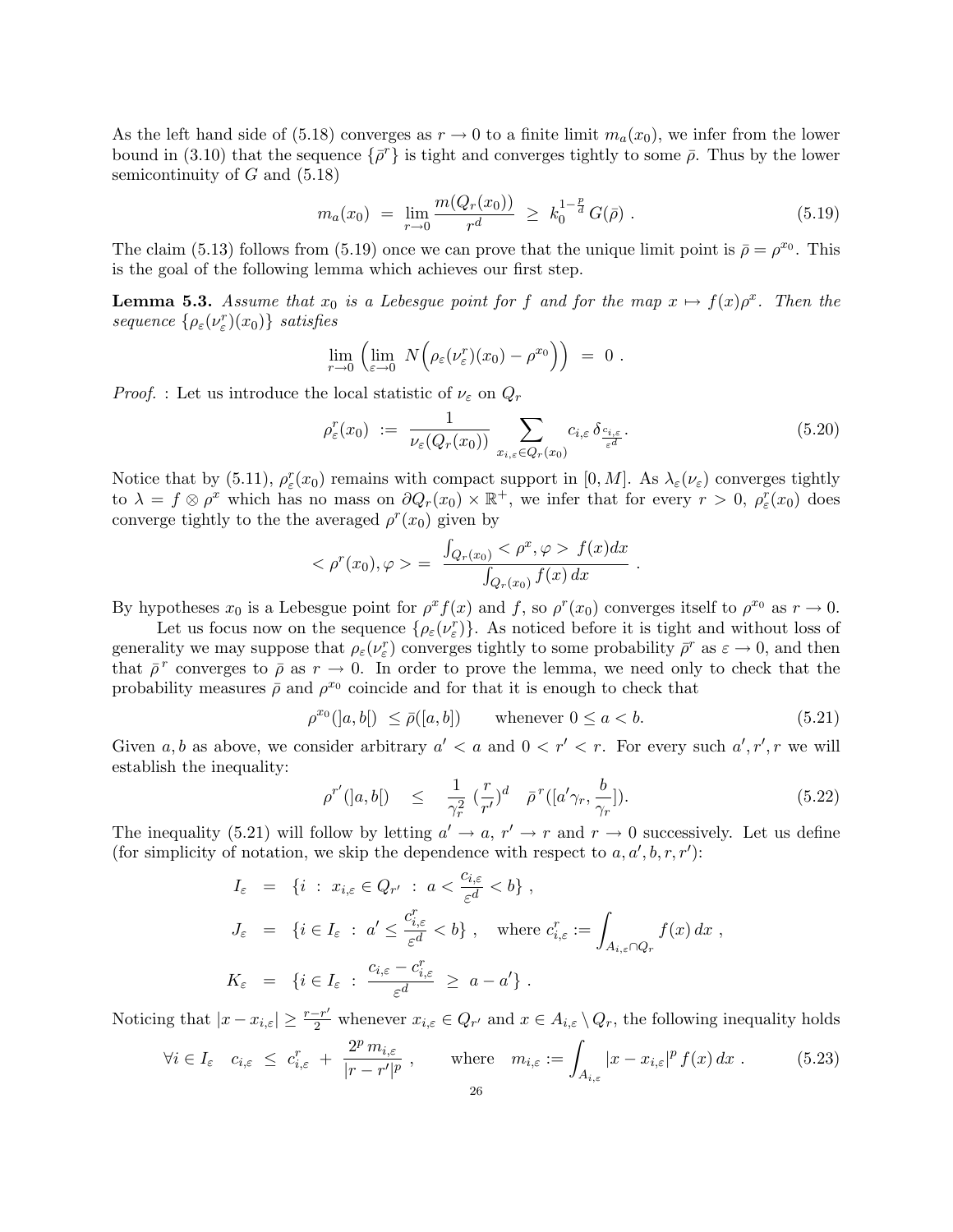In particular there holds  $\sum_i m_{i,\varepsilon} \geq 2^{-p} (a - a') \varepsilon^d |r - r'|^p \sharp(K_{\varepsilon}).$  By the assumptions (5.10) and  $(5.11)$ , we have

$$
\sum_i m_{i,\varepsilon} \ \leq \ C \, \varepsilon^p \quad , \quad c_{i,\varepsilon} \ \leq \ M \, \varepsilon^d \ .
$$

Observe that, for  $i \in K_{\varepsilon}$ , we have  $c_{i,\varepsilon} \leq \frac{M2^p m_{i,\varepsilon}}{|r-r'|^p (a-a')}.$  Therefore summing subsequently over  $J_{\varepsilon}$  and  $K_{\varepsilon}$ , we obtain:

$$
\sum_{i \in J_{\varepsilon}} c_{i,\varepsilon} \leq \sum_{i \in J_{\varepsilon}} c_{i,\varepsilon}^r + \frac{C 2^p \varepsilon^p}{|r - r'|^p} \quad , \quad \sum_{i \in K_{\varepsilon}} c_{i,\varepsilon} \leq \frac{M C 2^p \varepsilon^p}{(a - a') \, |r - r'|^p} \ . \tag{5.24}
$$

On the other hand, by (5.14), we have

$$
\gamma_r c_{i,\varepsilon}^r \le \nu_{i,\varepsilon}^r \le \gamma_r^{-1} c_{i,\varepsilon}^r \quad \text{(thus for all } i \in J_\varepsilon \text{ , a'}\gamma_r \le \frac{\nu_{i,\varepsilon}^r}{\varepsilon^d} \le \frac{b}{\gamma_r} \text{ .} \tag{5.25}
$$

Eventually we observe that  $I_{\varepsilon} \subset J_{\varepsilon} \cup K_{\varepsilon}$  and therefore by (5.24)(5.25):

$$
\sum_{i\in I_{\varepsilon}}c_{i,\varepsilon} \leq \gamma_r^{-1} \sum \left\{ \nu_{i,\varepsilon}^r \ : \ a'\gamma_r \leq \frac{\nu_{i,\varepsilon}^r}{\varepsilon^d} \leq \frac{b}{\gamma_r} \right\} \ + \ C'\,\varepsilon^p \ ,
$$

where  $C'$  is a suitable constant. Recalling the definitions (5.16) and (5.20), we may rewrite the latter inequality as

$$
\rho_{\varepsilon}^{r'}([a,b[)\ \nu_{\varepsilon}(Q_{r'}) \quad \leq \quad \gamma_{r}^{-1}k_0\ r^d\ \rho_{\varepsilon}(\nu_{\varepsilon}^{r})\left([a'\gamma_{r},\frac{b}{\gamma_{r}}]\right) \ +\ C'\ \varepsilon^{p}.\tag{5.26}
$$

Taking into account that  $\lim_{\varepsilon \to 0} \nu_{\varepsilon}(Q_{r'}) = \int_{Q_{r'}} f dx \ge \gamma_r k_0 r'^d$ , we deduce the inequality (5.22) by passing to the limit in (5.26) as  $\varepsilon \to 0$ . The proof of Lemma 5.3 is achieved.

**Step 2:** We now relax the continuity condition on f and the hypothese  $(5.11)$  of Step 1. We choose a sequence of continuous functions  $\{f_n\}$  such that  $f_n \leq f$  for all n and  $\int_{\Omega} |f - f_n| dx \to 0$  as  $n \to \infty$ . By the second assertion of Lemma 5.1, the exists a new sequence  $\{\lambda_{\varepsilon}^n\}$  such that:

$$
E_{\varepsilon}(f,\lambda_{\varepsilon}) \ge E_{\varepsilon}(f_n,\lambda_{\varepsilon}^n) \quad , \quad \int |\lambda_{\varepsilon}^n - \lambda_{\varepsilon}| = \int_{\Omega} |f_n - f| \, dx \quad . \tag{5.27}
$$

Now by the first assertion of Lemma 5.1, for every  $k > 0$ , we can modify the latter sequence in a sequence  $\{\lambda_{\varepsilon}^{n,k}\}$  so that

$$
\mathrm{supp}\lambda_{\varepsilon}^{n,k} \subset \Omega \times [0,k] \quad , \quad E_{\varepsilon}(f_n,\lambda_{\varepsilon}^n) \ge E_{\varepsilon}(f_n,\lambda_{\varepsilon}^{n,k}) \quad , \quad \int |\lambda_{\varepsilon}^n - \lambda_{\varepsilon}^{n,k}| \le 2 \int_{\Omega \times [k,+\infty[} d\lambda_{\varepsilon}^n. (5.28)
$$

From (5.27) and (5.28), we infer that  $C \geq E_{\varepsilon}(f, \lambda_{\varepsilon}) \geq E_{\varepsilon}(f_n, \lambda_{\varepsilon}^n) \geq E_{\varepsilon}(f_n, \lambda_{\varepsilon}^n)$ . Thus, by the assertion i) of Theorem 3.1, for all n and k, the sequences  $\{\lambda_{\varepsilon}^{n}\}\)$  are tight and, up to a subsequence, converge to some  $\lambda^{n,k}$  and  $\lambda$ , respectively. In addition we have:

$$
\int |\lambda^{n,k} - \lambda| \leq \liminf_{\varepsilon} \int |\lambda_{\varepsilon}^{n,k} - \lambda_{\varepsilon}| \leq 2 \int_{\Omega \times [k, +\infty[} d\lambda^{n} + \int_{\Omega} |f_n - f| dx).
$$

We are allowed to apply Step 1 to the sequence  $\{(f_n, \lambda_{\varepsilon}^{n,k})\}$  as it satisfies the continuity assumption and the condition  $(5.11)$ . We obtain that for every  $n, k$ :

$$
\liminf_{\varepsilon \to 0} E_{\varepsilon}(f, \lambda_{\varepsilon}) \geq \liminf_{\varepsilon \to 0} E_{\varepsilon}(f_n, \lambda_{\varepsilon}^{n,k}) \geq E(f_n, \lambda^{n,k}).
$$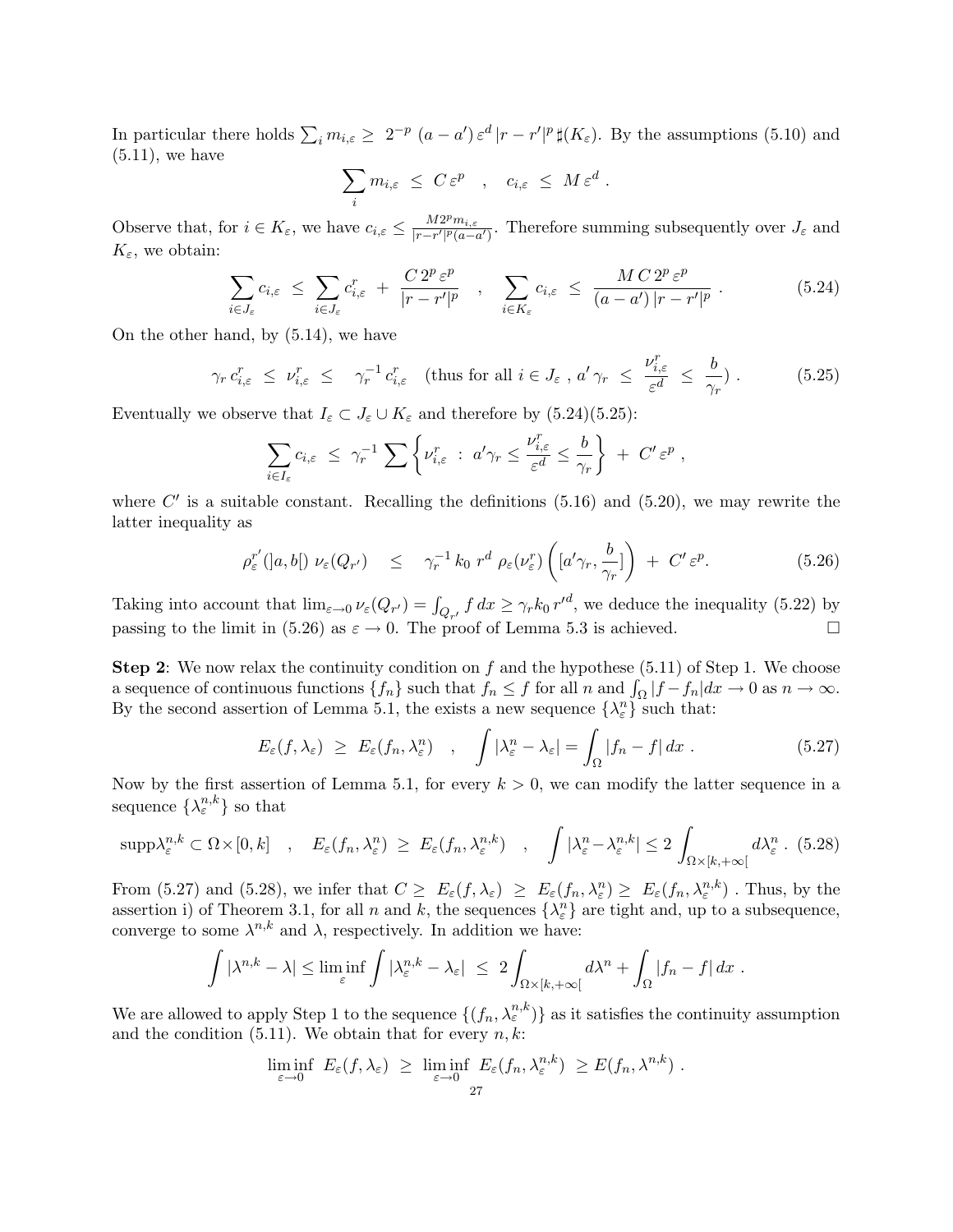Next we apply the strong-weak lower semicontinuity result of Lemma 4.6 to the pair  $(f_n, \lambda^{n,k})$ which converges to  $(f, \lambda)$  as  $n, k \to \infty$ . It follows that

$$
\liminf_{\varepsilon \to 0} E_{\varepsilon}(f, \lambda_{\varepsilon}) \geq \liminf_{n,k \to \infty} E(f_n, \lambda^{n,k}) \geq E(f, \lambda) .
$$

This concludes the proof of the lower bound inequalty.  $\Box$ 

5.3. Proof of the upper bound. In this subsection, we prove the Γ*-limsup inequality*, namely that for every  $\lambda \in \mathcal{M}(\Omega \times \mathbb{R}^+)$  there exists a sequence of measures  $\{\lambda_{\varepsilon}\}\$  such that

$$
\lambda_{\varepsilon} \to \lambda \quad \text{ tightly in } \mathcal{M}(\Omega \times \mathbb{R}^+) \quad \text{and} \quad \limsup_{\varepsilon \to 0} \ E_{\varepsilon}(f, \lambda_{\varepsilon}) \le E(f, \lambda). \tag{5.29}
$$

Without loss of generality, we may assume that  $E(f, \lambda)$  is finite and consequently, the first marginal of  $\lambda$  is f and  $\lambda$  can be decomposed as  $\lambda = f \otimes \rho^x$ . Recalling the scale invariance property (3.7), it is convenient to rewrite the expected limit energy given in (3.6) as

$$
E(f,\lambda) = \int_{\Omega} G(\hat{\rho}^x) f(x) dx \quad \text{where} \quad \hat{\rho}^x := L_{f^{-1}(x)}^{\sharp} \rho^x.
$$
 (5.30)

Here, as later in the paper,  $L_t$  denotes for every t the dilatation of factor t in  $\mathbb{R}^+$ .

**Step 1** *(Construction of the approximating sequence)*. We consider a partition of  $\mathbb{R}^d$  made of cubes  $\{Q_{j,\varepsilon} : j \in \mathbb{N}\}\$  of size  $\varepsilon'$ . In the limit process as  $\varepsilon \to 0$ , it is important that  $\varepsilon'$  is of same oder as  $\varepsilon$  (in order to control  $\varepsilon^{-1}W_p(f,\tilde{f}_{\varepsilon})$  for  $\tilde{f}_{\varepsilon}$  being a piecewise constant approximation of f). Therefore we choose  $\varepsilon' = k\varepsilon$ , where k is an arbitrary large integer designed to tend to infinity afterwards. Then we set

$$
I_{\varepsilon} := \{ j \in \mathbb{N} : |\Omega \cap Q_{j,\varepsilon}| > 0 \}, \ J_{\varepsilon} := \{ j \in I_{\varepsilon} : |Q_{j,\varepsilon} \setminus \Omega| = 0 \}, \ K_{\varepsilon} := I_{\varepsilon} \setminus J_{\varepsilon}.
$$

Clearly the Lebesgue measure of  $\Omega'_{\varepsilon} = \Omega \setminus \Omega_{\varepsilon}$  where  $\Omega_{\varepsilon} := \cup_{j \in J_{\varepsilon}} Q_{j,\varepsilon}$  tends to 0 as  $\varepsilon \to 0$  We introduce the piecewise constant approximants of f and  $\lambda$ :

$$
\widetilde{f}_{\varepsilon} = \sum_{I_{\varepsilon}} f_{j,\varepsilon} \mathbb{1}_{Q_{j,\varepsilon} \cap \Omega} \quad , \quad \widetilde{\lambda}_{\varepsilon} = \sum_{I_{\varepsilon}} f_{j,\varepsilon} \mathbb{1}_{Q_{j,\varepsilon} \cap \Omega} \otimes \rho_{j,\varepsilon} \quad , \tag{5.31}
$$

where we have set

$$
f_{j,\varepsilon}:=\frac{1}{\left|Q_{j,\varepsilon}\cap\Omega\right|}\int_{Q_{j,\varepsilon}\cap\Omega}~f(x)~dx\quad,\quad\rho_{j,\varepsilon}:=\frac{1}{\int_{Q_{j,\varepsilon}\cap\Omega}f(x)~dx}\int_{Q_{j,\varepsilon}\cap\Omega}~\rho^x~f(x)~dx~.
$$

We search an approximating sequence  $\{\nu_{\varepsilon}\}\$  of the form  $\nu_{\varepsilon} = \sum_{j\in I_{\varepsilon}} \nu_{j,\varepsilon}$  where each  $\nu_{j,\varepsilon}$  belongs to  $\mathcal{M}_0^+(Q_{j,\varepsilon} \cap \Omega)$  and satisfies  $\nu_{j,\varepsilon}(Q_{j,\varepsilon}) = \int_{Q_{j,\varepsilon} \cap \Omega} f dx$ . The choice of  $\nu_{j,\varepsilon}$  for  $j \in K_{\varepsilon}$  will not be relevant in the final estimate since the measure of  $\Omega'_{\varepsilon}$  vanishes as  $\varepsilon \to 0$ . For  $j \in J_{\varepsilon}$ , we consider

$$
\nu_{j,\varepsilon} = f_{j,\varepsilon} \varepsilon^d R_{j,\varepsilon}^\sharp(\mu_{j,\varepsilon}) \quad , \quad \mu_{j,\varepsilon} \in \mathcal{M}_0^+(Q_k) \; , \int \mu_{j,\varepsilon} = k^d \; , \tag{5.32}
$$

where  $R^{\sharp}_{j,\varepsilon}$  is the affine function mapping  $Q_k$  onto  $Q_{j,\varepsilon}$ . The discrete measure  $\mu_{j,\varepsilon}$  has to be selected in order that  $\lambda_{\varepsilon}(\nu_{\varepsilon})$  is close to the approximation  $\lambda_{\varepsilon}$  of  $\lambda$  while keeping the Wasserstein distance between  $\nu_{\varepsilon}$  and  $f_{\varepsilon}$  as small as possible. To make this idea precise, let us consider a generic smooth test function on  $\Omega \times \mathbb{R}^+$  of the kind  $\psi(x) \varphi(t)$ . Up to a small error vanishing as  $\varepsilon \to 0$  and in the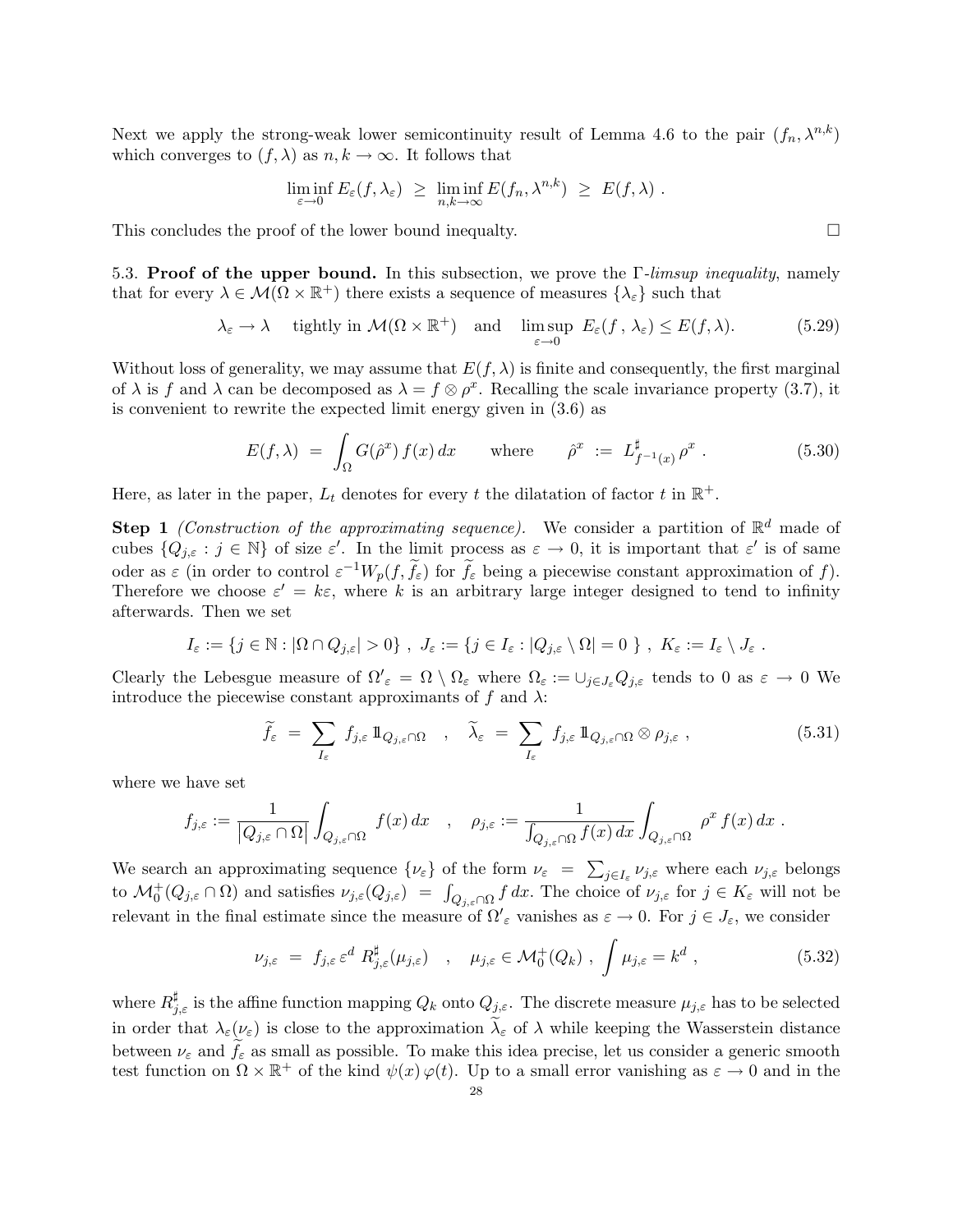same way as for  $f_{\varepsilon}$ ,  $\psi$  can be substituted with a piecewise function  $\psi_{\varepsilon}$  taking value  $\psi_{j,\varepsilon}$  on each  $Q_{j,\varepsilon}$ . Recalling (2.16), a simple computation shows that, for  $\nu_{\varepsilon}$  and  $\widetilde{\lambda}_{\varepsilon}$  by (5.31) (5.32), we have:

$$
\langle \lambda, \tilde{\psi}_{\varepsilon}(x) \varphi(t) \rangle = \langle \tilde{\lambda}_{\varepsilon}, \tilde{\psi}_{\varepsilon}(x) \varphi(t) \rangle = \sum_{j \in I_{\varepsilon}} |Q_{j,\varepsilon} \cap \Omega| f_{j,\varepsilon} \psi_{j,\varepsilon} \langle \rho_{j,\varepsilon}, \varphi \rangle \qquad (5.33)
$$

$$
\langle \lambda_{\varepsilon}(\nu_{\varepsilon}), \, \widetilde{\psi}_{\varepsilon}(x) \, \varphi(t) \rangle \quad = \quad \sum_{j \in I_{\varepsilon}} \left| Q_{j,\varepsilon} \cap \Omega \right| f_{j,\varepsilon} \, \psi_{j,\varepsilon} \left\langle L^{\sharp}_{f_{j,\varepsilon}}(\rho(\mu_{j,\varepsilon})), \varphi \right\rangle \tag{5.34}
$$

Owing to (5.33)(5.34), in order that  $\lambda_{\varepsilon}(\nu_{\varepsilon})$  is close to  $\lambda$ , we need to choose  $\rho(\mu_{i,\varepsilon})$  close to

$$
\widehat{\rho}_{j,\varepsilon} := L_{f_{j,\varepsilon}}^{\sharp}(\rho_{j,\varepsilon}) \tag{5.35}
$$

To that aim, for given  $\delta > 0$  and by using the definition (3.3) of the set function  $S_{\delta}$ , we choose  $\mu_{j,\varepsilon} \in \mathcal{M}_0^+(Q_k)$  for  $j \in J_{\varepsilon}$  so that (this depends on  $k, \delta$ ):

$$
W_p^p(\mathbb{1}_{Q_k}, \mu_{j,\varepsilon}) + \frac{k^d}{\delta^p} N(\hat{\rho}_{j,\varepsilon} - \rho(\mu_{j,\varepsilon})) \leq S_\delta(\hat{\rho}_{j,\varepsilon}, Q_k) + \varepsilon.
$$
 (5.36)

Summarizing, we have constructed a triple indexed sequence of admissible measures by setting

$$
\lambda_{\varepsilon,k,\delta} := \lambda_{\varepsilon}(\nu_{\varepsilon}) \quad , \quad \nu_{\varepsilon} = \sum_{j \in I_{\varepsilon}} \nu_{j,\varepsilon} \quad \text{ with } \nu_{j,\varepsilon} \text{ given by (5.32)(5.35)(5.36)} \tag{5.37}
$$

We will need the following

**Lemma 5.4.** Let  $\widehat{\rho}_{\varepsilon}^x : \Omega \mapsto \mathcal{P}(\mathbb{R}^+)$  be the piecewise constant function defined by  $\widehat{\rho}_{\varepsilon}^x = \sum_{j \in I_{\varepsilon}} \widehat{\rho}_{j,\varepsilon} \, \mathbb{1}_{Q_{j,\varepsilon}}$ . *Then we have*

$$
\lim_{\varepsilon \to 0} \int_{\Omega} N(\hat{\rho}^x_{\varepsilon} - \hat{\rho}^x) f(x) \, dx = 0
$$

*Proof.* As  $f, f_{j,\varepsilon} \ge \alpha$ , we apply the inequality (4.13) for every  $\beta \ge \max\{1, \alpha^{-1}\}\$ : for every  $x \in Q_{j,\varepsilon}$ , one has

$$
N(\hat{\rho}_{\varepsilon}^x - \hat{\rho}^x) = N(L_{f_{j,\varepsilon}}^{\sharp}(\rho_{j,\varepsilon}) - L_{f(x)^{-1}}^{\sharp}(\rho^x))
$$
  
 
$$
\leq \beta |f_{j,\varepsilon}^{-1} - f(x)^{-1}| + 2 \rho^x([\beta, +\infty]) + \beta N(\rho_{j,\varepsilon} - \rho^x).
$$

Let us multiply by  $f(x)$  and integrate over  $\Omega$ . Setting  $\rho_{\varepsilon}^x := \sum_{j \in I_{\varepsilon}} \rho_{j,\varepsilon} \, 1\!\!1_{Q_{j,\varepsilon}}$ , we derive

$$
\int_{\Omega} N(\hat{\rho}_{\varepsilon}^{x} - \hat{\rho}^{x}) f(x) dx \leq \frac{\beta}{\alpha^{2}} \int_{\Omega} |f - \tilde{f}_{\varepsilon}| dx + \frac{2}{\alpha} \lambda (\Omega \times [\beta, +\infty[) + \beta \int_{\Omega} N(\rho_{\varepsilon}^{x} - \rho^{x}) f(x) dx. (5.38)
$$

We are now reduced to show that

$$
\lim_{\varepsilon \to 0} \int_{\Omega} N(\rho_{\varepsilon}^x - \rho^x) f(x) dx = 0.
$$
\n(5.39)

Indeed, passing to the limit as  $\varepsilon \to 0$  in (5.38), we obtain  $\limsup_{\varepsilon \to 0} \int_{\Omega} N(\hat{\rho}_{\varepsilon}^x - \hat{\rho}^x) f(x) dx \le$ <br>2)  $(\Omega_{\varepsilon})$  and the sensitivity follows by some direction  $\hat{\rho}$  as a Tomorro drive (5.30) and the light  $2\lambda(\Omega\times\beta, +\infty)$  and the conclusion follows by sending  $\beta \to \infty$ . To prove claim (5.39), we check the condition i) Lemma 5.2. Let  $\varphi \in BL(\mathbb{R}^+)$  and set  $g(x) := \langle \rho^x, \varphi \rangle$ . Then  $\tilde{g}_{\varepsilon}(x) := \langle \rho^x_{\varepsilon}, \varphi \rangle$  coincides on each  $Q_{j,\varepsilon}$  with the average of g on  $Q_{j,\varepsilon}$  with respect to the weighted density  $\mu = f(x) dx$ . Therefore as well known, we have  $0 = \lim_{\varepsilon \to 0} \int_{\Omega} |\tilde{g}_{\varepsilon} - g| \mu(dx) = \lim_{\varepsilon \to 0} \int_{\Omega} |\langle \rho^x - \rho^x_{\varepsilon}, \varphi \rangle| f(x) dx$ .  $\Box$ 

Step 2 *(Upper bound estimate).* We show that

$$
\limsup_{\delta \to 0} \limsup_{k \to \infty} \limsup_{\varepsilon \to 0} E_{\varepsilon}(f, \lambda_{\varepsilon, k, \delta}) \leq E(f, \lambda) . \tag{5.40}
$$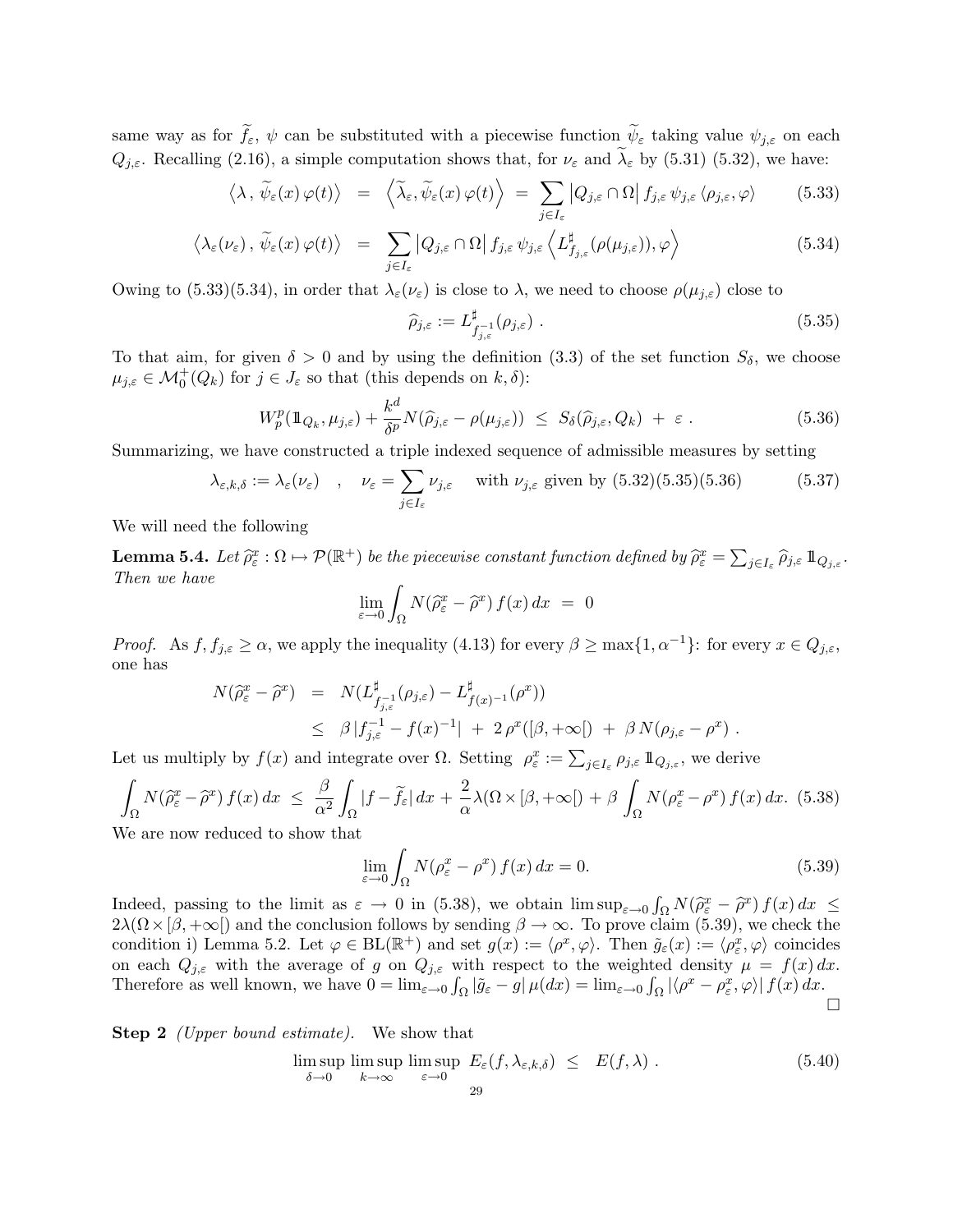Let  $\gamma > 1$  and  $R (= R_{\gamma,p})$  a constant such that  $(a + b)^p \leq \gamma a^p + R b^p$  holds for all  $a, b \in \mathbb{R}^+$ . By applying the triangle inequality to the distance  $W_p$  combined with the previous inequality and the subadditivity property (2.6), we get

$$
E_{\varepsilon}(f,\lambda_{\varepsilon,k,\delta}) \leq \frac{W_p^p(f \sqcup \Omega_{\varepsilon},\nu_{\varepsilon} \sqcup \Omega_{\varepsilon})}{\varepsilon^p} + \frac{W_p^p(f \sqcup \Omega_{\varepsilon}',\nu_{\varepsilon} \sqcup \Omega_{\varepsilon}')}{\varepsilon^p} \leq \gamma \frac{W_p^p(\tilde{f}_{\varepsilon} \sqcup \Omega_{\varepsilon},\nu_{\varepsilon} \sqcup \Omega_{\varepsilon})}{\varepsilon^p} + R \frac{W_p^p(f \sqcup \Omega_{\varepsilon},\tilde{f}_{\varepsilon} \sqcup \Omega_{\varepsilon})}{\varepsilon^p} + \frac{W_p^p(f \sqcup \Omega_{\varepsilon}',\nu_{\varepsilon} \sqcup \Omega_{\varepsilon}')}{\varepsilon^p}.
$$
(5.41)

The last two terms in the right hand side of (5.41) vanish in the limit as  $\varepsilon \to 0$ . Indeed by (2.8), we have, for every  $j \in I_{\varepsilon}$ ,  $W_p^p(f \sqcup Q_{j,\varepsilon}, \tilde{f}_{\varepsilon} \sqcup Q_{j,\varepsilon}) \leq (\sqrt{d}k)^p \varepsilon^p \int_{Q_{j,\varepsilon}} |f - \tilde{f}_{\varepsilon}|$ . Thus, by using (2.6) and (2.8), we obtain

$$
\frac{W_p^p(f \sqcup \Omega_{\varepsilon}, \tilde{f}_{\varepsilon} \sqcup \Omega_{\varepsilon})}{\varepsilon^p} \leq \sum_{j \in J_{\varepsilon}} \frac{W_p^p(f \sqcup Q_{j,\varepsilon}, \tilde{f}_{\varepsilon} \sqcup Q_{j,\varepsilon})}{\varepsilon^p} \leq (\sqrt{d}k)^p \int_{\Omega_{\varepsilon}} |f - \tilde{f}_{\varepsilon}|
$$
\n
$$
\frac{W_p^p(f \sqcup \Omega_{\varepsilon}', \nu_{\varepsilon} \sqcup \Omega_{\varepsilon}')}{\varepsilon^p} \leq \sum_{j \in K_{\varepsilon}} \frac{1}{\varepsilon^p} (\text{diam } Q_{j,\varepsilon})^p \int_{\Omega \cap Q_{j,\varepsilon}} f dx \leq (\sqrt{d}k)^p \int_{\Omega \setminus \Omega_{\varepsilon}'} f dx
$$

Therefore, from (5.41), by letting  $\gamma \to 1$  after  $\varepsilon \to 0$ , we deduce that for every  $k, \delta > 0$ 

$$
\limsup_{\varepsilon \to 0} E_{\varepsilon}(f, \lambda_{\varepsilon, k, \delta}) \leq \limsup_{\varepsilon \to 0} \frac{W_p^p(\tilde{f}_{\varepsilon} \sqcup \Omega_{\varepsilon}, \nu_{\varepsilon} \sqcup \Omega_{\varepsilon})}{\varepsilon^p} \ . \tag{5.42}
$$

Now we exploit our choice (5.36). By construction, we have

$$
\frac{W_p^p(\tilde{f}_{\varepsilon} \sqcup \Omega_{\varepsilon}, \nu_{\varepsilon} \sqcup \Omega_{\varepsilon})}{\varepsilon^p} \leq \frac{1}{\varepsilon^p} \sum_{j \in J_{\varepsilon}} W_p^p(f_{j,\varepsilon} \mathbb{1}_{Q_{j,\varepsilon}}, \nu_{\varepsilon})
$$
  

$$
= \frac{1}{\varepsilon^p} \sum_{j \in J_{\varepsilon}} \varepsilon^{p+d} f_{j,\varepsilon} W_p^p(\mathbb{1}_{Q_k}, \mu_{j,\varepsilon})
$$
  

$$
\leq \sum_{j \in J_{\varepsilon}} \int_{Q_{j,\varepsilon}} \frac{S_\delta(\hat{\rho}_{\varepsilon,j}, Q_k) + \varepsilon}{k^d} f(x) dx.
$$

Eventually in the last term, on each  $Q_{j,\varepsilon}$  we substitute  $\hat{\rho}_{\varepsilon,j}$  with the function  $\hat{\rho}^x$  defined in (5.30) majorizing the error thanks to Lipschitz estimate  $(4.2)$ . The inequality  $(5.42)$  becomes

$$
\limsup_{\varepsilon \to 0} E_{\varepsilon}(f, \lambda_{\varepsilon, k, \delta}) \leq \int_{\Omega} \frac{S_{\delta}(\hat{\rho}^x, Q_k)}{k^d} f(x) dx + \frac{1}{\delta^p} \limsup_{\varepsilon \to 0} R_{\varepsilon} , \qquad (5.43)
$$

where, by Lemma 5.4, the remainder  $R_{\varepsilon}$  given by

$$
R_{\varepsilon} \ (= \ R_{\varepsilon,k,\delta}) \ = \ \sum_{j \in J_{\varepsilon}} \int_{Q_{j,\varepsilon}} N(\hat{\rho}^x - \hat{\rho}_{j,\varepsilon}) \, f(x) \, dx \ , \tag{5.44}
$$

converges to zero as  $\varepsilon \to 0$  (for k,  $\delta$  being fixed). Then passing to the limit in (5.43) first as  $k \to \infty$ using the dominated convergence theorem and eventually as  $\delta \to 0$  using (3.5) and monotone convergence, we are led to

lim sup  $\delta \rightarrow 0$ lim sup  $k\rightarrow\infty$ lim sup  $\sup_{\varepsilon \to 0} E_{\varepsilon}(f, \lambda_{\varepsilon, k, \delta}) \leq \limsup_{\delta \to 0}$  $\int_{\Omega} G_{\delta}(\hat{\rho}^x) f(x) dx \leq \int$  $\int_{\Omega} G(\widehat{\rho}^x) f(x) dx$ ,

which by  $(5.30)$  is nothing else but  $(5.40)$ .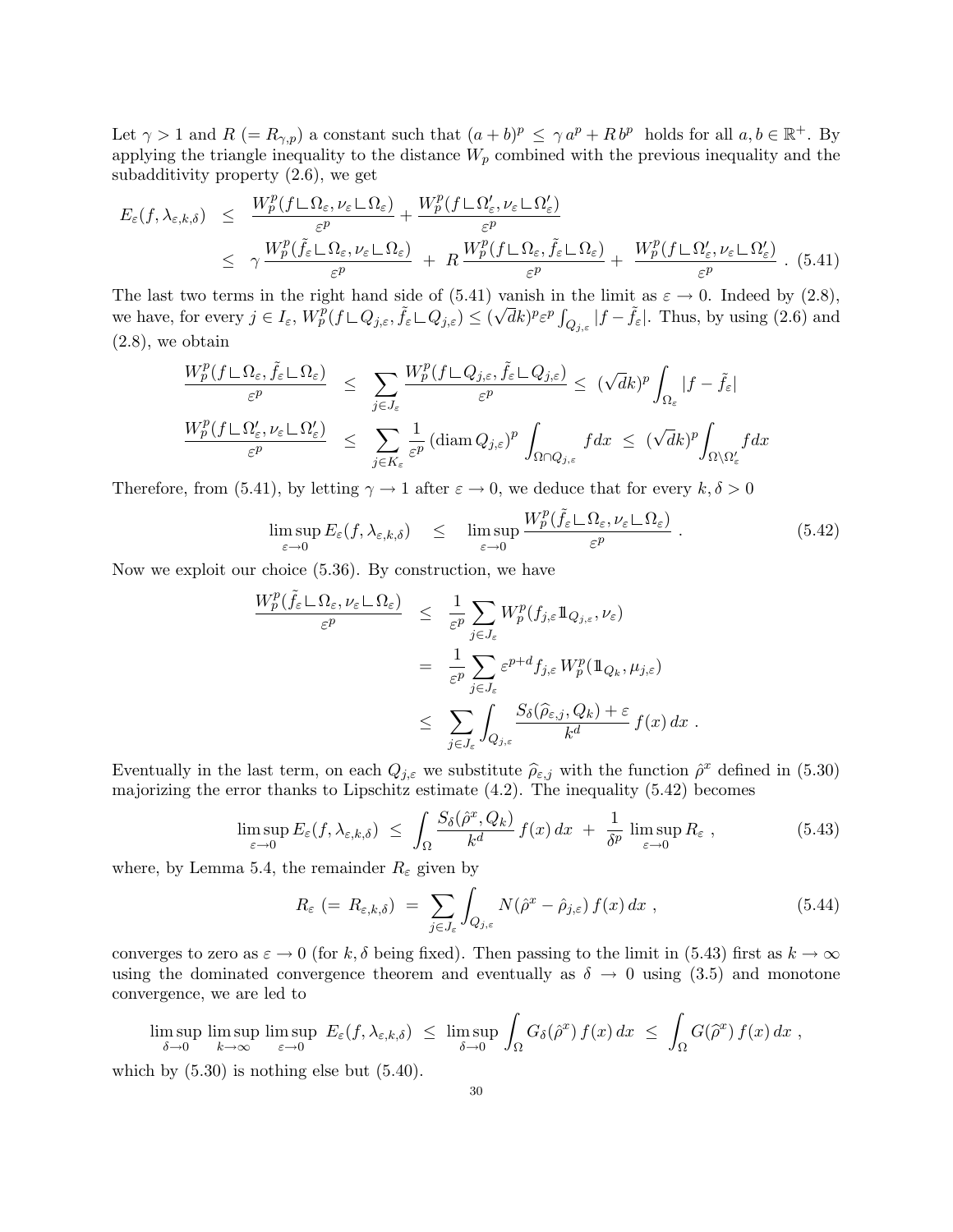**Step 3.** *(tight convergence)* We show now that, for every  $\Psi \in C_b(\Omega \times \mathbb{R}^+)$ , there holds

$$
\lim_{\delta \to 0} \lim_{k \to \infty} \lim_{\varepsilon \to 0} \left\langle \lambda_{\varepsilon,k,\delta}, \Psi(x,t) \right\rangle = \left\langle \lambda, \Psi(x,t) \right\rangle \tag{5.45}
$$

By (5.40) and the assertion i) of Theorem 3.1 (already proved in section 5.1), the family  $\{\lambda_{\varepsilon,k,\delta}\}\$ is relatively compact for the tight topology. Thus , by using a density argument, it is not restrictive to assume that  $\Psi(x,t) = \psi(x) \varphi(t)$  where  $\psi$  and  $\varphi$  are Lipschitz continuous. We may futher assume that  $|\psi| \leq 1$  and that  $|\varphi|_{\infty} + Lip(\varphi) \leq 1$ . We use the piecewise approximation  $\psi_{\varepsilon}$  of  $\psi$  and the relations  $(5.33)(5.34)$  in Step 3 to derive

$$
\left| \langle \lambda_{\varepsilon,k,\delta} - \lambda, \psi(x) \, \varphi(t) \rangle \right| \leq 2 \| f \|_{L^1(\Omega)} \left| \widetilde{\psi}_{\varepsilon} - \psi \right|_{\infty} + \sum_{j \in I_{\varepsilon}} \left| Q_{j,\varepsilon} \cap \Omega \right| f_{j,\varepsilon} \, \psi_{j,\varepsilon} \left| \langle L^{\sharp}_{f_{j,\varepsilon}} (\rho(\mu_{j,\varepsilon})) - \rho_{j,\varepsilon}, \varphi \rangle \right|
$$
  

$$
\leq C k \varepsilon + \sum_{j \in I_{\varepsilon}} \left| Q_{j,\varepsilon} \cap \Omega \right| f_{j,\varepsilon} \, N \left( L^{\sharp}_{f_{j,\varepsilon}} (\rho(\mu_{j,\varepsilon})) - \rho_{j,\varepsilon} \right) \tag{5.46}
$$

Here C denotes the Lipschitz constant of  $\psi$  and we have used the fact that  $\int |\lambda_{\varepsilon,k,\delta}-\lambda| \leq 2 \|f\|_{L^1(\Omega)}$ ,  $|\psi|, |\varphi|$  and  $|\psi_{j,\varepsilon}|$  are smaller than 1 and the definition (2.2). Let us fix  $\eta \ge 1$  and set

$$
J_{\varepsilon}^{\eta} := \{ j \in J_{\varepsilon} : f_{j,\varepsilon} \leq \eta \} \quad , \quad \Omega_{\varepsilon}^{\eta} := \bigcup_{j \in J_{\varepsilon}^{\eta}} Q_{j,\varepsilon} .
$$

By (5.35) and applying (4.12) with  $\beta = \eta$  and  $s = f_{j,\varepsilon}$ , we are led to the following upper bound

$$
N\left(L_{f_{j,\varepsilon}}^{\sharp}(\rho(\mu_{j,\varepsilon}))-\rho_{j,\varepsilon}\right) \leq \begin{cases} \eta N(\rho(\mu_{j,\varepsilon})-\widehat{\rho}_{j,\varepsilon}) & \text{if } j \in J_{\varepsilon}^{\eta} \\ 2 & \text{otherwise} \end{cases},
$$

so that (5.46) yields

$$
\left| \langle \lambda_{\varepsilon,k,\delta} - \lambda \, , \, \psi(x) \, \varphi(t) \rangle \right| \leq C \, k\varepsilon + 2 \int_{\Omega \setminus \Omega_{\varepsilon}^{\eta}} f \, dx + \eta \sum_{j \in J_{\varepsilon}^{\eta}} k^{d} \varepsilon^{d} f_{j,\varepsilon} \, N \left( \rho(\mu_{j,\varepsilon}) - \widehat{\rho}_{j,\varepsilon} \right) \tag{5.47}
$$

Now by (5.36) and (4.2), for all  $j \in J_{\varepsilon}$  and  $x \in Q_{j,\varepsilon}$ , one has:

$$
N(\widehat{\rho}_{j,\varepsilon}-\rho(\mu_{j,\varepsilon}))\ \leq\ \frac{\delta^p}{k^d}(S_{\delta}(\widehat{\rho}_{j,\varepsilon},Q_k)\ +\ \varepsilon)\ \leq\ \delta^p\frac{S_{\delta}(\widehat{\rho}^x,Q_k)}{k^d}\ +\ N(\widehat{\rho}_{j,\varepsilon}-\widehat{\rho}^x)+\varepsilon\frac{\delta^p}{k^d},
$$

so that recalling (5.44), and after multiplying by  $f(x)$  and integrating on each  $Q_{j,\varepsilon}$ :

$$
\sum_{j \in J_{\varepsilon}^n} k^d \varepsilon^d f_{j,\varepsilon} \ N\left(\rho(\mu_{j,\varepsilon}) - \widehat{\rho}_{j,\varepsilon}\right) \ \leq \ \delta^p \int_{\Omega} \frac{S_{\delta}(\widehat{\rho}^x, Q_k)}{k^d} \ f(x) \, dx \ + \ R_{\varepsilon,k,\delta} + \varepsilon \frac{\delta^p}{k^d} \int_{\Omega} f \, dx \tag{5.48}
$$

Passing first to the limit as  $\varepsilon \to 0$ , taking in to account (5.44), (5.47) and (5.48), we get

$$
\limsup_{\varepsilon \to 0} |\langle \lambda_{\varepsilon,k,\delta} - \lambda, \psi(x) \varphi(t) \rangle| \le \eta \, \delta^p \int_{\Omega} \frac{S_{\delta}(\hat{\rho}^x, Q_k)}{k^d} f(x) \, dx + \limsup_{\varepsilon \to 0} 2 \int_{\Omega \setminus \Omega_{\varepsilon}^{\eta}} f(x) \, dx \tag{5.49}
$$

Now, by (4.2) and noticing that the function  $S_\delta(\rho)$  vanishes for  $\rho$  being the Dirac mass at 0, , it is easy to check that the ratio  $S_{\delta}(\hat{\rho}^x, Q_k)$  k<sup>-d</sup> remain bounded by  $\frac{2}{\delta p}$ . Moreover it pointwise converges to  $G_{\delta}(\hat{\rho}^x)$  as  $k \to \infty$  and since, by (5.30),  $\int_{\Omega} G_{\delta}(\hat{\rho}^x) f(x) dx \leq \int_{\Omega} G(\hat{\rho}^x) f(x) dx < +\infty$ , by dominated convergence, we deduce from (5.49) that

$$
\limsup_{\delta \to 0} \limsup_{k \to \infty} \limsup_{\varepsilon \to 0} |\langle \lambda_{\varepsilon,k,\delta} - \lambda, \psi(x) \varphi(t) \rangle| \leq \limsup_{k \to \infty} \limsup_{\varepsilon \to 0} 2 \int_{\Omega \setminus \Omega_{\varepsilon}^{\eta}} f(x) dx.
$$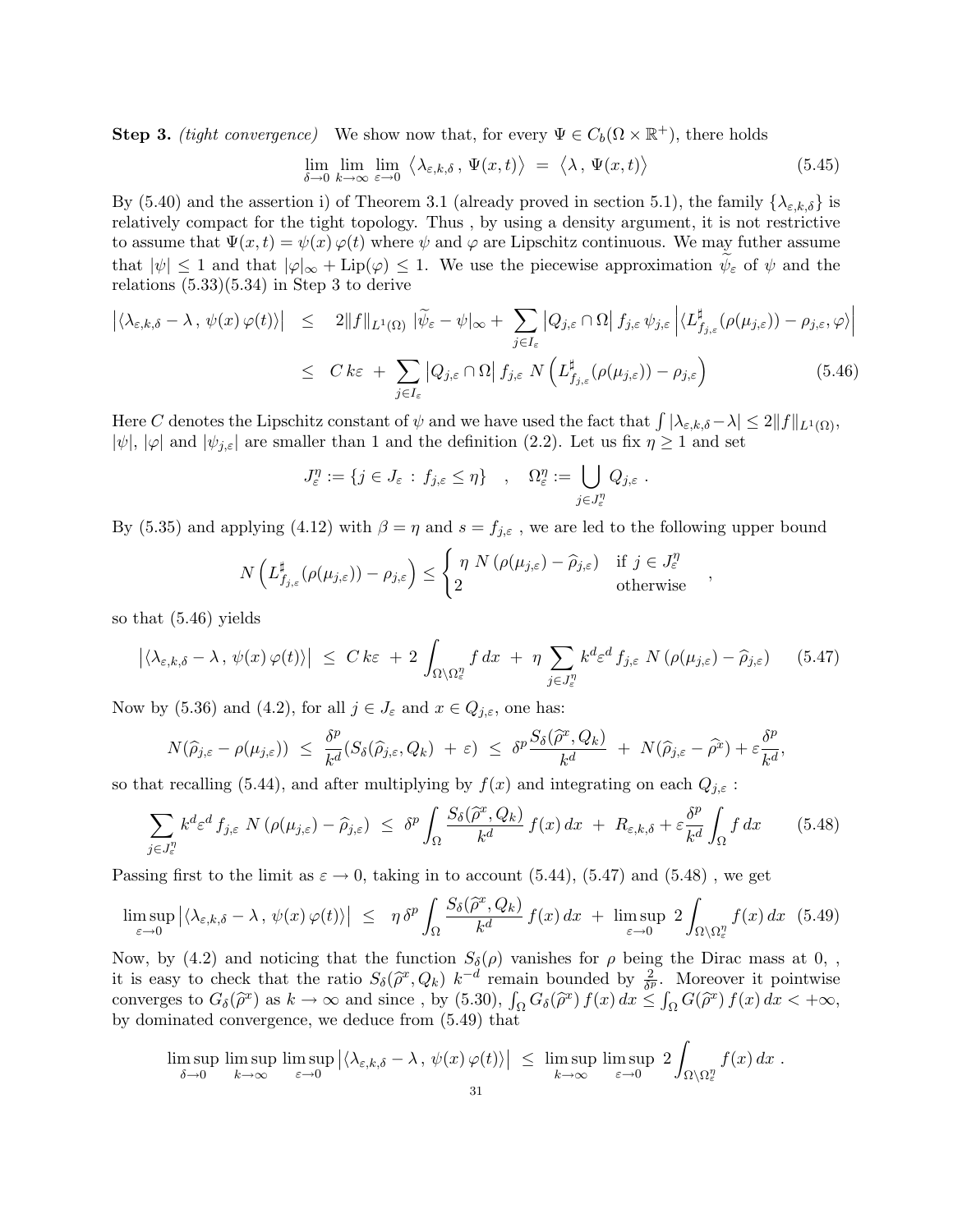This being true whatever is  $\eta > 1$ , we obtain the claim (5.45) by noticing that  $|\Omega \setminus \Omega_{\varepsilon}^{\eta}| \le$  $|\Omega'_{\varepsilon}| + \frac{1}{\eta} \int_{\Omega} f(x) dx$  which vanishes as  $\varepsilon \to 0$  and  $\eta \to \infty$ .

Last step. Consider  $\{\Psi_n\}$  a dense sequence in the unit ball of  $C_b(\Omega \times \mathbb{R}^+)$  and set

$$
a_{\delta,k,\varepsilon} := [E_{\varepsilon}(f,\lambda_{\varepsilon,k,\delta}) - E(f,\lambda)]^+ + \sum_{n=0}^{\infty} 2^{-n} |\langle \lambda_{\varepsilon,k,\delta} - \lambda , \Psi_n \rangle|.
$$

By (5.40) and (5.45), we have  $\limsup_{n \to \infty} \limsup_{n \to \infty} \limsup_{n \to \infty} a_{\delta,k,\varepsilon} \leq 0$ . Therefore by a classical diagonalization argument (see for instance [2], Corollary 1.16), we can choose sequences  $\delta(\varepsilon)$ ,  $k(\varepsilon)$  such that  $\delta(\varepsilon) \to 0$ ,  $k(\varepsilon) \to +\infty$  and  $a_{\delta(\varepsilon),k(\varepsilon),\varepsilon} \to 0$  as  $\varepsilon \to 0$ . We are led to

$$
\limsup_{\varepsilon \to 0} E_{\varepsilon} (f, \lambda_{\delta(\varepsilon), k(\varepsilon), \varepsilon}) \leq E(f, \lambda) \quad , \quad \lim_{\varepsilon \to 0} \langle \lambda_{\delta(\varepsilon), k(\varepsilon), \varepsilon} - \lambda, \Psi_n \rangle = 0 \quad , \forall n .
$$

Then as  $E(f, \lambda) < +\infty$ , the sequence  $\lambda_{\varepsilon} := \lambda_{\delta(\varepsilon), k(\varepsilon), \varepsilon}$  is  $\tau$  relatively compact (by the assertion i) of Theorem3.1) and clearly admits  $\lambda$  as unique cluster point. We have therefore constructed a sequence  $\{\lambda_{\varepsilon}\}\$  which fulfills all requirements in (5.29). This concludes the proof of the upper bound inequality. The proof of Theorem 3.1 is now complete. inequality. The proof of Theorem 3.1 is now complete.

6. Convergence of the infimum problem and optimality conditions.

In this section, we prove Theorem 3.5, Proposition 3.6, Lemma 3.10 and Proposition 3.11.

6.1. Preliminary estimates. For proving Theorem 3.5, we need some technical lemmas. Let us introduce introduce the upper semicontinuous enveloppe  $\tilde{V}$  of the non increasing potential V and  $\tilde{q}$  by setting

$$
\widetilde{V}(t) := \lim_{s \to t, s < t} V(s) \quad \text{for } t > 0 \quad , \quad \widetilde{V}(0) = V(0+) \quad , \quad \widetilde{g}(t) := \widetilde{V}(t) + \beta(t).
$$

**Lemma 6.1.** Let  $\{\lambda_{\varepsilon}\}\$ be a sequence such that  $\lambda_{\varepsilon}$  converges tightly to  $\lambda$  and  $\sup_{\varepsilon} E_{\varepsilon}(f, \lambda_{\varepsilon}) < +\infty$ *(respectively*  $E(f, \lambda) < +\infty$ *). Then the following convergences hold* 

$$
\begin{aligned}\ni) \quad & \limsup_{\varepsilon \to 0} \int V(t) \, d\lambda_{\varepsilon}(x, t) \le \int \widetilde{V}(t) \, d\lambda(x, t) \, , \quad & \text{if } V \text{ satisfies (3.12) and } V(0+) < +\infty. \\
ii) \quad & \lim_{\varepsilon \to 0} \int \beta(t) \, d\lambda_{\varepsilon}(x, t) = \int \beta(t) \, d\lambda(x, t) \, , \quad & \text{if } \beta \text{ is continuous and satisfies (3.13).}\n\end{aligned}
$$

*Proof.* By the compactess statement in Theorem 3.1, the sequence  $\{\lambda_{\varepsilon}\}\)$  converges tightly to  $\lambda$ . The assumptions on V imply that  $\tilde{V}$  is non negative, bounded and upper semicontinuous. Thus it can be written as the infimum of a family of bounded continuous functions and the inequality in assertion i) follows classically. The assertion ii) is straightforward if  $\beta$  is bounded (assumption (3.13.b). Otherwise, under (3.13.a), we have that  $f \in L^{\infty}(\Omega)$  and, by exploiting Lemma 4.3

$$
C \ := \ \sup_{\varepsilon} \int t^{p/d} d\lambda_{\varepsilon}(x,t) \ < +\infty.
$$

Assume first that  $\beta \geq 0$ . Then one check easily that  $\beta \lambda_{\varepsilon} \stackrel{*}{\rightharpoonup} \beta \lambda$  whereas

$$
\eta(R) := \limsup_{\varepsilon \to 0} \int_{\Omega \times [R, +\infty[} \beta(t) d\lambda_{\varepsilon}(x, t) \le C \sup \left\{ \frac{\beta(s)}{s^{p/d}}, s \ge R \right\}
$$

converges to zero as  $R \to \infty$ . Therefore the convergence of  $\{\beta(t) \lambda_{\varepsilon}\}\$ is tight and ii) follows. The general case follows by decomposing  $\beta$  with respect to its positive and negative parts. general case follows by decomposing  $\beta$  with respect to its positive and negative parts.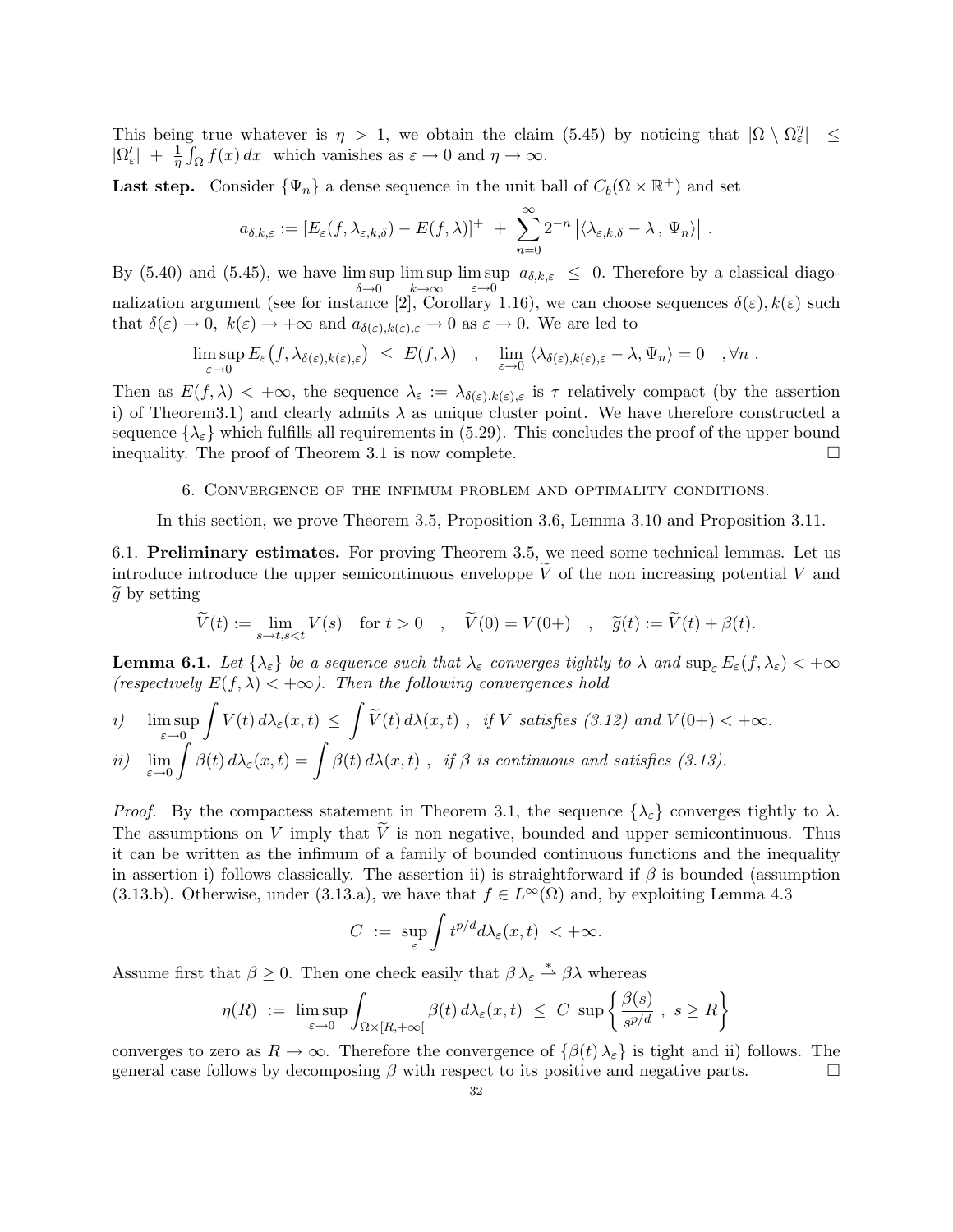**Lemma 6.2.** *Assume (3.11) with (3.12) (3.13) and let*  $\tilde{g} = \beta + \tilde{V}$ *. Then, for*  $c > \bar{c}$ 

$$
\inf \mathcal{P}^c = \widetilde{m}(c) := \inf \left\{ E(f, \lambda) \; : \; \int \widetilde{g}(t) \, d\lambda(x, t) \; < \; c \right\} \; .
$$

*Proof.* Since  $\tilde{g} \geq g$ , we clearly have  $\tilde{m}(c) \geq m(c) := \inf \mathcal{P}^c$ . To show the converse inequality, we take  $\delta > 0$  such that  $c - \delta > \bar{c}$  and fix a competitor  $\lambda = f \otimes \rho^x$  such that  $\int g(t) d\lambda(x, t) \leq c - \delta$ . For every  $a > 1$ , we consider the measure  $\lambda_a := f \otimes L_a^{\sharp}(\rho^x)$ . We claim that

$$
\int g(t) d\lambda_a(x,t) = \int \tilde{g}(t) d\lambda_a(x,t) \quad \text{for a.e. } a \in ]1,2]. \tag{6.1}
$$

Indeed by Fubini's formula and since the discontinuity set  $\{r > 0\}$  where  $r(t) := \tilde{g}(t) - g(t)$  is at most countable, one has

$$
\int_{1}^{2} \left( \int r(t) d\lambda_{a}(x, t) \right) da = \int_{\Omega} f(x) \left( \int_{1}^{2} \langle \rho^{x}(dt), r(at) \rangle da \right) dx = \int_{\Omega} f(x) \left\langle \rho^{x}, \int_{1}^{2} r(at) da \right\rangle dx = 0.
$$

Owing to (6.1), we can select a sequence  $a_n \searrow 1$  such that  $\int g(t) d\lambda_{a_n}(x, t) = \int \widetilde{g}(t) d\lambda_{a_n}(x, t)$ . Besides as V is non-increasing, we have that  $g(a_nt) \le V(t) + \beta(a_nt)$  and by dominated convergence

$$
\limsup_{n\to\infty}\int\widetilde{g}(t)\,d\lambda_{a_n}(x,t) = \limsup_{n\to\infty}\int g(t)\,d\lambda_{a_n}(x,t) \ \leq \ \int g(t)\,d\lambda(x,t) \ < \ c,
$$

whereas by (3.6) and (3.7):  $\lim_{n\to\infty} E(f, \lambda_{a_n}) = \lim_{n\to\infty} a_n^{\frac{p}{a}} E(f, \lambda) = E(f, \lambda)$ . Therefore we have  $\widetilde{m}(c) \leq$  $E(f, \lambda)$  holding true for every  $\lambda$  admissible for  $\mathcal{P}^{c-\delta}$ . Thus  $\widetilde{m}(c) \leq m(c-\delta)$ . The conclusion follows by letting  $\delta \to 0$  thanks to the continuity of the convex function m which is finite on  $]\bar{c}, +\infty[$  (see Lemma 3.4). Lemma 3.4).  $\Box$ 

The aim of the following lemma is to remove small Dirac masses which increase too much the size constraint when  $V(0+) = +\infty$ .

**Lemma 6.3.** Assume that V satisfy (3.12) with  $V(0+) = +\infty$  and let  $\lambda$  such that  $E(f, \lambda) < +\infty$ . *Then*, for every  $\gamma > 1$ , there exists a sequence of positive numbers  $\{t_N\}$  and a double indexed  $sequence \{\lambda_{\varepsilon}^N\}$  *such that*  $\lambda_{\varepsilon}^N$  *is supported in*  $\Omega \times [t_N, +\infty[$  *and* 

*i*) 
$$
\limsup_{N \to \infty} \limsup_{\varepsilon} \int |\lambda_{\varepsilon}^{N} - \lambda| = 0
$$
, *ii*)  $\limsup_{\varepsilon} \left( \int V(t) d\lambda_{\varepsilon}^{N}(x, t) \right) \leq \int \widetilde{V}(t) d\lambda(x, t)$ ,  $\forall N$   
*iii*)  $\limsup_{N \to \infty} \left( \limsup_{\varepsilon} E_{\varepsilon}(f, \lambda_{\varepsilon}^{N}) \right) \leq \gamma E(f, \lambda)$ .

*Proof.* We start with a realizing sequence  $\{\lambda_{\varepsilon}\}\$  given by Theorem 3.1, i.e. such that

$$
\lambda_{\varepsilon} = \lambda_{\varepsilon}(\nu_{\varepsilon}) \quad , \quad \nu_{\varepsilon} = \sum_{i \in I_{\varepsilon}} c_{i,\varepsilon} \delta_{x_{i,\varepsilon}} \quad , \quad \lambda_{\varepsilon} \to \lambda \quad \text{tightly} \quad , \quad \limsup_{\varepsilon} E_{\varepsilon}(f,\lambda_{\varepsilon}) \leq E(f,\lambda) \; .
$$

We may assume that  $\int \widetilde{V}(t) d\lambda(x, t) < +\infty$  (since otherwise ii) would be trivially fulfilled taking  $\lambda_{\varepsilon}^N = \lambda_{\varepsilon}$ ). Then, by the monotonicity of V, there exists a real  $t^* \geq 0$  such that

$$
\widetilde{V}(t) = +\infty \quad \text{if } t \in [0, t^*] \quad , \quad \widetilde{V}(t) < +\infty \quad \text{if } t > t^* \quad , \quad \lambda(\Omega \times [0, t^*]) = 0. \tag{6.2}
$$

We fix a sequence  $\{t_N, N \in \mathbb{N}\}\$  such that

$$
t_N \searrow t^* \quad , \quad \lambda(\Omega \times \{t_N\}) = 0 \quad , \quad \forall N \quad , \quad \eta_N := \lambda(\Omega \times [0, t_N]) \to 0 \; . \tag{6.3}
$$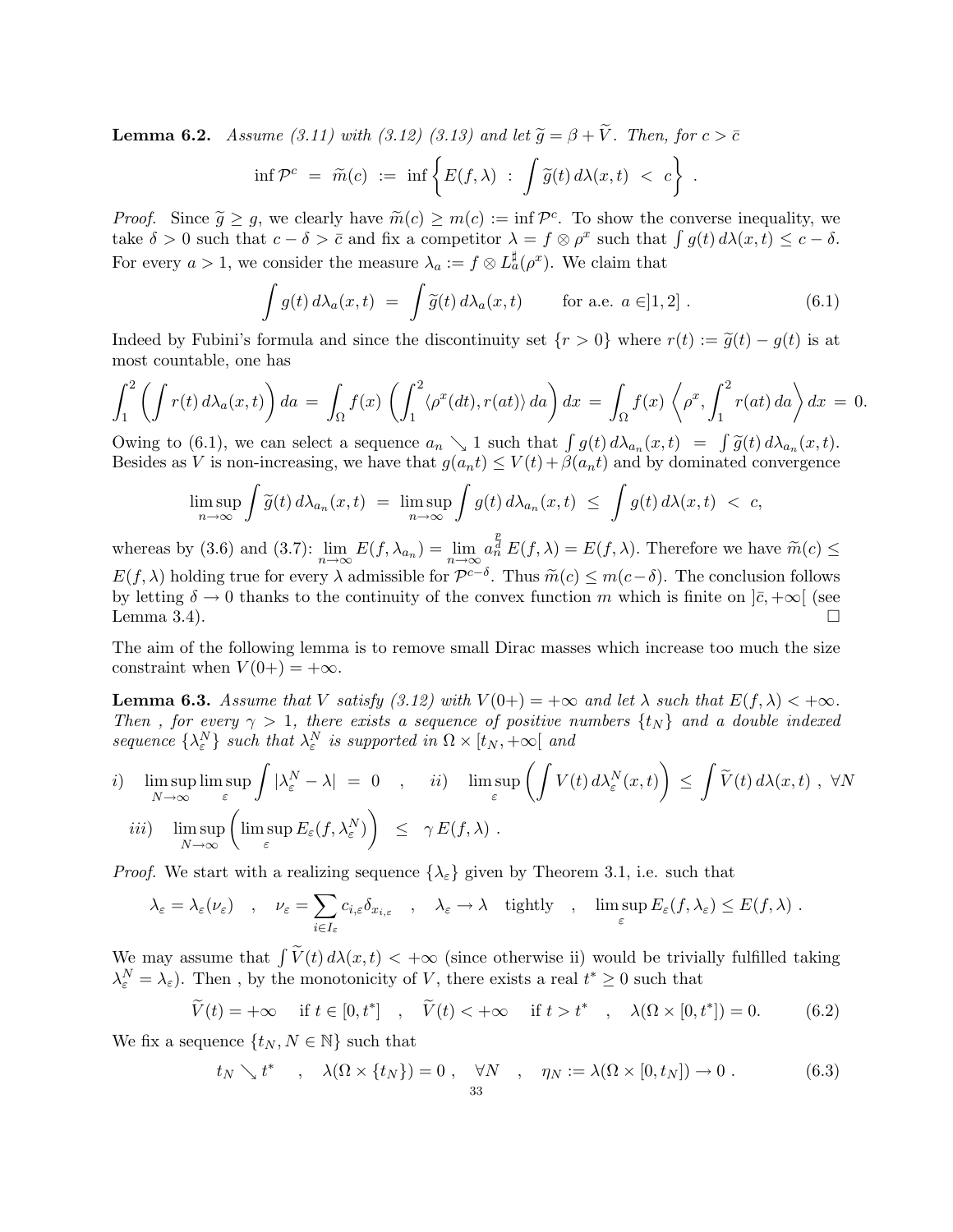*Construction of the new sequence:* Let  $T_{\varepsilon}$  be the optimal transport map corresponding to  $W_p(f, \nu_{\varepsilon})$ and let  $A_{i,\varepsilon} = T_{\varepsilon}^{-1}(x_{i,\varepsilon})$  be the transport region for  $x_{i,\varepsilon}$ . For any large N, we set

$$
I^N_\varepsilon:=\left\{i\in I_\varepsilon:\frac{c_{i,\varepsilon}}{\varepsilon^d}>t_N\right\}\,,\quad P^N_\varepsilon:=\left\{x_{i,\varepsilon}:i\in I^N_\varepsilon\right\},\quad A^N_\varepsilon:=\cup\{A_{i,\varepsilon}:i\in I^N_\varepsilon\}\,,\ B^N_\varepsilon:=\Omega\setminus A^N_\varepsilon\;.
$$

Here,  $P_{\varepsilon}^{N}$  represents the "good destinations" and  $A_{\varepsilon}^{N}$  the associated transport subregion whereas  $B_{\varepsilon}^N$  represents "the costly transport subregion" where the transport has to be modified. In our construction we need to consider a covering of  $\Omega$  by cubes  $\cup_{j\in K_{\varepsilon}}Q_{j,\varepsilon}$  whose sides are of length  $k\in\mathbb{Z}$ and parallel to the axes and having non-trivial intersection with  $\Omega$ . Recalling that  $\alpha = \min_{\Omega} f$ , it will be useful for proving iii) to choose the size parameter  $k$  so large that

$$
\alpha k^d > t^*, \quad 1 + \frac{t^* \sqrt{\gamma}}{\alpha k^d - t^*} < \gamma. \tag{6.4}
$$

For every  $j \in K_{\varepsilon}$ , we denote by  $\widehat{x}_{j,\varepsilon}$  the center of  $Q_{j,\varepsilon}$  and select a point  $p_{j,\varepsilon}$  in  $P_{\varepsilon}^N$  among those which are at the nearest distance to  $Q_{j,\varepsilon}$ . Further, we split the cubes into two sub-families according to the volume fraction of the bad transport region

$$
R_{\varepsilon}^N := \{ j \in K_{\varepsilon} : b_{j,\varepsilon}^N \le t_N \} , S_{\varepsilon}^N := \{ j \in K_{\varepsilon} : b_{j,\varepsilon}^N > t_N \} \quad \text{where} \quad b_{j,\varepsilon}^N := \frac{1}{\varepsilon^d} \int_{Q_{j,\varepsilon} \cap B_{\varepsilon}^N} f \, dx \; .
$$

The modified transport  $T_{\varepsilon}^N$  is obtained by sending each portion of the bad set  $Q_{j,\varepsilon} \cap B_{\varepsilon}^N$  to the nearest good destination  $p_{j,\varepsilon}$  if the volume fraction  $b_{j,\varepsilon}^N$  is smaller than  $t_N$ , to the center  $\widehat{x}_{j,\varepsilon}$  otherwise while keeping  $T_{\varepsilon}$  unchanged on the good set. More precisely,

$$
T_{\varepsilon}^{N}(x) = \begin{cases} T_{\varepsilon}(x) & \text{if } x \in A_{\varepsilon}^{N}, \\ p_{j,\varepsilon} & \text{if } x \in Q_{j,\varepsilon} \cap B_{\varepsilon}^{N} \text{ and } j \in R_{\varepsilon}^{N}, \\ \hat{x}_{j,\varepsilon} & \text{if } x \in Q_{j,\varepsilon} \cap B_{\varepsilon}^{N} \text{ and } j \in S_{\varepsilon}^{N}. \end{cases}
$$
(6.5)

The push forward of the measure  $f dx$  through  $T_{\varepsilon}^N$  is a new discrete measure  $\nu_{\varepsilon}^N$  whose main feature is that the mass transported on each good destination point in  $P_{\varepsilon}^{N}$  has been increased while small masses have been grouped on the centers of the cells  $Q_{j,\varepsilon}$ :

$$
\nu_{\varepsilon}^N := \sum_{i \in I_{\varepsilon}^N} (c_{i,\varepsilon} + d_{i,\varepsilon}) \, \delta_{x_{i,\varepsilon}} + \sum_{j \in S_{\varepsilon}^N} b_{j,\varepsilon}^N \varepsilon^d \delta_{\widehat{x}_{j,\varepsilon}} \;, \quad d_{i,\varepsilon} := \sum_{j \in S_{\varepsilon}^N} \left\{ b_{j,\varepsilon}^N \varepsilon^d \; : \; j \in R_{\varepsilon}^N \; , \; p_{j,\varepsilon} = x_{i,\varepsilon} \right\} . \tag{6.6}
$$

Eventually we have constructed a new sequence  $\{\lambda_{\varepsilon}^N\}$  where  $\lambda_{\varepsilon}^N := \lambda_{\varepsilon}(\nu_{\varepsilon}^N)$ . We are going to show that it satisfies all the requirements of the Lemma.

*Proof of i):* Taking into account (6.6), we have

$$
\int_{\Omega \times \mathbb{R}^+} |\lambda_{\varepsilon}^N - \lambda_{\varepsilon}| = \int_{\Omega} |\nu_{\varepsilon}^N - \nu_{\varepsilon}| \leq \sum_{i \notin I_{\varepsilon}^N} c_{i,\varepsilon} + \sum_{i \in I_{\varepsilon}^N} d_{i,\varepsilon} + \sum_{j \in S_{\varepsilon}^N} b_{j,\varepsilon}^N \varepsilon^d
$$
  
\n
$$
= \lambda_{\varepsilon} (\Omega \times [0, t_N]) + \sum_{j \in K_{\varepsilon}} b_{j,\varepsilon}^N \varepsilon^d
$$
  
\n
$$
= \lambda_{\varepsilon} (\Omega \times [0, t_N]) + \int_{B_{\varepsilon}^N} f dx = 2 \lambda_{\varepsilon} (\Omega \times [0, t_N]) .
$$

The conclusion follows by (6.3) since  $\limsup_{\varepsilon} \lambda_{\varepsilon} (\Omega \times [0, t_N]) \leq \lambda (\Omega \times [0, t_N]) = \eta_N$ .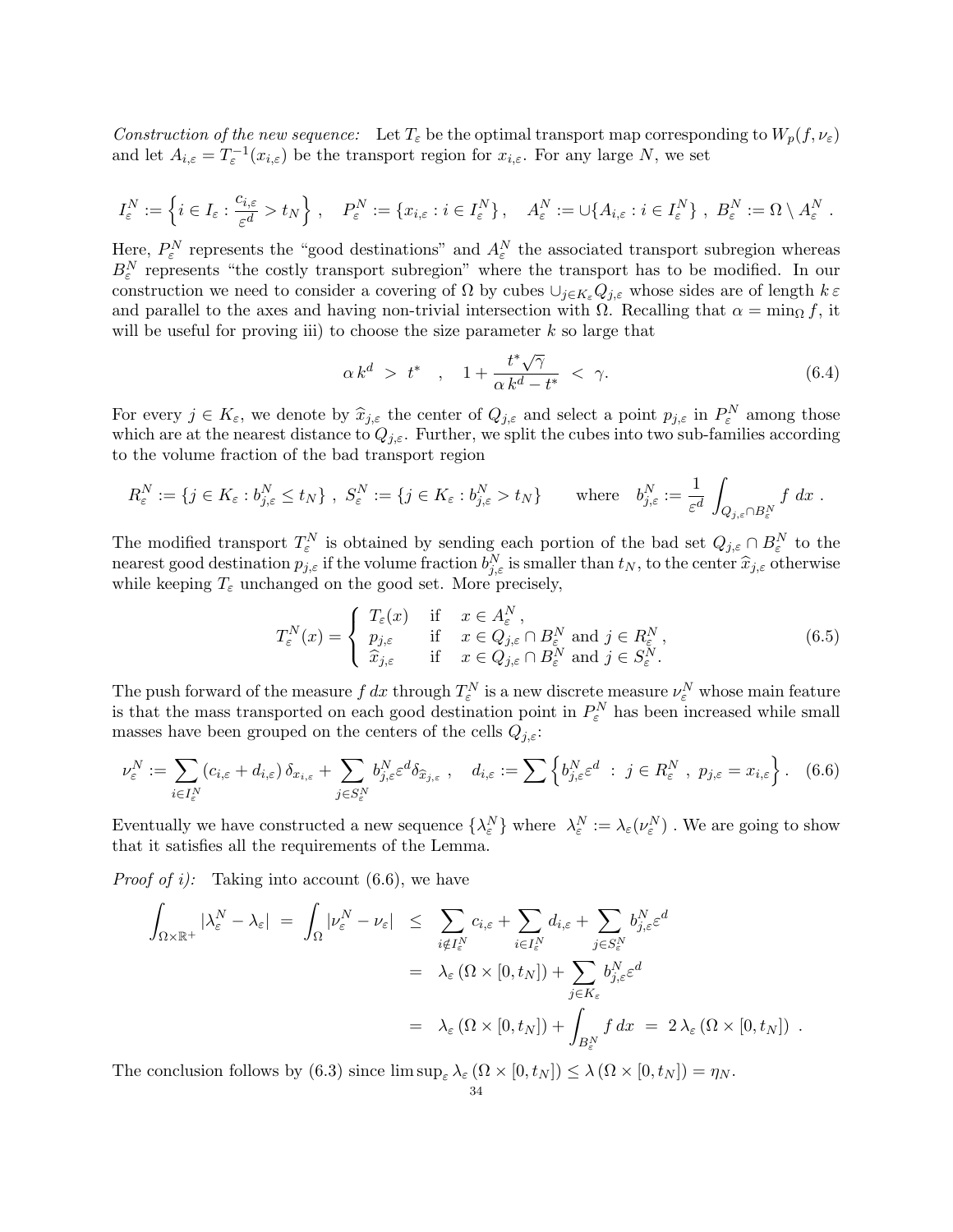*Proof of ii):* Using the fact that V is non-increasing and recalling that  $V \leq \tilde{V}$ , we have

$$
\int V(t) d\lambda_{\varepsilon}^{N} = \sum_{i \in I_{\varepsilon}^{N}} (c_{i,\varepsilon} + d_{i,\varepsilon}) V(\frac{c_{i,\varepsilon} + d_{i,\varepsilon}}{\varepsilon^{d}}) + \sum_{j \in S_{\varepsilon}^{N}} b_{j,\varepsilon}^{N} \varepsilon^{d} V(b_{j,\varepsilon}^{N})
$$
\n
$$
\leq \sum_{i \in I_{\varepsilon}^{N}} c_{i,\varepsilon} V\left(\frac{c_{i,\varepsilon}}{\varepsilon^{d}}\right) + V(t_{N}) \left(\sum_{i \in I_{\varepsilon}^{N}} d_{i,\varepsilon} + \sum_{j \in S_{\varepsilon}^{N}} b_{j,\varepsilon}^{N} \varepsilon^{d}\right)
$$
\n
$$
\leq \int_{\Omega \times [t_{N}, +\infty[} \widetilde{V}(t) d\lambda_{\varepsilon} + \widetilde{V}(t_{N}) \lambda_{\varepsilon} (\Omega \times [0, t_{N}]).
$$

Now, as the function  $\tilde{V}$  is non-increasing uppper semicontinuous and bounded on  $[t_N, +\infty[$ , we obtain ii) by passing to the limit as  $\varepsilon \to 0$ :

$$
\limsup_{\varepsilon\to 0}\int \widetilde{V}\,d\lambda_\varepsilon^N\,\,\leq\,\,\int_{\Omega\times[t_N,+\infty[}\widetilde{V}\,d\lambda\,\,+\,\,\widetilde{V}(t_N)\,\lambda(\Omega\times[0,t_N])\,\,\leq\,\,\int_{\Omega\times[0,+\infty[}\widetilde{V}\,d\lambda\;.
$$

(for the last inequality we used the fact that, thanks to the choice of  $t_N$  subject to  $(6.3)$ , we have  $\lambda(\Omega \times \{t_N\}) = 0.$ 

*Proof of iii*) Let  $j \in R_{\varepsilon}^N$ . Then, by construction  $\int_{B_{\varepsilon}^N \cap Q_{j,\varepsilon}} f dx = \varepsilon^d b_{j,\varepsilon}^N \leq \varepsilon^d t_N$ . Then

$$
\int_{A_\varepsilon^N\cap Q_{j,\varepsilon}} f dx \ = \ \int_{Q_{j,\varepsilon}} f dx \ - \int_{B_\varepsilon^N\cap Q_{j,\varepsilon}} f dx \ \geq \ \varepsilon^d (\alpha k^d - t_N) \ ,
$$

which by (6.4) is positive for large N. On the other hand, for every  $x \in Q_{j,\varepsilon}$ 

$$
|T_{\varepsilon}^{N}(x)-x| = \text{dist}(x, P_{\varepsilon}^{N}) \leq \text{diam}(Q_{j,\varepsilon}) + \underset{x \in Q_{j,\varepsilon} \cap A_{\varepsilon}^{N}}{\text{essinf}} |x - T_{\varepsilon}x|.
$$

Thus, letting C be a positive real such that that  $(a + b)^p \leq \sqrt{\gamma} a^p + C b^p$  holds for all  $a, b \in \mathbb{R}^+$ , we have

$$
\int_{Q_{j,\varepsilon}\cap B_{\varepsilon}^N}\frac{|x-T_{\varepsilon}^Nx|^p}{\varepsilon^p}f(x)\,dx\leq \sqrt{\gamma}\,\theta_{j,\varepsilon}^N\,\int_{Q_{j,\varepsilon}}\frac{|x-T_{\varepsilon}x|^p}{\varepsilon^p}\,f(x)\,dx\,+\,C\,(k\sqrt{d})^p\,b_{j,\varepsilon}^N\,\varepsilon^d\,,
$$

where

$$
\theta^N_{j,\varepsilon} \ := \ \frac{\int_{Q_{j,\varepsilon}\cap B^N_\varepsilon} f\,dx}{\int_{Q_{j,\varepsilon}\cap A^N_\varepsilon} f\,dx} \ \le \ \frac{t_N}{\alpha \,k^d - t_N} \ \to \ \frac{t^*}{\alpha \,k^d - t^*}.
$$

Since  $|T_{\varepsilon}^N x - x| \leq \text{diam} Q_{j,\varepsilon} \leq k\sqrt{d\varepsilon}$  whenever  $x \in Q_{j,\varepsilon} \cap B_{\varepsilon}^N$  and  $j \in S_{\varepsilon}^N$ , we obtain successively:

$$
E_{\varepsilon}(f,\lambda_{\varepsilon}^{N}) \leq \int_{\Omega} \frac{|x-T_{\varepsilon}^{N}x|^{p}}{\varepsilon^{p}} f(x) dx
$$
  
\n
$$
= \int_{A_{\varepsilon}^{N}} \frac{|x-T_{\varepsilon}x|^{p}}{\varepsilon^{p}} f(x) dx + \sum_{j \in R_{\varepsilon}^{N} \cup S_{\varepsilon}^{N}} \int_{Q_{j,\varepsilon} \cap B_{\varepsilon}^{N}} \frac{|x-T_{\varepsilon}^{N}x|^{p}}{\varepsilon^{p}} f(x) dx
$$
  
\n
$$
\leq E_{\varepsilon}(f,\lambda_{\varepsilon}) + \sqrt{\gamma} \frac{t_{N}}{\alpha k^{d}-t_{N}} E_{\varepsilon}(f,\lambda_{\varepsilon}) + C (k\sqrt{d})^{p} \sum_{j \in R_{\varepsilon}^{N} \cup S_{\varepsilon}^{N}} b_{j,\varepsilon}^{N} \varepsilon^{d}.
$$

Since  $\limsup_{\varepsilon} \sum_{j \in R_{\varepsilon}^N \cup S_{\varepsilon}^N} b_{j,\varepsilon}^N \varepsilon^d \leq \eta_N$  which vanishes as  $N \to \infty$ , by (6.4), we conclude that

$$
\limsup_{N \to \infty} \left( \limsup_{\varepsilon} E_{\varepsilon}(f, \lambda_{\varepsilon}^{N}) \right) \leq \left( 1 + \sqrt{\gamma} \frac{t^*}{\alpha k^d - t^*} \right) E(f, \lambda) \leq \gamma E(f, \lambda) .
$$
  
The proof of Lemma 6.3 is achieved.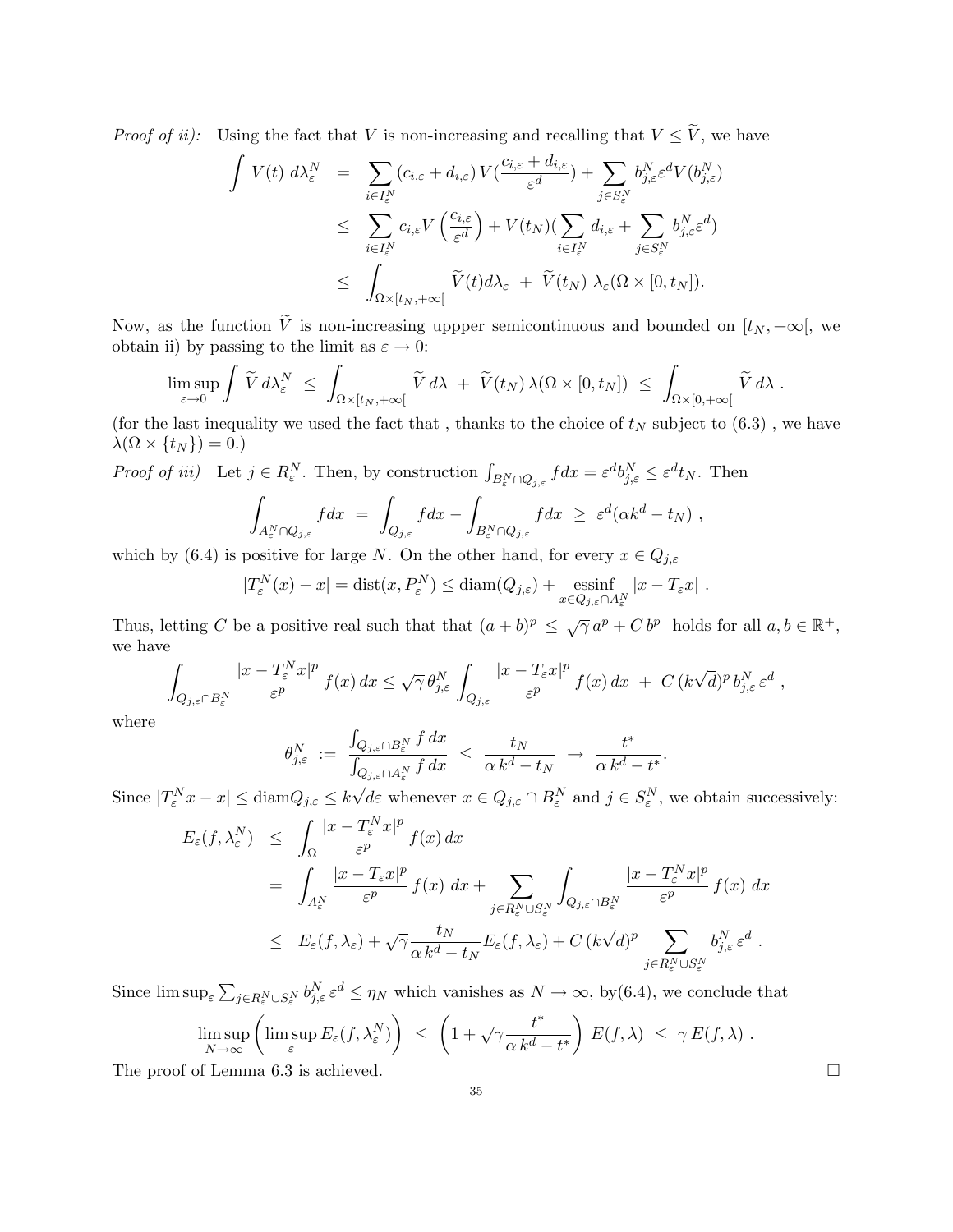We end this subsection by a direct consequence of Lemma 6.3:

**Lemma 6.4.** Let  $V : ]0, +\infty[ \to \mathbb{R}^+$  be a continuous non-increasing potential such that  $V(0^+) = +\infty$ *and let*  $\rho \in \mathcal{P}(\mathbb{R}^+)$  *be such that*  $G(\rho) < +\infty$  *and*  $\int V d\rho < +\infty$ *. Then there is an approximating sequence*  $\{\rho^N\}$  *and positive reals*  $t_N$  *satisfying, for every*  $N$ ,  $\text{spt}(\rho^N) \subset [t_N, +\infty[, \int V d\rho^N \leq \int V d\rho$ *and such that*  $\int |\rho^N - \rho| \to 0$  *and*  $G(\rho^N) \to G(\rho)$  *as*  $N \to \infty$ *.* 

*Proof.* We apply Lemma 6.3 with  $\Omega = Q$ ,  $\lambda := \mathbb{1}_Q \otimes \rho$ . For every  $\gamma > 1$ , we may find  $t_N > 0$  and a sequence  $\{\lambda_{\varepsilon}^N\}$  such that conditions i), ii) and iii) hold. In particular

$$
\limsup_{N} \limsup_{\varepsilon} E_{\varepsilon}(\mathbb{1}_{Q}, \lambda_{\varepsilon}^{N}) \leq \gamma E(\mathbb{1}_{Q}, \lambda) = \gamma G(\rho) < +\infty.
$$
 (6.7)

Therefore, by the assertion i) of Theorem 3.1, for large N, the sequence  $\{\lambda_{\varepsilon}^{N}\}_{\varepsilon}$  is tigh and possibly after extracting subsequences converges to a measure of the kind  $\lambda^N = \mathbb{1}_Q \otimes \rho_x^N$ , being  $\{\rho_x^N\}$  a suitable family in  $\mathcal{P}(\mathbb{R}^+)$  such that  $\text{spt}(\rho_x^N) \subset [t_N, +\infty)$ . Then we have successively

$$
\limsup_{N} E(\mathbb{1}_{Q}, \lambda^{N}) \leq \limsup_{N} \limsup_{\varepsilon} E_{\varepsilon}(\mathbb{1}_{Q}, \lambda^{N}_{\varepsilon}) = \gamma G(\rho) , \qquad (6.8)
$$

$$
\int_{Q\times\mathbb{R}^+} V(t) d\lambda^N(x,t) \le \int_{Q\times\mathbb{R}^+} V(t) d\lambda = \int_{\mathbb{R}^+} V d\rho \tag{6.9}
$$

$$
\limsup_{N} \int |\lambda^{N} - \lambda| \leq \limsup_{N} \limsup_{\varepsilon} \int |\lambda_{\varepsilon}^{N} - \lambda| = 0 , \qquad (6.10)
$$

where (6.8) is a consequence of (6.7) together with the Γ− convergence of  $E_{\varepsilon}(\mathbb{1}_{Q},\cdot)$  to  $E(\mathbb{1}_{Q},\cdot)$ whereas  $(6.9)$  follows from the assertion ii) in Lemma 6.3 noticing that, by continuity assumption,  $\overline{V}$  agrees with V. Relation (6.10) is a direct consequence of the assertion i) in Lemma 6.3.

Set  $\rho^N := \int_Q \rho^N_x dx$ . Then,  $\operatorname{spt}(\rho^N) \subset [t_N, +\infty[$  and we have  $\int_{\mathbb{R}^+} |\rho^N - \rho| \leq \int_{Q \times \mathbb{R}^+} |\lambda^N - \lambda|$ and  $\int_{Q\times\mathbb{R}^+} V(t) d\lambda^N(x,t) = \int_{\mathbb{R}^+} V d\rho^N$ . Eventually, by applying Jensen inequality to the convex lower semicontinuous G, we have  $G(\rho^N) \leq \int_Q G(\rho_x^N) dx = E(\mathbb{1}_Q, \lambda^N)$ . The conclusion follows by exploiting  $(6.8),(6.9)(6.10)$  after sending N to infinity and then  $\gamma$  to 1.

6.2. Proof of the convergence of infima. We may now proceed to the proof of Theorem 3.5. This is done in several steps.

# **Step 1.** We show that  $\liminf_{\varepsilon \to 0} \inf \mathcal{P}_{\varepsilon}^c \geq \inf \mathcal{P}^c$ .

The inequality being trivial if  $\liminf_{\varepsilon\to 0}$  inf  $\mathcal{P}_{\varepsilon}^c = +\infty$ , after extracting a subsequence, we may without loss of generality assume that  $\sup_{\varepsilon} \inf \mathcal{P}_{\varepsilon}^c < +\infty$ . Let  $\lambda_{\varepsilon}$  be an  $\varepsilon$ -approximate minimizer for inf  $\mathcal{P}_{\varepsilon}^c$ . By Theorem 3.1, up to a subsequence,  $\{\lambda_{\varepsilon}\}\$ converges tightly to some measure  $\lambda$  and we have:

$$
\liminf_{\varepsilon \to 0} \inf \mathcal{P}_{\varepsilon}^c = \liminf_{\varepsilon \to 0} E_{\varepsilon}(f, \lambda_{\varepsilon}) \ge E(f, \lambda) . \tag{6.11}
$$

Futher as  $V \geq 0$  is lower semicontinuous and by the second assertion ii) of Lemma 6.1

$$
\liminf_{\varepsilon} \int V(t) d\lambda_{\varepsilon}(x,t) \ge \int V(t) d\lambda(x,t) , \quad \lim_{\varepsilon} \int \beta(t) d\lambda_{\varepsilon}(x,t) = \int \beta(t) d\lambda(x,t) .
$$

Thus  $\int g(t) d\lambda(x, t) \leq \liminf_{\varepsilon} \int g(t) d\lambda_{\varepsilon}(x, t) \leq c$ . Taking into account (6.11), we infer that

$$
\liminf_{\varepsilon \to 0} \inf \mathcal{P}_{\varepsilon}^c \ge E(f, \lambda) \ge \inf \mathcal{P}^c \quad , \quad \text{with } \lambda \text{ admissible for } \mathcal{P}^c \; . \tag{6.12}
$$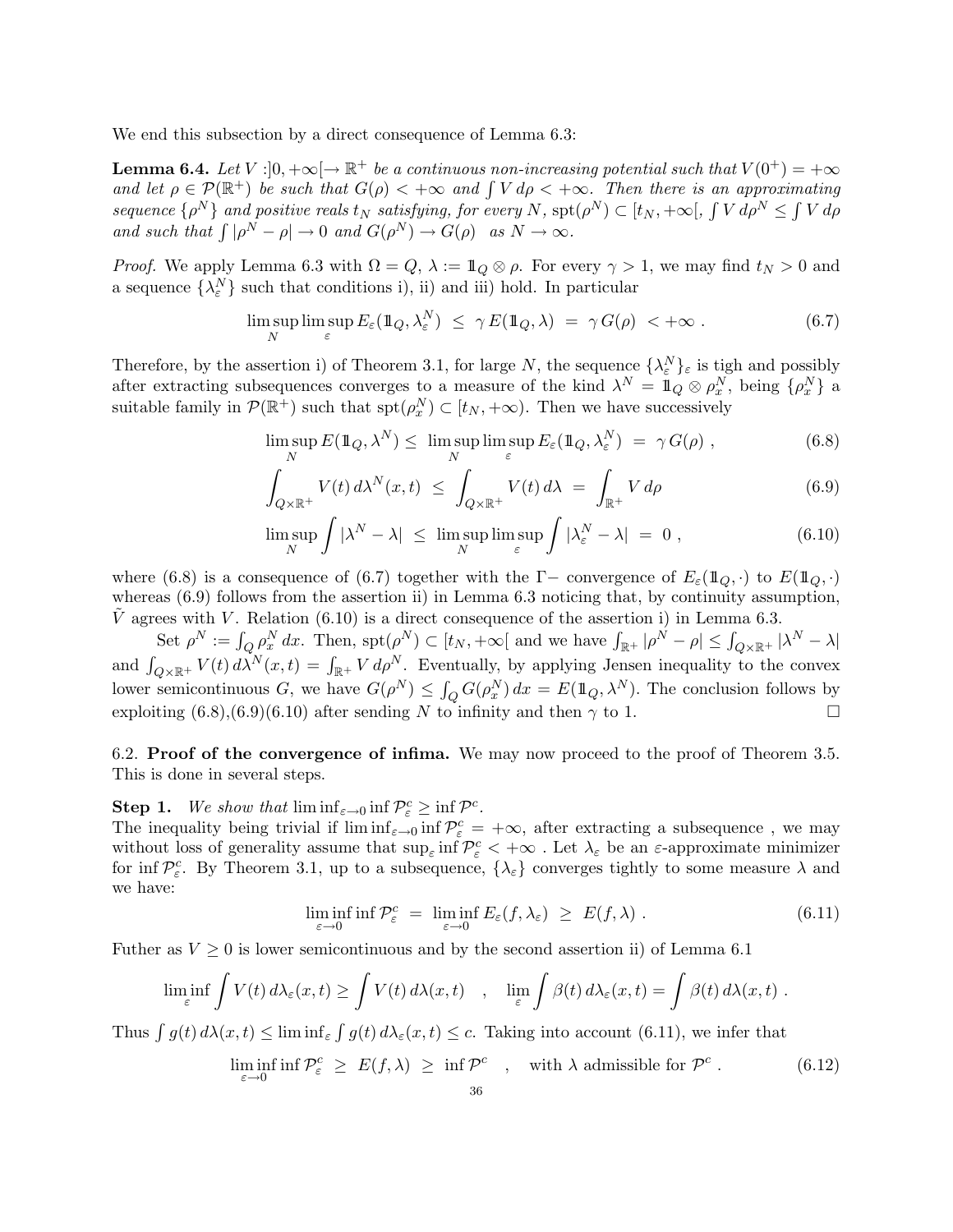Step 2. We assume that  $V(0_+) < +\infty$  and prove that  $\limsup_{\varepsilon\to 0} \inf \mathcal{P}_\varepsilon^c \leq \inf \mathcal{P}^c$ . Let  $r > \inf \mathcal{P}^c$  (as  $c > \bar{c}$ , inf  $\mathcal{P}^c < +\infty$ ). By Lemma 6.2, there exists  $\lambda$  such that

$$
E(f,\lambda) < r \quad , \quad \int \widetilde{g}(t) \, d\lambda(x,t) < c \;,
$$

and by Theorem 3.1, there exists a realizing sequence  $\{\lambda_{\varepsilon}\}\$  such that

$$
\lambda_{\varepsilon} \to \lambda \quad \text{tightly} \quad , \quad \limsup_{\varepsilon \to 0} E_{\varepsilon}(f, \lambda_{\varepsilon}) \leq E(f, \lambda) \ . \tag{6.13}
$$

Applying Lemma 6.1, we have in addition that

$$
\limsup_{\varepsilon} \int g(t) d\lambda_{\varepsilon}(x, t) \leq \limsup_{\varepsilon} \int V(t) d\lambda_{\varepsilon}(x, t) + \limsup_{\varepsilon} \int \beta(t) d\lambda_{\varepsilon}(x, t)
$$
  

$$
\leq \int \widetilde{V}(t) d\lambda(x, t) + \int \beta(t) d\lambda(x, t) \leq \int \widetilde{g}(t) d\lambda(x, t) < c
$$

Thus  $\lambda_\varepsilon$  becomes admissible for  $(\mathcal{P}_\varepsilon^c)$  while  $\varepsilon$  decreases to zero. Therefore

$$
\limsup_{\varepsilon \to 0} \inf \mathcal{P}_{\varepsilon}^c \leq \limsup_{\varepsilon \to 0} E_{\varepsilon}(f, \lambda_{\varepsilon}) \leq E(f, \lambda) < r.
$$

The conclusion of Step 2 follows by letting r tend to inf  $\mathcal{P}^c$ .

**Step 3.** *Extension of Step 2 in the unbounded case*  $(V(0+) = +\infty)$ .

We take r and  $\lambda$  as in Step 2 and consider a sequence  $\{\lambda_{\varepsilon}\}\$  satisfying (6.13). As g is unbounded near 0, we cannot prevent a priori that  $\int g(t)d\lambda_{\varepsilon}$  blows up as  $\varepsilon \to 0$ . Therefore we need to modify the sequence  $\{\lambda_{\varepsilon}\}\$  removing the small Dirac masses. To that aim, for every  $\gamma > 1$ , we construct a double indexed sequence  $\{\lambda_{\varepsilon}^N\}$  satisfying the conditions i), ii), iii) of Lemma 6.3. Then by the same diagonalization argument as in Subsection 5.3, we can find a sequence  $N(\varepsilon)$  such that  $N(\varepsilon) \to +\infty$ as  $\varepsilon \to 0$  and such that  $\lambda'_{\varepsilon} := \lambda_{\varepsilon}^{N(\varepsilon)}$  satisfies

$$
\lambda_{\varepsilon}' \to \lambda \quad \text{tightly} \quad, \quad \limsup_{\varepsilon \to 0} E_{\varepsilon}(f,\lambda_{\varepsilon}') \ \leq \ \gamma \ E(f,\lambda) \quad, \quad \limsup_{\varepsilon} \int V(t) \, d \lambda_{\varepsilon}'(x,t) \ \leq \ \int \widetilde{V}(t) \, d \lambda(x,t) \ .
$$

Eventually by the second assertion of Lemma 6.1,  $\lim_{\varepsilon} \int \beta(t) d\lambda'_{\varepsilon}(x,t) = \int \beta(t) d\lambda(x,t)$ . Thus

$$
\limsup_{\varepsilon} \int g(t) d\lambda_{\varepsilon}'(x,t) \leq \int \widetilde{g}(t) d\lambda(x,t) < c ,
$$

and the conclusion follows like in Step 2 after sending  $\gamma$  to 1.

**Step 4.** (*End of the proof*) Under the condition  $c > \bar{c}$ , it has been shown in Lemma 3.4 that the infimum of  $\mathcal{P}^c$  is finite. Then from the previous steps, one has that  $\lim_{\varepsilon} \inf \mathcal{P}^c_{\varepsilon} = \inf \mathcal{P}^c$ . Let  $\{\lambda_{\varepsilon}\}\$ be a minimizing sequence for inf  $\mathcal{P}_{\varepsilon}^{c}$  and let  $\lambda$  be a tight limit point. Then, possibly after extracting a subsequence, the assertion (6.12) holds true yielding that  $\lambda$  solves  $\mathcal{P}^c$ . The proof of Theorem 3.5 is finished. is finished.  $\Box$ 

6.3. Proof of Proposition 3.6. Let  $c > \bar{c}$ . By Lemma 3.4, there exists an optimal  $\bar{\lambda} = f \otimes \bar{\rho}^x$ for  $\mathcal{P}_c$ . By the definition of  $\Phi_g$  in (3.15), there holds  $G(\bar{\rho}^x) \geq \Phi_g \left( \frac{\bar{u}(x)}{f(x)} \right)$  $f(x)$  $\setminus$ a.e. , where the function  $\bar{u}(x) := f(x) < \bar{\rho}^x, g >$  satisfies the constraint  $\int_{\Omega} \bar{u} \leq c$ . Therefore

$$
m(c) = \min \mathcal{P}_c = E(f, \bar{\lambda}) = \int_{\Omega} G(\bar{\rho}^x) f(x)^{1-\frac{p}{d}} dx \ge \int_{\Omega} \Phi_g\left(\frac{\bar{u}}{f}\right) f^{1-\frac{p}{d}} dx \ge \inf \mathcal{Q}_c. \quad (6.14)
$$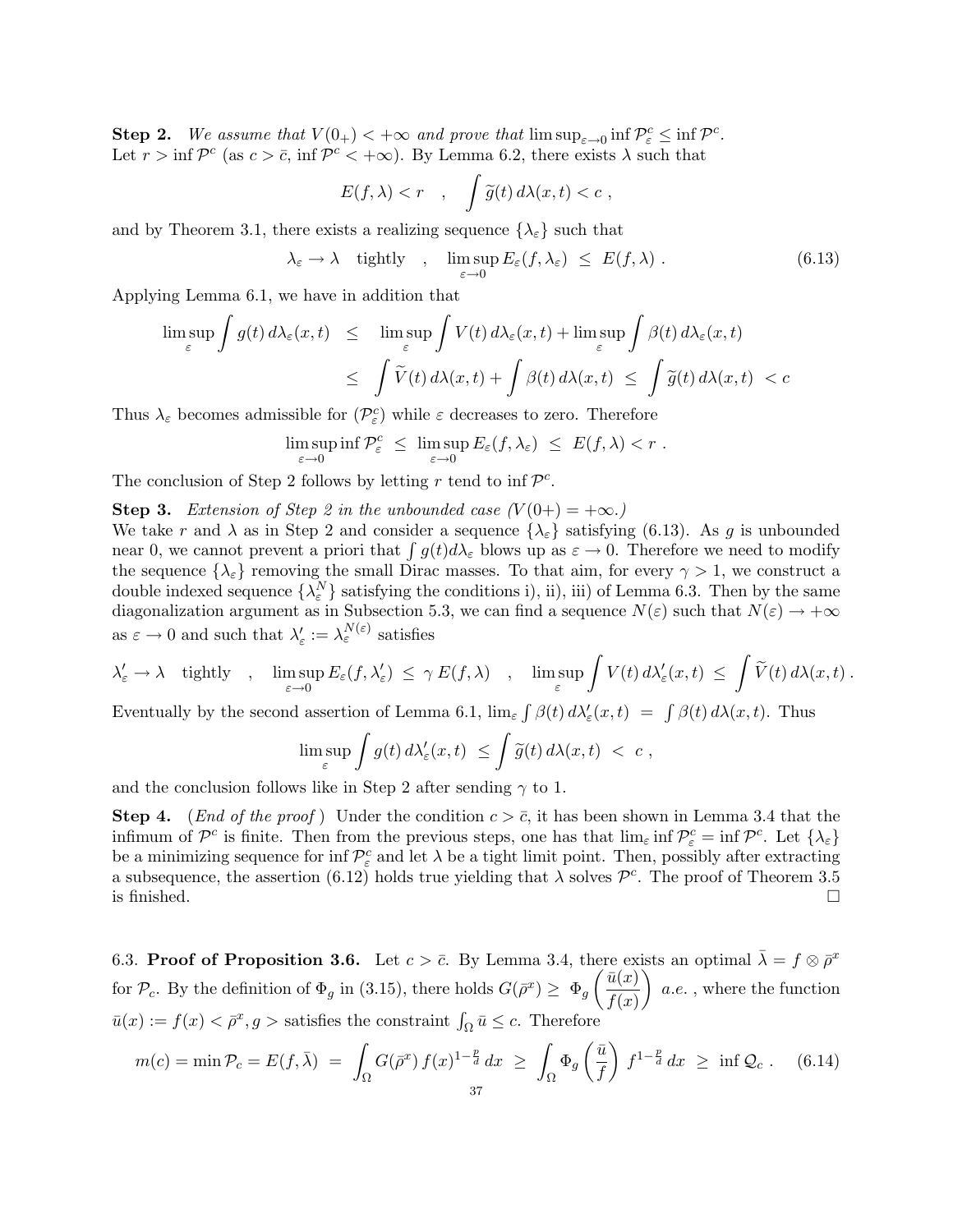Let now  $u \in L^1(\Omega)$  be such that  $\int_{\Omega} u \, dx \leq c$  and  $\int_{\Omega} \Phi_g \left( \frac{u}{f} \right)$ f  $\int f^{1-p/d} dx < +\infty$ . By Lemma 3.7, the Borel multifunction  $\Gamma: s \in \mathbb{R} \mapsto \text{Argmin}\Phi_q(s)$  has non empty convex compact values in  $\mathcal{P}(\mathbb{R}^+)$  for all s such that  $\Phi_g(s) < +\infty$ . Therefore the map  $x \mapsto \Gamma\left(\frac{u(x)}{f(x)}\right)$  $f(x)$ ) is a.e. non empty and Lebesgue measurable and by the classical measurable selection Theorem (see [12]), we may chose a measurable  $x \mapsto \rho^x$  such that there holds a.e.

$$
<\rho^x, g > f(x) \leq u(x)
$$
,  $G(\rho^x) = \Phi_g\left(\frac{u(x)}{f(x)}\right)$ 

.

Then  $\lambda = f \otimes \rho^x$  is admissible for  $(\mathcal{P}_c)$  and we then deduce that  $E(f, \lambda) = \int_{\Omega} \Phi_g \left( \frac{u}{f} \right)$ f  $\int f^{1-p/d} dx \geq$  $m(c)$ . Together with (6.14), we conclude that  $m(c) = \min Q_c$  with  $\bar{u}$  solving  $(Q_c)$ . The optimality condition (3.16) for  $\rho^x$  can be recovered by writing that the inequalities in (6.14) need to be equalities.  $\Box$ 

6.4. **Proof of Lemma 3.10.** We begin by showing (3.22). By taking  $\rho = \delta_1$  which is admissible for every  $q \in [-\infty, +\infty]$ , we obtain that  $C_{p,d}(q) \leq G(\delta_1) = \omega_{p,d}$ . Now, if  $q > 1$ , for every  $\theta > 0$ , we may choose  $\rho = \theta \delta_a + (1 - \theta) \delta_0$  which is admissible for  $a = \theta^{\frac{1}{1-q}}$ . Thanks to (3.9), we are led to the following upper bound holding for small values of  $\theta$ :

$$
\forall q>1, \quad \forall \theta \in ]0, \theta(B)] , \qquad C_{p,d}(q) \leq G(\theta \delta_a + (1-\theta)\delta_0) = \gamma_{p,d} \theta^{1+\frac{p}{d(1-q)}} .
$$

Thus, for  $q = 1 + \frac{p}{d}$ , we get  $C_{p,d}(q) \leq \gamma_{p,d}$  whereas the converse inequality and the optimality of  $\rho$  given above follows trivially from the lowerbound of G in (3.10). For  $q > 1 + \frac{p}{d}$ , we obtain  $C_{p,d}(q) = 0$  by sending  $\theta \to 0$ . Notice that, in this case, the infimum in (3.20) is not attained.

Next we introduce, for every  $q \in [-\infty, +\infty]$ , the functional

$$
S_q: \rho \in \mathcal{P}(\mathbb{R}^+) \rightarrow \begin{cases} \left(\int_{\mathbb{R}^+} t^{q-1} d\rho\right)^{\frac{1}{q-1}} & \text{if } q \neq 1\\ \exp\left(\int_{\mathbb{R}^+} \ln t \, d\rho\right) & \text{if } q = 1\\ \inf\{t \ : \ t \in \operatorname{spt}\rho\} & \text{if } q = -\infty \end{cases},
$$

which allows us to recast (3.20) and (3.21) as  $C_{p,d}(q) = \inf\{G(\rho) : S_q(\rho) \geq 1\}$ . It can be easily checked that  $S_{q'} \geq S_q$  whenever  $q' > q$ , thus the function  $q \mapsto C_{p,d}(q)$  is finite non-increasing on  $[-\infty, +\infty]$ . To prove the continuity property on the interval  $[-\infty, 1 + p/d]$  and the existence of an optimal  $\rho$ , we use the following claim:

*Claim* Let  $q \in [-\infty, 1 + \frac{p}{d}]$ . Then the following implications hold

$$
q_n \to q \; , \; \rho_n \stackrel{*}{\rightharpoonup} \rho \; , \; \sup_n G(\rho_n) < +\infty \quad \Rightarrow \quad \limsup_{n \to \infty} \; S_{q_n}(\rho_n) \; \leq \; S_q(\rho) \tag{6.15}
$$

$$
G(\rho) < +\infty \text{ and } \{q > 1 \text{ or } 0 \notin \text{spt}(\rho)\} \Rightarrow \lim_{n \to \infty} S_{q_n}(\rho) = S_q(\rho) \tag{6.16}
$$

The existence of a solution for (3.20) and (3.21) is obtained by considering a minimizing sequence  $\{\rho_n\}$  such that  $G(\rho_n) \to C_{p,d}(q)$ . Then, by (3.10),  $\{\rho_n\}$  is tight and we may assume that  $\rho_n \stackrel{*}{\rightharpoonup} \rho$ where  $\rho \in \mathcal{P}(\mathbb{R}^+)$ . Then, by applying (6.15) with  $q_n = q$ ,  $\rho$  satisfies  $S_{q_n}(\rho) \geq 1$  and therefore is minimal by the lower semicontinuity of G.

Let  $q_n \to q$  whith  $q < 1 + p/d$ . There exits  $\rho_n$  such that  $G(\rho_n) = C_{p,d}(q_n)$  and  $S_{q_n}(\rho_n) \geq 1$ . As, by  $(3.22), G(\rho_n) \leq \omega_{p,d}$ , the sequence  $\{\rho_n\}$  is tight and we may assume that  $\rho_n \stackrel{*}{\rightharpoonup} \rho$ . Applying  $(6.15)$ ,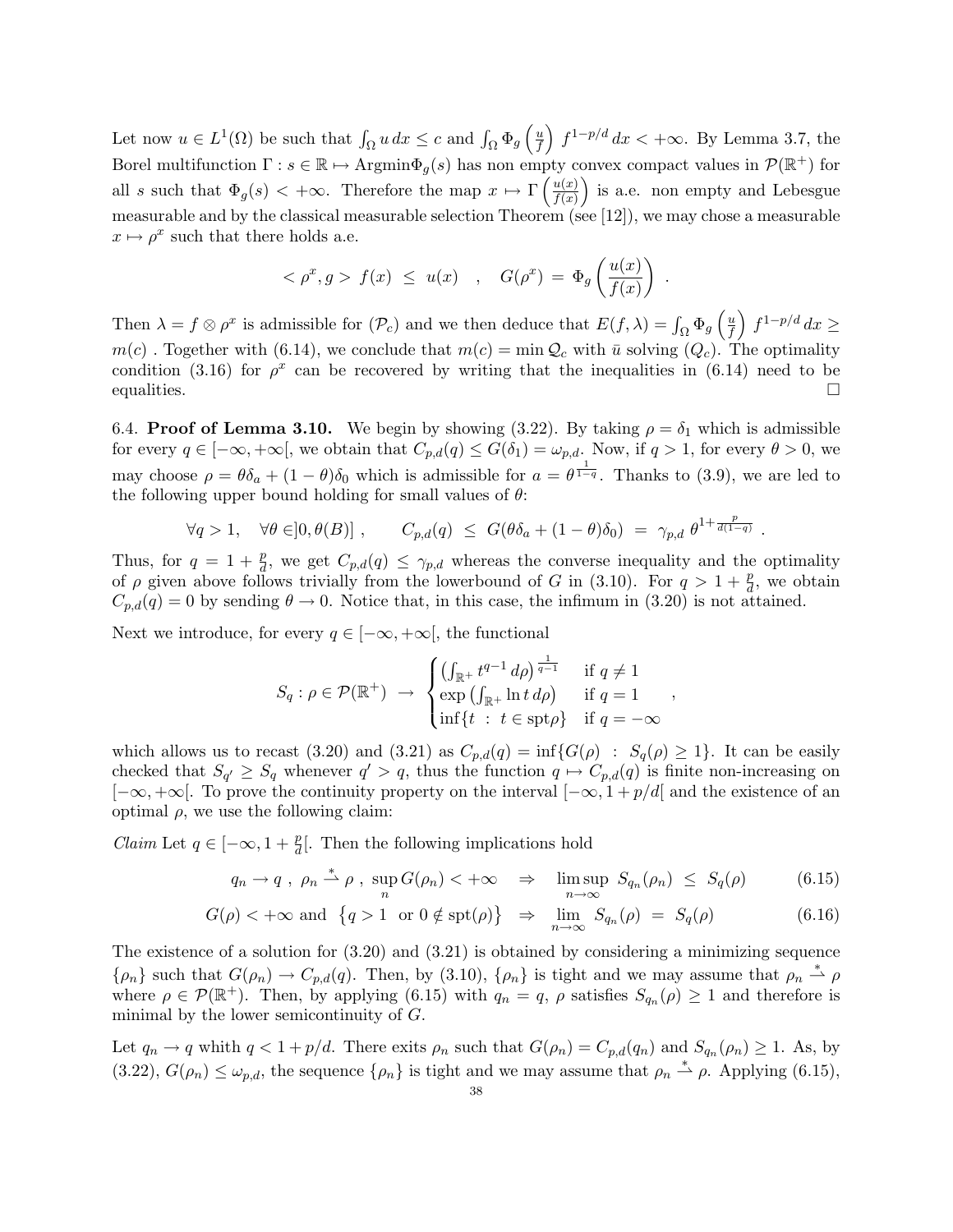we obtain  $S_q(\rho) \geq \limsup_n S_q(\rho_n) \geq 1$ . It follows that

$$
\liminf_n C_{p,d}(q_n) = \liminf_n G(\rho_n) \geq G(\rho) \geq C_{p,d}(q) .
$$

It remains to show that  $\limsup_n C_{p,d}(q_n) \leq C_{p,d}(q)$ . Let  $\rho$  such that  $G(\rho) = C_{p,d}(q)$  and  $S_q(\rho) \geq 1$ . We notice that, for every  $a > 1$ , the dilated measure  $L_a^{\sharp}(\rho)$  satisfies  $S_q(L_a^{\sharp}(\rho)) = aS_q(\rho) > 1$ . We now distinguish three cases:

If  $q > 1$ , we apply (6.16) with  $\rho = L^{\sharp}_{a}(\rho)$  and find that  $\lim_{n} S_{q_n}(L^{\sharp}_{a}(\rho)) = S_q(L^{\sharp}_{a}(\rho)) > 1$ , thus  $S_{q_n}(L^{\sharp}_{\alpha}(\rho)) \geq 1$  holds eventually. Then recalling (3.7), we infer that  $\limsup_n C_{p,d}(q_n) \leq G(L^{\sharp}_{\alpha}(\rho)) =$  $a^{p/d}C_{p,d}(q)$  thus the conclusion by sending  $a \searrow 1$ .

In the case  $q < 1$ , we consider an appproximating sequence  $\rho^N \stackrel{*}{\rightharpoonup} L^{\sharp}_{a}(\rho)$  as given in Lemma 6.4 applied with  $V(t) = t^{q-1}$ , that is satisfying  $G(\rho^N) \to G(L^{\sharp}_{a}(\rho))$  and, for every  $N$ ,  $\int t^{q-1} d\rho^N \leq$  $\int t^{q-1} dL_a^{\sharp}(\rho)$ ,  $0 \notin \text{spt}(\rho^N)$ . By  $(6.16)$ , we have  $\lim_n S_{q_n}(\rho^N) = S_q(\rho^N) \geq S_q(L_a^{\sharp}(\rho)) > 1$ , and therefore  $\limsup_n C_{p,d}(q_n) \leq G(\rho^N)$ . The conclusion follows by sending  $N \to \infty$  and then  $a \searrow 1$ . For  $q = 1$ , we may assume that  $q_n \nearrow 1$  (since  $C_{p,d}(q) \leq C_{p,d}(1)$  for  $q > 1$ ). Then we construct the

sequence  $\rho^N \stackrel{*}{\rightharpoonup} L_a^{\sharp}(\rho)$  by applying Lemma 6.3 with  $V(t) = -\ln t$  (which is non negative after the addition of an affine function) and conclude exactly as before.

*Proof of claims (6.15)(6.16):* For  $1 < q < 1 + p/d$  and  $q_n \to q$ , the condition  $\sup_n G(\rho_n) < +\infty$ and the growth lower bound in (3.10) imply that the sequence  $\{t^{q_n-1} \rho_n\}$  is tight and weakly- $*$ converges to  $t^{q-1}\rho$ . The same conclusion holds true for  $q \leq 1$  if  $\text{spt}(\rho_n) \subset [t_0, +\infty]$  for a suitable  $t_0 > 0$ . Thus we have (6.15) for  $q > 1$  and, by choosing  $\rho_n = \rho$ , we also deduce that (6.16) for all  $q < 1 + p/d$ .

It remains to show (6.15) when  $q \leq 1$ . We may assume  $S_q(\rho) < +\infty$  and therefore  $\rho({0}) = 0$ . For  $q < 1$ , we have to check that, for  $q_n \to q$ , there holds  $\liminf_{n} \int d\mu_n \ge \int d\mu$  being  $\mu_n = t^{q_n-1} \rho_n$  and  $\mu = t^{q-1} \rho$ . We may assume that  $\mu_n$  has a uniformly bounded mass and do converge weakly- $*$  to some measure m. By using the uniform convergence of the continuous functions  $t^{q_n-1} \to t^{q-1}$  on every compact subset of  $]0, +\infty[$ , we derive that m agrees with  $\mu$  on  $]0, +\infty[$  thus  $\liminf_{n} \int d\mu_n \ge$  $\int dm \geq \int d\mu$ .

Let us show (6.15) for  $q = 1$ . By the monotonicity property of  $S_q$ , we may asume that  $q_n \nearrow 1$  and we are reduced to prove the following inequality

$$
\liminf_{n} \frac{1}{1 - q_n} \ln \left( \int t^{q_n - 1} d\rho_n \right) \ge - \int \ln t \ d\rho \ . \tag{6.17}
$$

Without loss of generality, we may assume that the left hand member in (6.17) is finite. Then, we have  $\int t^{q_n-1} d\rho_n \to 1$  and therefore:

$$
\liminf_{n} \frac{1}{1-q_n} \ln \left( \int t^{q_n-1} d\rho_n \right) \ge \liminf_{n} \int \frac{t^{q_n-1}-1}{1-q_n} d\rho_n \ge \liminf_{n} \int -\ln t \, d\rho_n .
$$

Thanks to the condition  $\sup_n G(\rho_n) < +\infty$ , we infer that the positive parts  $(\ln t)^+ \rho_n$  converges tightly to  $(\ln t)^+ \rho$ . Then by the lower semicontinuity of  $(\ln t)^-$  there holds:

$$
\liminf_{n} \int -\ln t \, d\rho_n \ge \int (\ln t)^{-} d\rho - \int (\ln t)^{+} d\rho = \int -\ln t \, d\rho,
$$

hence  $(6.17)$ . The proof of the two claims and of Lemma 3.10 is finished.  $\Box$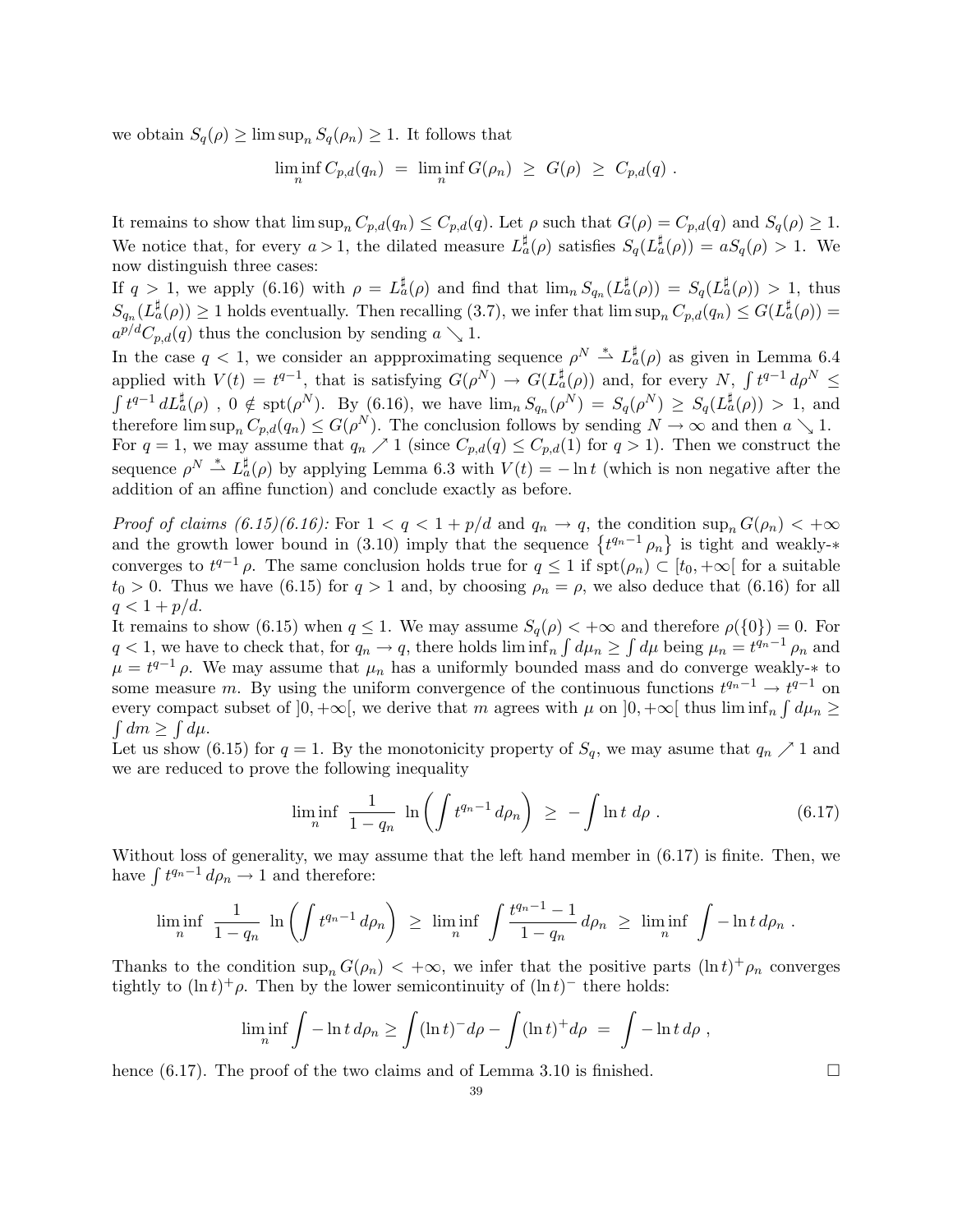6.5. Proof of Proposition 3.11. i) Let  $q < 1$  and  $q(t) = t^{q-1}$ . Then, setting  $\varepsilon = n^{\frac{1}{d(q-1)}}$ , the atomic measure  $\nu = \sum_i c_i \delta_{x_i}$  satisfies the size constraint  $H(\nu) = \sum_i c_i^q \leq n$  if and only if the rescaled measure  $\lambda_{\varepsilon}(\nu) = \sum_{i} c_i \delta_{(x_i, \frac{c_i}{\varepsilon^d})}$  satisfies  $\int g d\lambda_{\varepsilon} \leq 1$ . Therefore:

$$
n^{\frac{p}{d(1-q)}} \mathcal{E}_H^{p,d}(f,\Omega,n) = \inf \left\{ E_{\varepsilon}(f,\lambda) : \int g d\lambda \le 1 \right\}
$$

By applying Theorem 3.5, the infimum in the left hand side converges to  $\min \{E(f,\lambda) : \int g d\lambda \leq 1\}$ and, by Proposition 3.6, the searched limit is given by

$$
l_q := \inf \left\{ \int_{\Omega} \Phi_q \left( \frac{u}{f} \right) f^{1 - \frac{p}{d}} dx \; : \; u \in L^1(\Omega) \int_{\Omega} u \, dx \le 1 \right\} \;, \tag{6.18}
$$

.

where  $\Phi_q(s) := \inf \{ G(\rho) : \int t^{q-1} d\rho \leq s \}.$  Noticing that, for every  $a > 0$ ,  $\int t^{q-1} dL_a^{\sharp}(\rho) =$  $a^{q-1} \int t^{q-1} d\rho$  and by using the scale invariance property of G in (3.7), we derive that

$$
\Phi_q(s) \ = \ C_{p,d}(q) \, s^{\frac{p}{d(q-1)}} \quad \text{if } s > 0 \quad (+\infty \text{ otherwise}) \ .
$$

In particular admissible functions u for the convex optimization problem  $(6.18)$  are non negative and such an element u is optimal if and only if  $\Phi'_{q}$  $\int u$ f  $\int f^{-\frac{p}{d}} = k$  for a suitable constant k such that, in addition,  $\int u dx = 1$ . A boring but straightforward computation leads to  $l_q =$  $C_{p,d}(q) \left( \int_{\Omega} f^{\frac{1+qr}{1+r}} dx \right)^{1+r}$ , where  $r = \frac{p}{d(1-q)}$ .

ii) Let  $q = -\infty$  and  $g(t) = 0$  if  $t \ge 1$  (and  $g(t) = +\infty$  if  $t < 1$ ). Then setting  $\varepsilon = n^{-\frac{1}{d}}$ , we obtain that, for every atomic measure  $\nu$ ,  $H(\nu) \leq n$  if and only if the associated  $\lambda_{\varepsilon}$  satisfies  $\int g d\lambda_{\varepsilon} \leq 0$ and therefore

$$
n^{\frac{p}{d}} \mathcal{E}_H^{p,d}(f,\Omega,n) = \inf \left\{ E_{\varepsilon}(f,\lambda) : \int g d\lambda \le 1 \right\} .
$$

By applying Theorem 3.5, the infimum in the left hand side converges to  $\min \{E(f, \lambda) : \int g d\lambda \le 0\}$ . Here, we have  $\Phi_{-\infty}(s) := \inf \{ G(\rho) : \int g \, d\rho \leq s \} = C_{p,d}(-\infty)$  if  $s \geq 0$  (and  $\Phi_{-\infty}(s) = +\infty$  if  $s < 0$ ). Thus the minimum problem  $Q^c$  in Proposition 3.6 becomes trivial and the searched limit is given by  $l_{-\infty}$  :=  $C_{p,d}(-\infty)\int_{\Omega}f^{1-\frac{p}{d}}dx$ , which is consistent with taking the limit as  $q \to -\infty$  of the quantity  $l_q$  determined in step i) (indeed  $r \to 1$  and  $qr \to -\frac{p}{d}$ ).

iii) Let  $q \in ]1, 1+p/d]$  and  $g(t) = -t^{q-1}$ . Setting  $\varepsilon = n^{\frac{1}{d(1-q)}}$ , we see that the constraint  $H(\nu) \leq -1/n$ can be recast as  $\int g d\lambda_{\varepsilon} \leq -1$  and therefore

$$
n^{\frac{p}{d(q-1)}} \mathcal{E}_H^{p,d}(f,\Omega,-\frac{1}{n}) = \inf \left\{ E_{\varepsilon}(f,\lambda) : \int g d\lambda \leq -1 \right\} .
$$

Arguing as in i), the limit as  $n \to +\infty$  is given by

$$
l_q := \inf \left\{ \int_{\Omega} \Phi_q \left( \frac{u}{f} \right) f^{1 - \frac{p}{d}} dx \; : \; u \in L^1(\Omega) \int_{\Omega} u \, dx \le -1 \right\} , \tag{6.19}
$$

where now  $\Phi_q(s) = C_{p,d}(q) (s^{-})^{\frac{p}{d(q-1)}}$ , being s<sup>-</sup> the negative part of s. It is easy to check that optimal u are non positive and by writing the Euler equation, we find for the minimal value  $l_q$  the same expression as in i) (with now an exponent r ranging into  $|-1,0|$ ).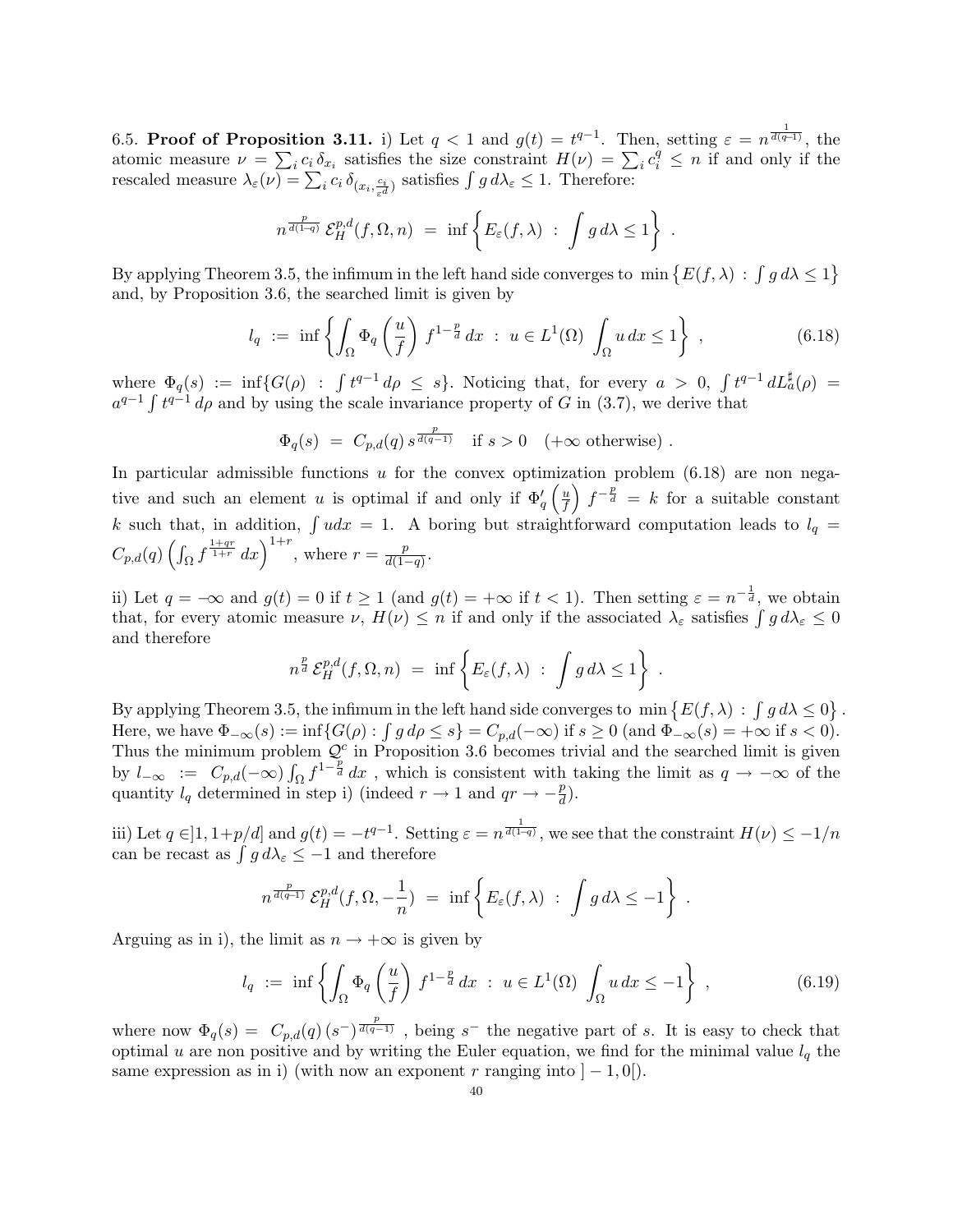iv) Let  $g(t) = -\ln(t)$  and set  $\varepsilon = \exp(-\frac{n}{dI(f)})$ . Every admissible atomic measure  $\nu = \sum c_i \delta_{x_i}$  is such that  $\int \nu = \sum_i c_i = I(f)$ . Therefore the associated  $\lambda_{\varepsilon}$  satisfies

$$
\int g(t) d\lambda_{\varepsilon} = \sum_{i} -c_{i} \ln(\frac{c_{i}}{\varepsilon^{d}}) \le n + dM \ln(\varepsilon) = 0
$$

and we obtain the relation:  $\exp\left(\frac{p n}{dM}\right)$  $\int \mathcal{E}_H^{p,d}(f,\Omega,n) = \inf \Big\{ E_{\varepsilon}(f,\lambda) : \int g d\lambda \leq 0 \Big\}$ / . Applying Theorem 3.5 with  $g = V + \beta$  where  $V(t) = (-\ln t)^+$  and  $\beta(t) = (\ln t)^+$ , we infer from Proposition 3.6 that the limit of the left hand member is given by

$$
l_1 := \inf \left\{ \int_{\Omega} \Phi_1 \left( \frac{u}{f} \right) f^{1 - \frac{p}{d}} dx \; : \; u \in L^1(\Omega) \int_{\Omega} u \, dx \le 0 \right\} , \tag{6.20}
$$

where  $\Phi_1(s) := \inf \{ G(\rho) : \int -\ln t \, d\rho \leq s \}.$  Noticing that  $\rho$  is such that  $\int -\ln t \, d\rho \leq s$  if and only if the dilated measure  $L_a^{\sharp}(\rho)$  satisfies  $\int -\ln t \, dL_a^{\sharp}(\rho) \leq 0$  for  $a = \exp(-s)$ , we find that  $\Phi(s) = C_{p,d}(1) \exp(-\frac{ps}{d})$ . The minimum of the convex optimization problem (6.20) is attained at u if and only if  $\int u dx = 0$  and  $\Phi'_1$  $\int u$ f  $\int f^{-\frac{p}{d}} = k$  for a suitable constant k. A straightforward computation leads to  $l_1 = C_{p,d}(1) I(f) \exp \left(-\frac{p}{d I(f)} \int_{\Omega} (f \ln f) dx\right)$ .  $\Box$ 

#### **REFERENCES**

- [1] L. Ambrosio, Lecture Notes on Optimal Transport Problem, Madeira(Portugal), 2-9 July 2000, http://cvgmt.sns.it/papers/amb00a/
- [2] H. Attouch, Variational Convergence of Functions and Operators, Applicable Mathematics Series, Pitman, 1984.
- [3] M.A. Akcoglu and U. Krengel, Ergodic theorems for superadditive processes. J. Reine Angew. Math. 323 (1981), 53–67.
- [4] R. Bolton, F. Morgan, Hexagonal Economic Regions Solve the Location Problem, *Amer. Math. Monthly* 109 (2), 2002, 165-172.
- [5] G. Bouchitté and G. Buttazzo, New lower semicontinuity results for nonconvex functionals defined on measures, *Nonlinear Anal.* 15 (7), 1990, 679-692.
- [6] G. Bouchitt´e and G. Buttazzo, Integral representations for nonconvex functionals defined on measures, *Ann. I. H. Poincaré-AN* 9 (1), 1992, 101-117.
- [7] G. Bouchitt´e and G. Buttazzo, Relaxation for a Class of Nonconvex Functionals Defined on Measures . Annales de l'Institut H.Poincaré,Analyse Non Linéaire,10,no3,1993
- [8] G. Bouchitt´e, C. Jimenez, M. Rajesh, Asymptotic of an optimal location problem C. R. Acad. Sci. Paris, Ser. I 335 (2002) 1-6.
- [9] J. Bucklew and G. Wise, Multidimensional Asymptotic Quantization Theory with *r*th Power Distortion Measures, *IEEE Inform. Theory* 28 (2), 239-247, 1982.
- [10] G. Buttazzo, F. Santambrogio and N. Varchon, Asymptotics of an optimal compliance-location problem *ESAIM-COCV*12 (4), 2006, 752–769.
- [11] L. Caravenna, An existence result for the Monge problem in  $\mathbb{R}^n$  with norm cost function, CVGMT preprint, available at http://cvgmt.sns.it/cgi/get/papers/cara/.
- [12] C. Castaing and M.Valadier, *Convex analysis and measurable multifunctions.* Lecture Notes in Mathematics, Vol. 580. Springer-Verlag, Berlin-New York, 1977.
- [13] C. Castaing, P. Raynaud de Fitte, M. Valadier, Young measures on topological spaces. With applications in control theory and probability theory. Mathematics and its Applications, 571, Kluwer.
- [14] T. Champion -L. De Pascale, The Monge problem in  $\mathbb{R}^d$  (2009), CVGMT preprint, available at http://cvgmt.sns.it/cgi/get/papers/chadep09/.
- [15] G. Dal Maso: An introduction to Γ-convergence, Birkhaüser, Boston, (1993).
- [16] R.M. Dudley, *Real analysis and probability*, Wadsworth and Brooks/Cole Advanced Books and Software, Pacific Grove, CA, (1989).